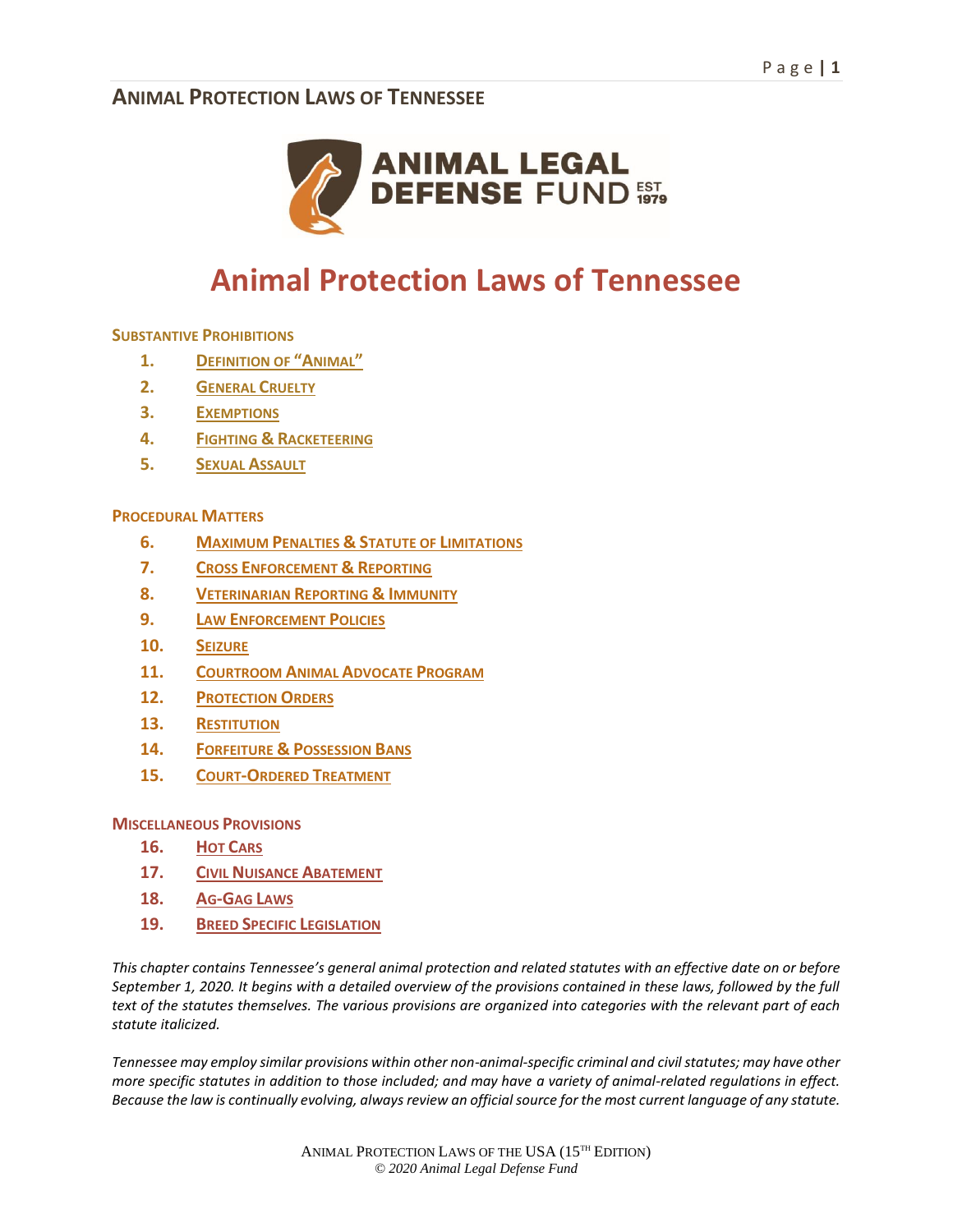| <b>TENNESSEE</b>          |                                                                                                                                                                                                                                                                                                                                                                                              |  |
|---------------------------|----------------------------------------------------------------------------------------------------------------------------------------------------------------------------------------------------------------------------------------------------------------------------------------------------------------------------------------------------------------------------------------------|--|
| 1. DEFINITION OF "ANIMAL" | "[A] domesticated living creature or a wild creature previously<br>captured"<br>TENN. CODE ANN. § 39-14-201(1)                                                                                                                                                                                                                                                                               |  |
|                           | "'Livestock' means all equine as well as animals which are being raised<br>primarily for use as food or fiber for human utilization or consumption<br>including, but not limited to, cattle, sheep, swine, goats, and poultry."<br>TENN. CODE ANN. § 39-14-201(2)                                                                                                                            |  |
|                           | "Non-livestock animal" means a pet normally maintained in or near<br>the household(s) of its owner(s), other domesticated animal,<br>previously captured wildlife, an exotic animal, or any other pet,<br>including but not limited to, pet rabbits, a pet chick, duck, or pot<br>bellied pig that is not classified as "livestock" pursuant to this part.<br>TENN. CODE ANN. § 39-14-201(3) |  |
| 2. GENERAL CRUELTY *      | Torture means every act, omission or neglect whereby unreasonable<br>physical pain, suffering, or death is caused or permitted.<br>TENN. CODE ANN. § 39-14-201(4)                                                                                                                                                                                                                            |  |
|                           | General cruelty<br>TENN. CODE ANN. § 39-14-202(a),(b)<br>1st offense: Class A misdemeanor<br>Subsequent offenses: Class E felony                                                                                                                                                                                                                                                             |  |
|                           | Dying baby fowl or rabbits<br>TENN. CODE ANN. § 39-14-204<br>Class C misdemeanor                                                                                                                                                                                                                                                                                                             |  |
|                           | Intentional killing of an animal<br>TENN. CODE ANN. § 39-14-205(a)<br>Class A misdemeanor - Class B felony (depending upon value of animal)                                                                                                                                                                                                                                                  |  |
|                           | Aggravated cruelty<br>TENN. CODE ANN. § 39-14-212(a),(b)<br>Class E felony                                                                                                                                                                                                                                                                                                                   |  |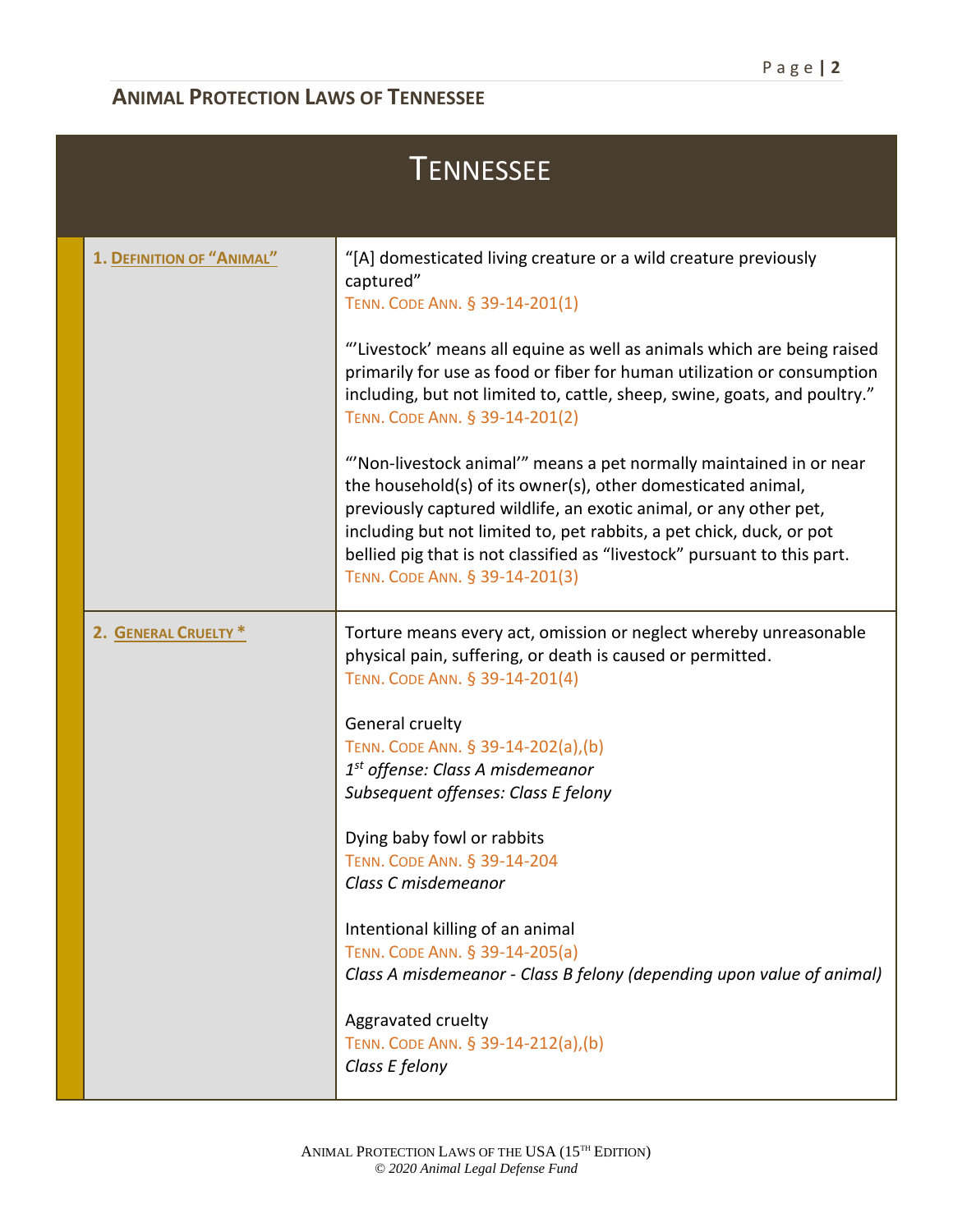|                            | Aggravated cruelty to livestock<br>TENN. CODE ANN. § 39-14-217(b)-(c)<br>Class E felony                                                           |
|----------------------------|---------------------------------------------------------------------------------------------------------------------------------------------------|
| <b>3. EXEMPTIONS</b>       | Wildlife<br>TENN. CODE ANN. § 39-14-201(4)                                                                                                        |
|                            | Veterinary practice, research animals, accepted farm animal husbadry<br>practices, other<br>TENN. CODE ANN. § 39-14-202(c),(f)                    |
|                            | Other<br>TENN. CODE ANN. § 39-14-205(b)                                                                                                           |
|                            | Veterinary practice, research animals, wildlife, accepted farm animal<br>husbandry practices, other<br>TENN. CODE ANN. § 39-14-212(c),(l),(m),(n) |
|                            | Veterinary practice, accepted farm animal husbandry practices<br>TENN. CODE ANN. § 39-14-214(d)                                                   |
|                            | Veterinary practice, research animals, wildlife, accepted farm animal<br>husbandry practices<br>TENN. CODE ANN. § 39-14-217(d),(e)                |
| 4. FIGHTING & RACKETEERING | Various animal fighting activities (cockfighting excluded)<br>TENN. CODE ANN. § 39-14-203(c)(1)<br>Class E felony                                 |
|                            | Various cockfighting activities<br>TENN. CODE ANN. § 39-14-203(c)(2)<br>Class A misdemeanor                                                       |
|                            | Spectatorship at a dogfight<br>TENN. CODE ANN. § 39-14-203(d)<br>Class B misdemeanor                                                              |
|                            |                                                                                                                                                   |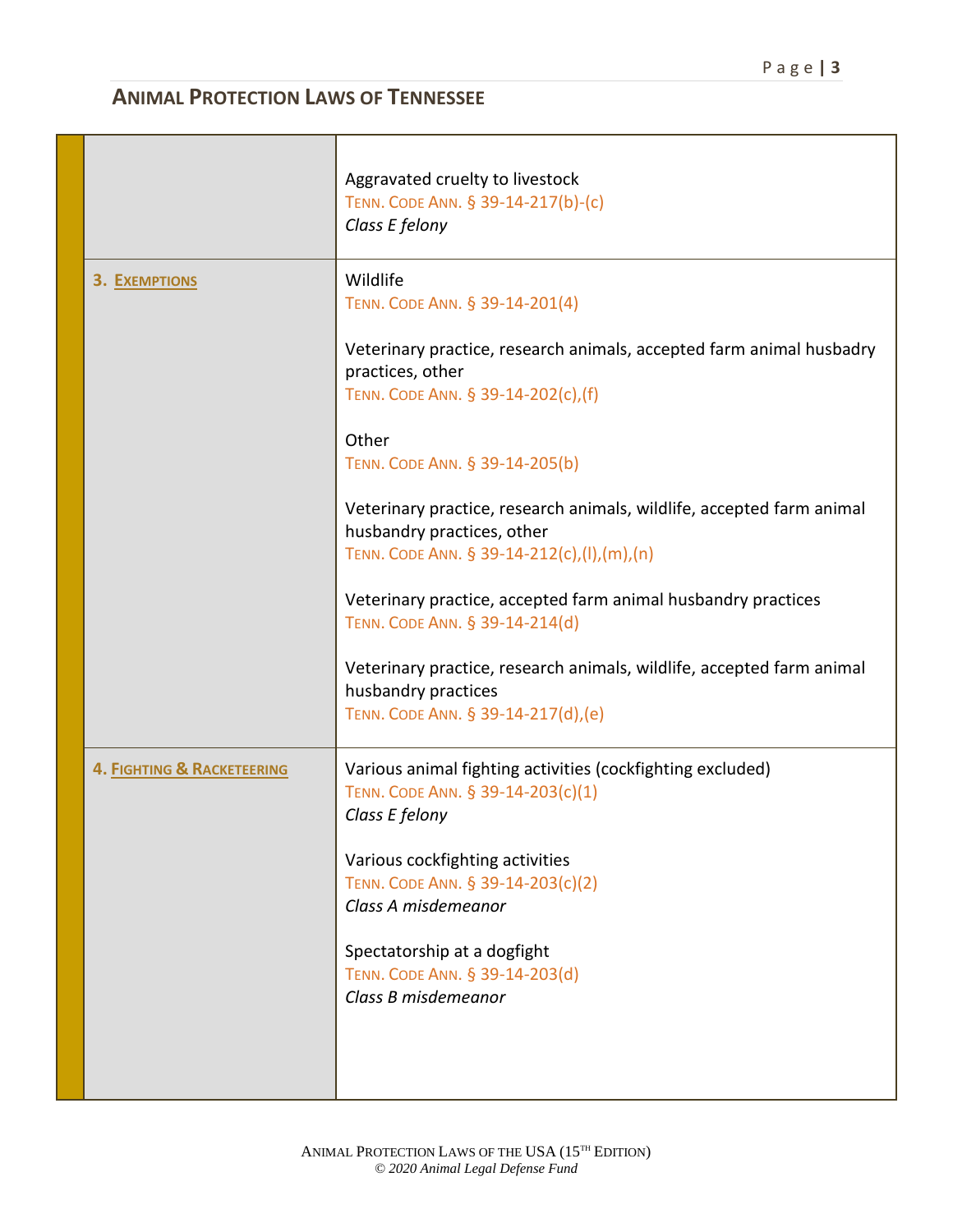|                                                           | Spectatorship at other animal fights (not dogfights)<br>TENN. CODE ANN. § 39-14-203(d)<br>Class C misdemeanor                                                                                                                                                                                                                                                                                                                                                                                                                                                                                                                                  |
|-----------------------------------------------------------|------------------------------------------------------------------------------------------------------------------------------------------------------------------------------------------------------------------------------------------------------------------------------------------------------------------------------------------------------------------------------------------------------------------------------------------------------------------------------------------------------------------------------------------------------------------------------------------------------------------------------------------------|
| <b>5. SEXUAL ASSAULT</b>                                  | Sexual assault of an animal<br>TENN. CODE ANN. § 39-14-214<br>Class E felony                                                                                                                                                                                                                                                                                                                                                                                                                                                                                                                                                                   |
| <b>6. CRUELTY TO WORKING ANIMALS</b>                      | Injuring a guide dog constitutes theft<br>TENN. CODE ANN. § 39-14-208<br>Cruelty to service animals<br>TENN. CODE ANN. § 39-14-216(a)-(d)<br>Maiming a service animal: Class A misdemeanor<br>Interfering with a service animal: Class C misdemeanor                                                                                                                                                                                                                                                                                                                                                                                           |
| 7. MAXIMUM PENALTIES &<br><b>STATUTE OF LIMITATIONS**</b> | Class C misdemeanor<br>30 days imprisonment and/or \$50 fine<br>TENN. CODE ANN. § 40-35-111(e)(3)<br>Class B misdemeanor<br>6 months imprisonment and/or \$500 fine<br>TENN. CODE ANN. § 40-35-111(e)(2)<br>Class A misdemeanor<br>11 months, 29 days imprisonment and/or \$2,500 fine<br>TENN. CODE ANN. § 40-35-111(e)(1)<br>Class E felony<br>6 years imprisonment and \$3,000 fine<br>TENN. CODE ANN. § 40-35-111(b)(5)<br>Class B felony<br>30 years imprisonment and \$25,000 fine<br>TENN. CODE ANN. § 40-35-111(b)(2)<br><b>Statute of Limitations</b><br>Misdemeanor: 1 year<br>TENN. CODE ANN. § 40-2-102<br>Class E felony: 2 years |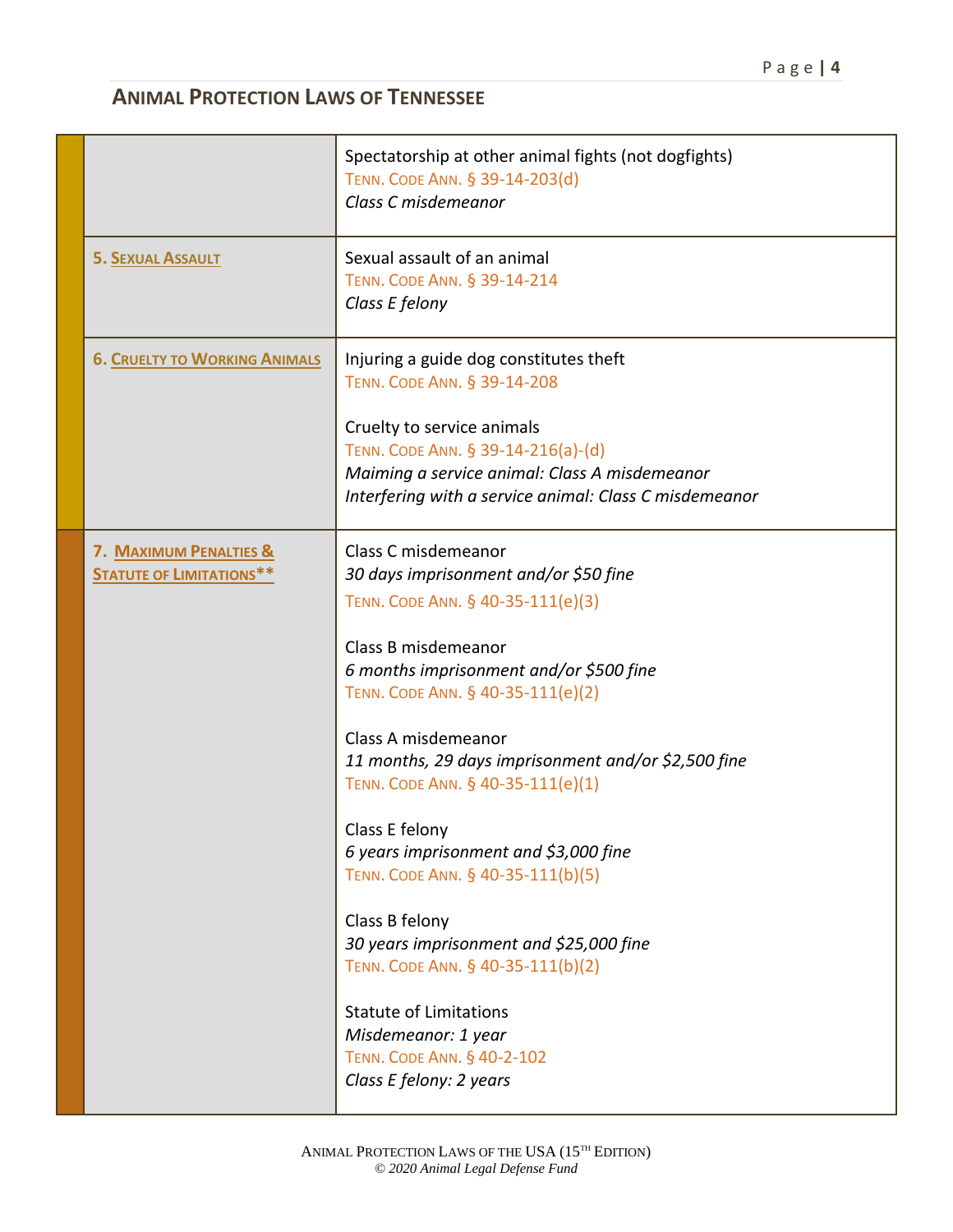|                                                | TENN. CODE ANN. § 40-2-101<br>Class B felony: 8 years<br>TENN. CODE ANN. § 40-2-101                                                                                                                                                                 |
|------------------------------------------------|-----------------------------------------------------------------------------------------------------------------------------------------------------------------------------------------------------------------------------------------------------|
| 8. CROSS ENFORCEMENT &<br><b>REPORTING</b>     | Child and adult protective services employees shall report suspected<br>animal cruelty.<br>TENN. CODE ANN. §§ 38-1-401, 38-1-402, 38-1-403                                                                                                          |
|                                                | If a defendant convicted of aggravated cruelty resides in a household<br>with minor children or elderly individuals, the court may send<br>notification of the conviction to the appropriate protective agencies.<br>TENN. CODE ANN. § 39-14-212(g) |
| 9. VETERINARIAN REPORTING &<br><b>IMMUNITY</b> |                                                                                                                                                                                                                                                     |
| <b>10. LAW ENFORCEMENT POLICIES</b>            | Appointed humane agents may make arrests within their county with<br>regard to non-livestock animals.<br>TENN. CODE ANN. § 39-14-210(a)                                                                                                             |
|                                                | Agents may interfere to prevent acts of cruelty.<br>TENN. CODE ANN. § 39-14-210(b)                                                                                                                                                                  |
|                                                | Tennessee Animal Abuser Registration Act<br>TENN. CODE ANN. §§ 40-39-101; 40-39-102; 40-39-103; 40-39-104                                                                                                                                           |
| 11. SEIZURE                                    | Animals may be seized if they are being cruelly transported.<br>TENN. CODE ANN. § 39-14-202(d)                                                                                                                                                      |
|                                                | Custody of any animal victimized shall be placed with any<br>governmental animal control agency, law enforcement agency, or their<br>designee.<br>TENN. CODE ANN. § 39-14-210(f)                                                                    |
|                                                | If sexual assault of an animal is reasonably suspected, court may order<br>seizure of animals<br>TENN. CODE ANN. § 39-14-214                                                                                                                        |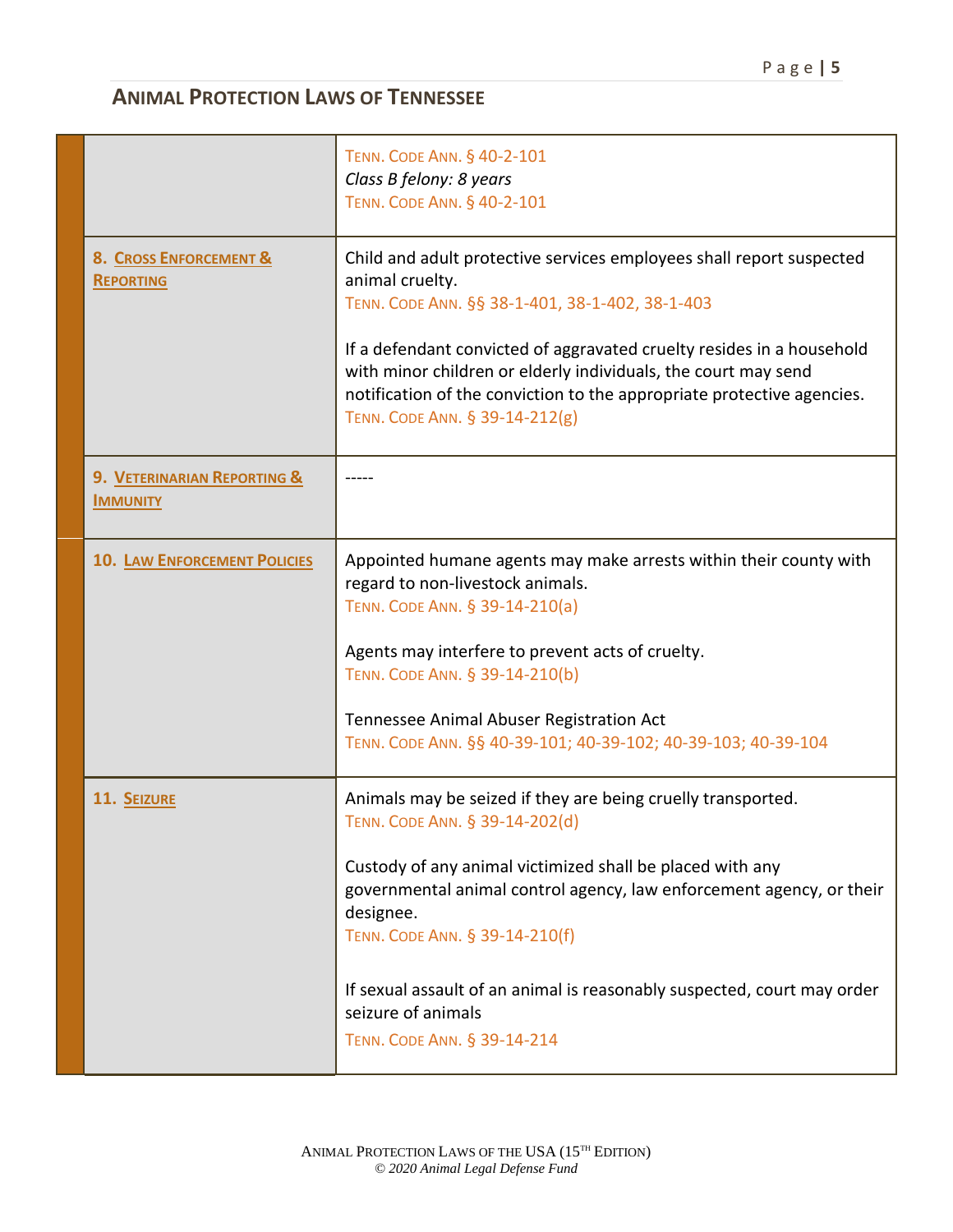| <b>12. COURTROOM ANIMAL</b><br><b>ADVOCATE PROGRAM</b> |                                                                                                                                                                                                                                                                                         |
|--------------------------------------------------------|-----------------------------------------------------------------------------------------------------------------------------------------------------------------------------------------------------------------------------------------------------------------------------------------|
| 13. PROTECTION ORDERST                                 | Animal cruelty is included in the definition of "abuse" in the context of<br>domestic violence<br>TENN. CODE ANN. § 36-3-601(1)                                                                                                                                                         |
|                                                        | The court may grant the petition exclusive care/custody/control of an<br>animal, and the animal shall not be placed in possession of the<br>respondent<br>TENN. CODE ANN. § 36-3-606(a)(9)                                                                                              |
| 14. RESTITUTION T                                      | Any necessary expense incurred for animals taken into custody for<br>cruel transport or confinement shall be a lien thereon, to be paid<br>before they can lawfully be recovered.<br>TENN. CODE ANN. § 39-14-202(d)                                                                     |
|                                                        | Owner is liable for costs of care of impounded animals.<br>TENN. CODE ANN. § 39-14-207(a)                                                                                                                                                                                               |
|                                                        | Humane society shall have a right of action against the owner of the<br>animal for all necessary and reasonable expenses so incurred unless<br>owner elects to forfeit animal.<br>TENN. CODE ANN. § 39-14-207(b)                                                                        |
|                                                        | All fines, penalties and forfeitures imposed and collected in any<br>county, under provisions relating to or in any way affecting animals,<br>shall inure to such society in aid of the purpose for which it was<br>incorporated.<br>TENN. CODE ANN. § 39-14-210(d)                     |
|                                                        | Humane society has lien on animals over which it legally obtains<br>custody.<br>TENN. CODE ANN. § 39-14-210(e)                                                                                                                                                                          |
|                                                        | The agency having custody of the seized animal may petition the court<br>requesting that the person from whom the animal is seized post<br>security, in an amount sufficient to secure payment of reasonable<br>expenses, determined by the court.<br>TENN. CODE ANN. § 39-14-210(g)(1) |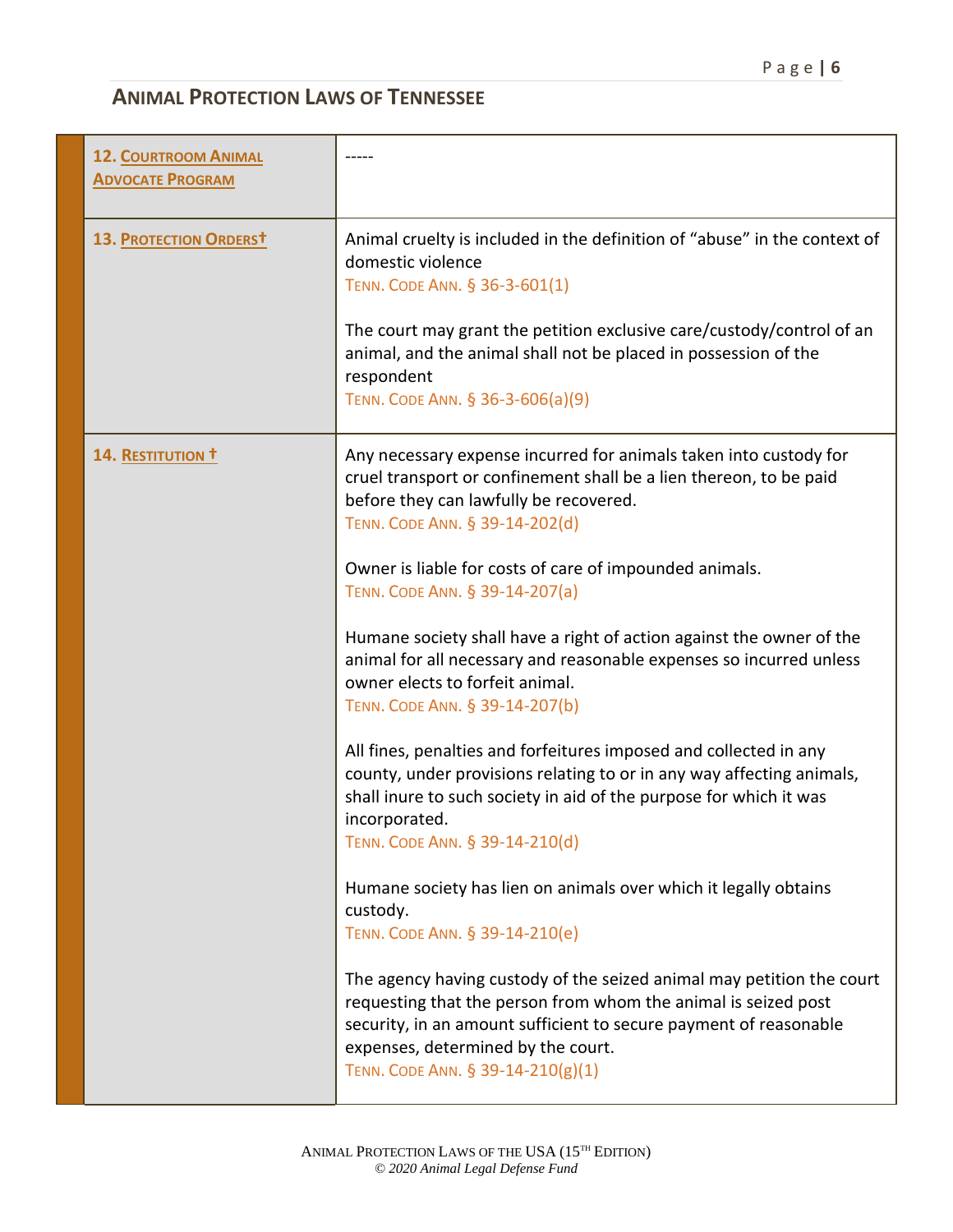|                                                  | Defendant may be held liable to the impounding officer or agency for<br>all costs of impoundment, or to the owner of the animal for damages.<br>TENN. CODE ANN. § 39-14-212(h), (i)<br>Upon conviction for sexual assault of animals the court may order the<br>defendant reimburse the animal shelter or humane society for all<br>reasonable costs incurred<br>TENN. CODE ANN. § 39-14-214(c)(1)(C) |
|--------------------------------------------------|-------------------------------------------------------------------------------------------------------------------------------------------------------------------------------------------------------------------------------------------------------------------------------------------------------------------------------------------------------------------------------------------------------|
| <b>15. FORFEITURE &amp; POSSESSION</b><br>BANS t | Persons convicted must forfeit the animals whose treatment was the<br>basis of the conviction; the court may also prohibit the person from<br>having custody of other animals.<br>TENN. CODE ANN. § 39-14-202(e)<br>Persons convicted shall not have custody of a companion animal for at                                                                                                             |
|                                                  | least two years, and the court may impose a lifetime prohibition; for a<br>second conviction, the court shall order a lifetime prohibition on<br>having custody of any companion animal.<br>TENN. CODE ANN. § 39-14-203(c)(1)                                                                                                                                                                         |
|                                                  | Under certain circumstances, any agent or officer of such society may<br>lawfully destroy, or cause to be destroyed, any animal found<br>abandoned or otherwise.<br>TENN. CODE ANN. § 39-14-210(c)                                                                                                                                                                                                    |
|                                                  | If the animal owner fails to post a court-ordered security within 10<br>days, the animal shall be deemed abandoned and forfeited to the<br>agency.<br>TENN. CODE ANN. § 39-14-210(g)(2)                                                                                                                                                                                                               |
|                                                  | The owner of a seized animal can always voluntarily and permanently<br>relinquish the animal to the agency.<br>TENN. CODE ANN. § 39-14-210(g)(4)                                                                                                                                                                                                                                                      |
|                                                  | The court may order the defendant to surrender custody and forfeit all<br>companion animals; shall prohibit the defendant from having custody<br>of companion animals for at least two years up to a lifetime ban; and<br>may impose any other reasonable restrictions on the person's custody                                                                                                        |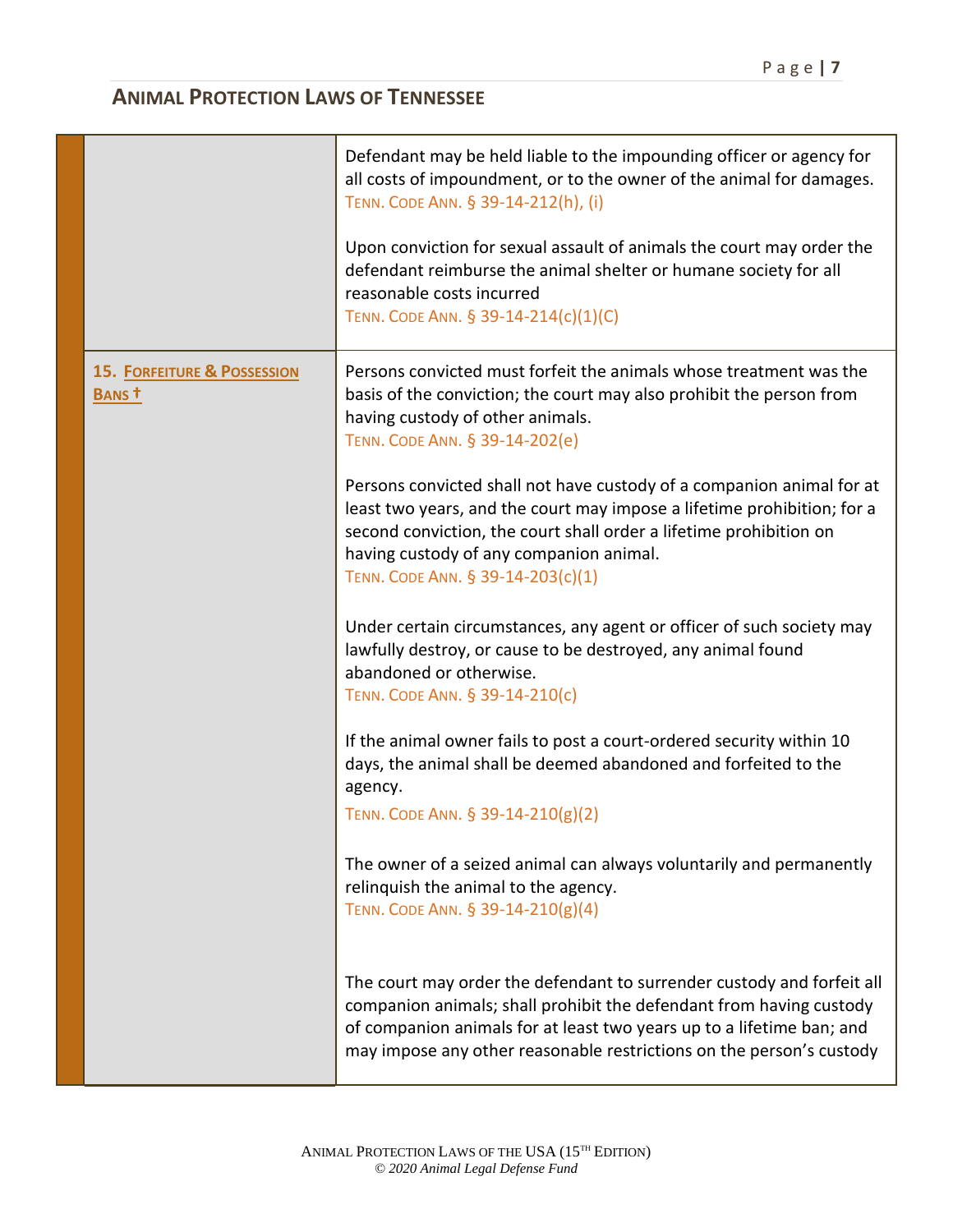|                                             | of animals. In the case of a second conviction, the court shall impose a<br>lifetime prohibition on having custody of any companion animal.<br>TENN. CODE ANN. § 39-14-212(e)                                                                                                                                                                                                                                                                                                                                                                                                            |
|---------------------------------------------|------------------------------------------------------------------------------------------------------------------------------------------------------------------------------------------------------------------------------------------------------------------------------------------------------------------------------------------------------------------------------------------------------------------------------------------------------------------------------------------------------------------------------------------------------------------------------------------|
|                                             | Upon conviction for the sexual assault of an animal the court may<br>prohibit the defendant from harboring, owning, or residing in a<br>household with any animals; shall prohibit the defendant from having<br>custody of companion animals for at least two years up to a lifetime<br>ban; and in the case of a second conviction shall impose a lifetime ban<br>on having custody of companion animals.<br>TENN. CODE ANN. § 39-14-214(c)                                                                                                                                             |
| 16. COURT-ORDERED<br>TREATMENT <sup>†</sup> | Upon conviction for aggravated cruelty or aggravated cruelty to<br>livestock, the court may require the defendant to undergo<br>psychological evaluation and counseling, the cost to be borne by the<br>defendant. Court may also order evaluation and treatment for a<br>juvenile who, if he/she were an adult, would have been convicted of<br>animal cruelty.<br>TENN. CODE ANN. §§ 39-14-212(f), 39-14-217(h),(j)<br>Upon a conviction for sexual assault of an animal, the court may order<br>the defendant to participate in appropriate counseling<br>TENN. CODE ANN. § 39-14-214 |
| <b>17. HOT CARS</b>                         | Immunity from civil liability for damage caused from forcibly removing<br>an animal from a vehicle.<br>TENN. CODE ANN. § 29-34-209                                                                                                                                                                                                                                                                                                                                                                                                                                                       |
| <b>18. CIVIL NUISANCE ABATEMENT</b>         |                                                                                                                                                                                                                                                                                                                                                                                                                                                                                                                                                                                          |
| 19. AG-GAG LAWS                             |                                                                                                                                                                                                                                                                                                                                                                                                                                                                                                                                                                                          |
| <b>20. BREED SPECIFIC LEGISLATION</b>       |                                                                                                                                                                                                                                                                                                                                                                                                                                                                                                                                                                                          |

\* States may have other more specific statutes in addition to the general animal protection statutes referenced in this table.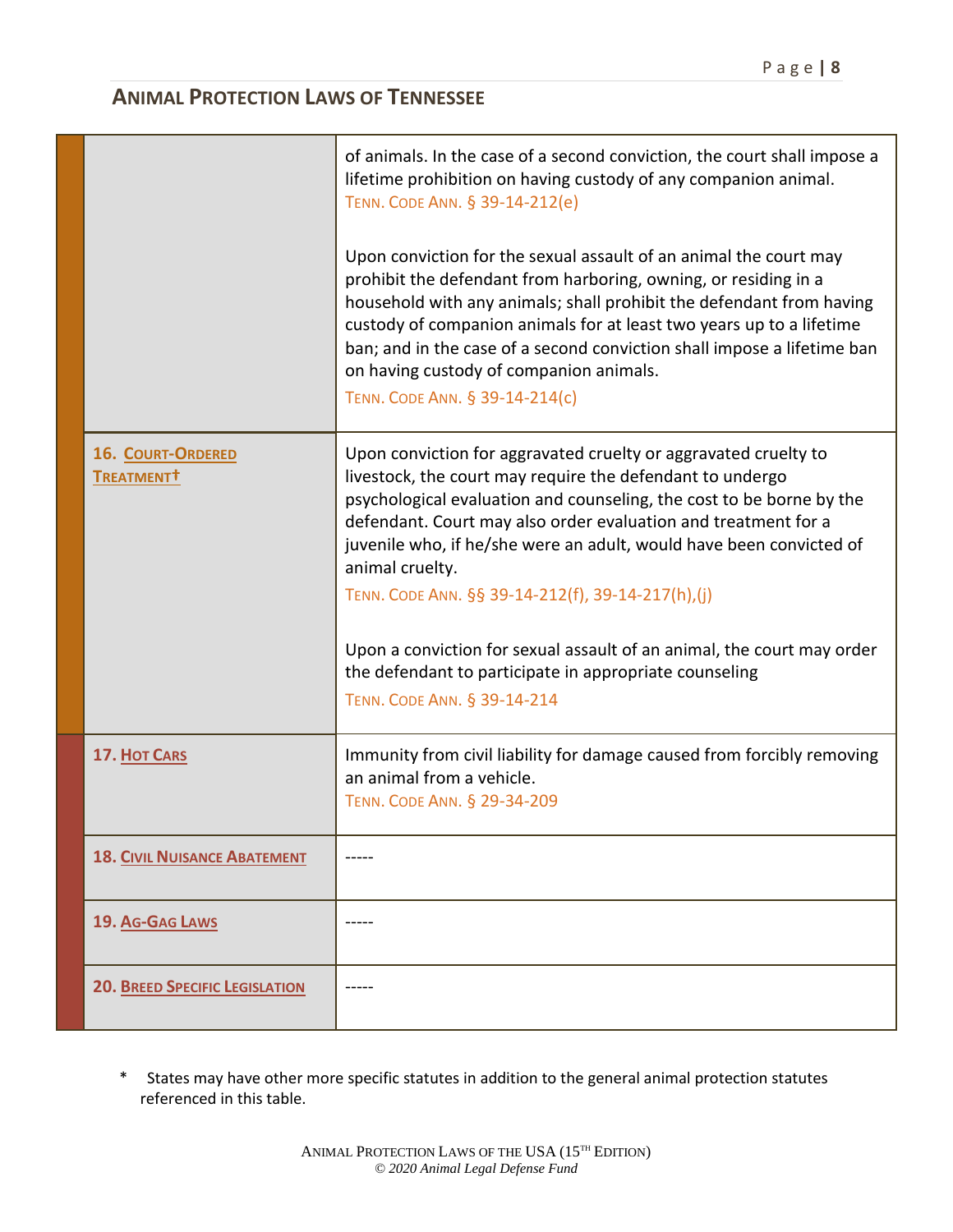- \*\* Despite statutory maximums, states often employ sentencing guidelines that may significantly alter the allowable sentence.
- † This table generally references only those provisions that are within each state's animal protection statutes. States may employ similar provisions within other non-animal-specific criminal and civil statutes, and may also have a variety of animal-related regulations in effect.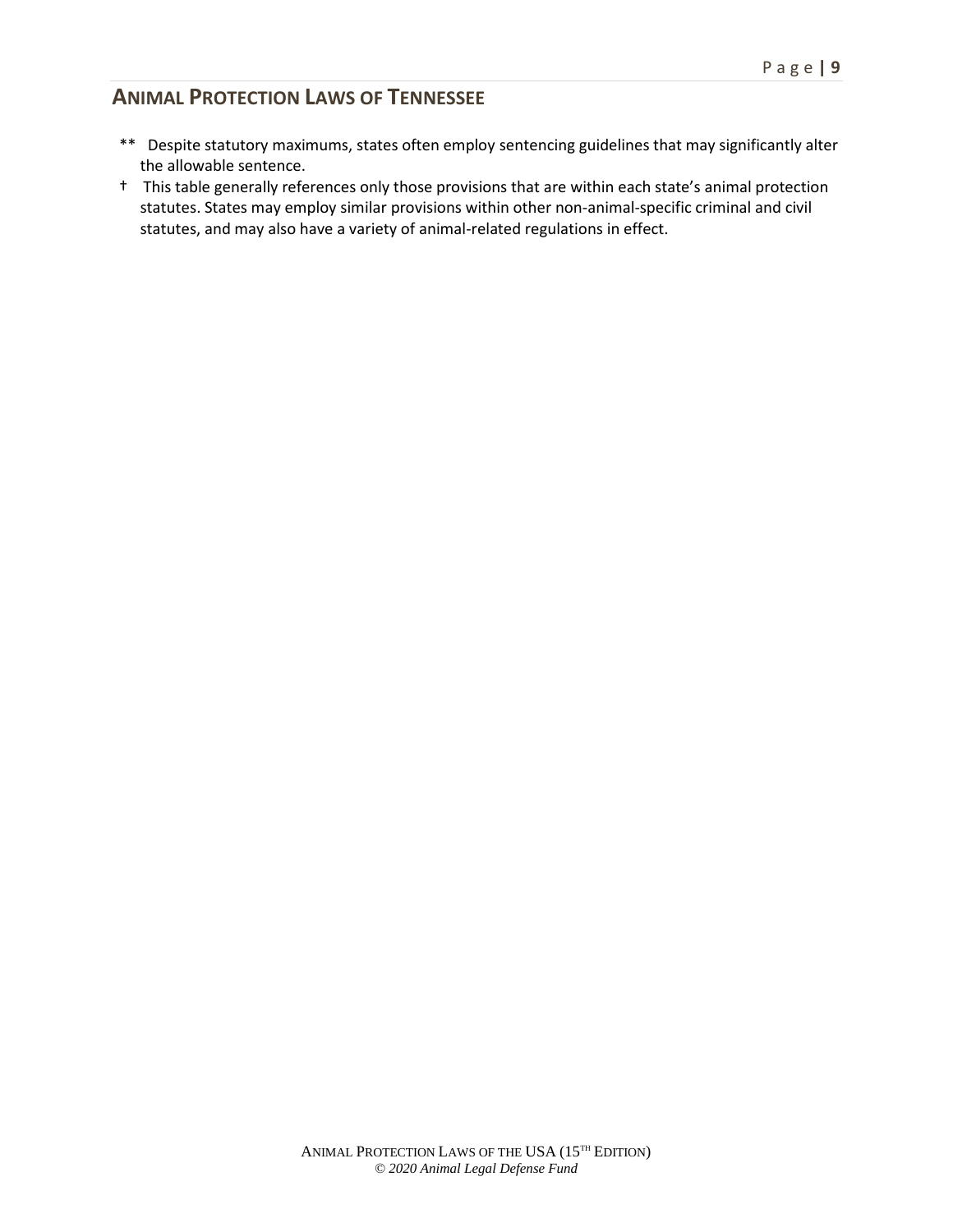# **1. DEFINITION OF "ANIMAL"**

#### **TENN. CODE ANN. § 39-14-201. Definitions for animal offenses.**

*As used in this part, unless the context otherwise requires:*

- (1) *"Animal" means a domesticated living creature or a wild creature previously captured;*
- (2) *"Livestock" means all equine as well as animals which are being raised primarily for use as food or fiber for human utilization or consumption including, but not limited to, cattle, sheep, swine, goats, and poultry;*
- (3) *"Non-livestock animal" means a pet normally maintained in or near the household(s) of its owner(s), other domesticated animal, previously captured wildlife, an exotic animal, or any other pet, including but not limited to, pet rabbits, a pet chick, duck, or pot bellied pig that is not classified as "livestock" pursuant to this part; and*
- (4) "Torture" means every act, omission, or neglect whereby unreasonable physical pain, suffering, or death is caused or permitted, but nothing herein shall be construed as prohibiting the shooting of birds or game for the purpose of human food or the use of animate targets by incorporated gun clubs.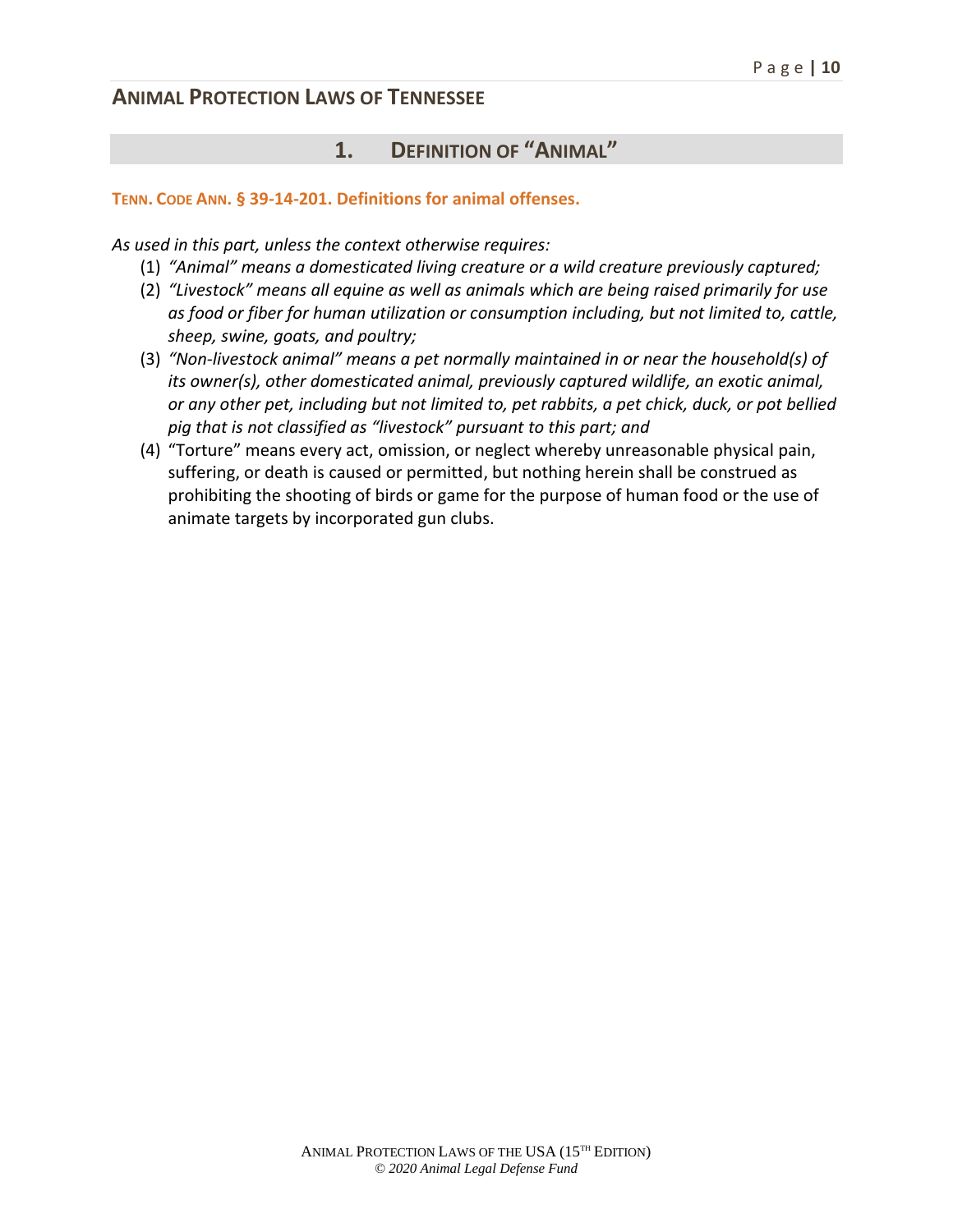### **2. GENERAL CRUELTY**

#### **TENN. CODE ANN. § 39-14-201. Definitions for animal offenses.**

*As used in this part, unless the context otherwise requires:*

- (1) "Animal" means a domesticated living creature or a wild creature previously captured;
- (2) "Livestock" means all equine as well as animals which are being raised primarily for use as food or fiber for human utilization or consumption including, but not limited to, cattle, sheep, swine, goats, and poultry;
- (3) "Non-livestock animal" means a pet normally maintained in or near the household(s) of its owner(s), other domesticated animal, previously captured wildlife, an exotic animal, or any other pet, including but not limited to, pet rabbits, a pet chick, duck, or pot bellied pig that is not classified as "livestock" pursuant to this part; and
- (4) *"Torture" means every act, omission, or neglect whereby unreasonable physical pain, suffering, or death is caused or permitted*, but nothing herein shall be construed as prohibiting the shooting of birds or game for the purpose of human food or the use of animate targets by incorporated gun clubs.

#### **TENN. CODE ANN. § 39-14-202. Cruelty to animals.**

- (a) *A person commits an offense who intentionally or knowingly:*
	- (1) *Tortures, maims or grossly overworks an animal;*
	- (2) *Fails unreasonably to provide necessary food, water, care or shelter for an animal in the person's custody;*
	- (3) *Abandons unreasonably an animal in the person's custody;*
	- (4) *Transports or confines an animal in a cruel manner; or*
	- (5) *Inflicts burns, cuts, lacerations, or other injuries or pain, by any method, including blistering compounds, to the legs or hooves of horses in order to make them sore for any purpose including, but not limited to, competition in horse shows and similar events.*
- (b) *A person commits an offense who knowingly ties, tethers, or restrains a dog in a manner that results in the dog suffering bodily injury as defined in § 39-11-106.*
- (c) It is a defense to prosecution under this section that the person was engaged in accepted veterinary practices, medical treatment by the owner or with the owner's consent, or bona fide experimentation for scientific research.
- (d) Whenever any person is taken into custody by any officer for violation of subdivision (a)(4), the officer may take charge of the vehicle or conveyance, and its contents, used by the person to transport the animal. The officer shall deposit these items in a safe place for custody. Any necessary expense incurred for taking charge of and sustaining the same shall be a lien thereon, to be paid before the same can lawfully be recovered; or the expenses, or any part thereof, remaining unpaid may be recovered by the person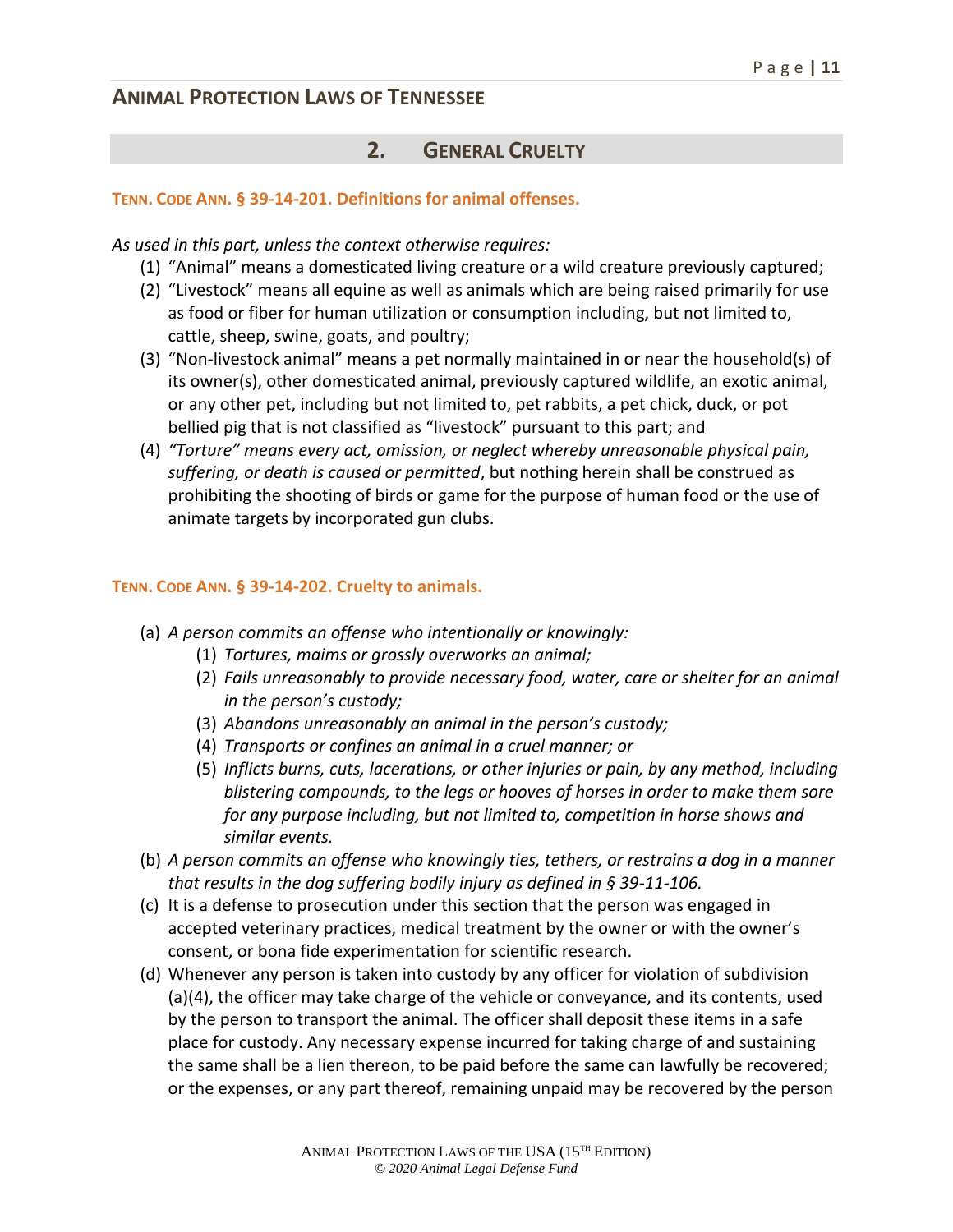incurring the same of the owners of the animal in an action therefor.

- (e) In addition to the penalty imposed in subsection (g), the court making the sentencing determination for a person convicted under this section shall order the person convicted to surrender custody and forfeit the animal or animals whose treatment was the basis of the conviction. Custody shall be given to a humane society incorporated under the laws of this state. The court may prohibit the person convicted from having custody of other animals for any period of time the court determines to be reasonable, or impose any other reasonable restrictions on the person's custody of animals as necessary for the protection of the animals.
- (f)
- (1) Nothing in this section shall be construed as prohibiting the owner of a farm animal or someone acting with the consent of the owner of that animal from engaging in usual and customary practices which are accepted by colleges of agriculture or veterinary medicine with respect to that animal.
- (2) It is an offense for a person other than a law enforcement officer acting with probable cause to knowingly interfere with the performance of any agricultural practices permitted by subdivision (f)(1).
- (3) An offense under subdivision (f)(2) is a Class B misdemeanor.
- (g)
- (1) *Cruelty to animals is a Class A misdemeanor.*
- (2) *A second or subsequent conviction for cruelty to animals is a Class E felony.*
- (3) *Violation of any prohibition or restriction imposed by the sentencing court pursuant to subdivision (e) is a Class A misdemeanor.*

#### **TENN. CODE ANN. § 39-14-204**. **Dyed baby fowl or rabbits.**

- (a)
- (1) *It is unlawful for any person to:*
	- (A) *Sell, offer for sale, barter or give away baby chickens, ducklings or goslings of any age, or rabbits under two (2) months of age, as pets, toys, premiums or novelties, if those fowl or rabbits have been colored, dyed, stained or otherwise had their natural color changed; or*
	- (B) *Bring or transport such fowl or rabbits into the state for the purposes mentioned in subdivision (a)(1)(A).*
- (2) This section shall not be construed to prohibit the sale or display of baby chickens, ducklings, or other fowl or rabbits in proper facilities by breeders or stores engaged in the business of selling for purposes of commercial breeding and raising or laboratory testing.
- (3) Each baby chicken, duckling, other fowl or rabbit sold, offered for sale, bartered or given away in violation of this section constitutes a separate offense.
- (b) *A violation of this section is a Class C misdemeanor.*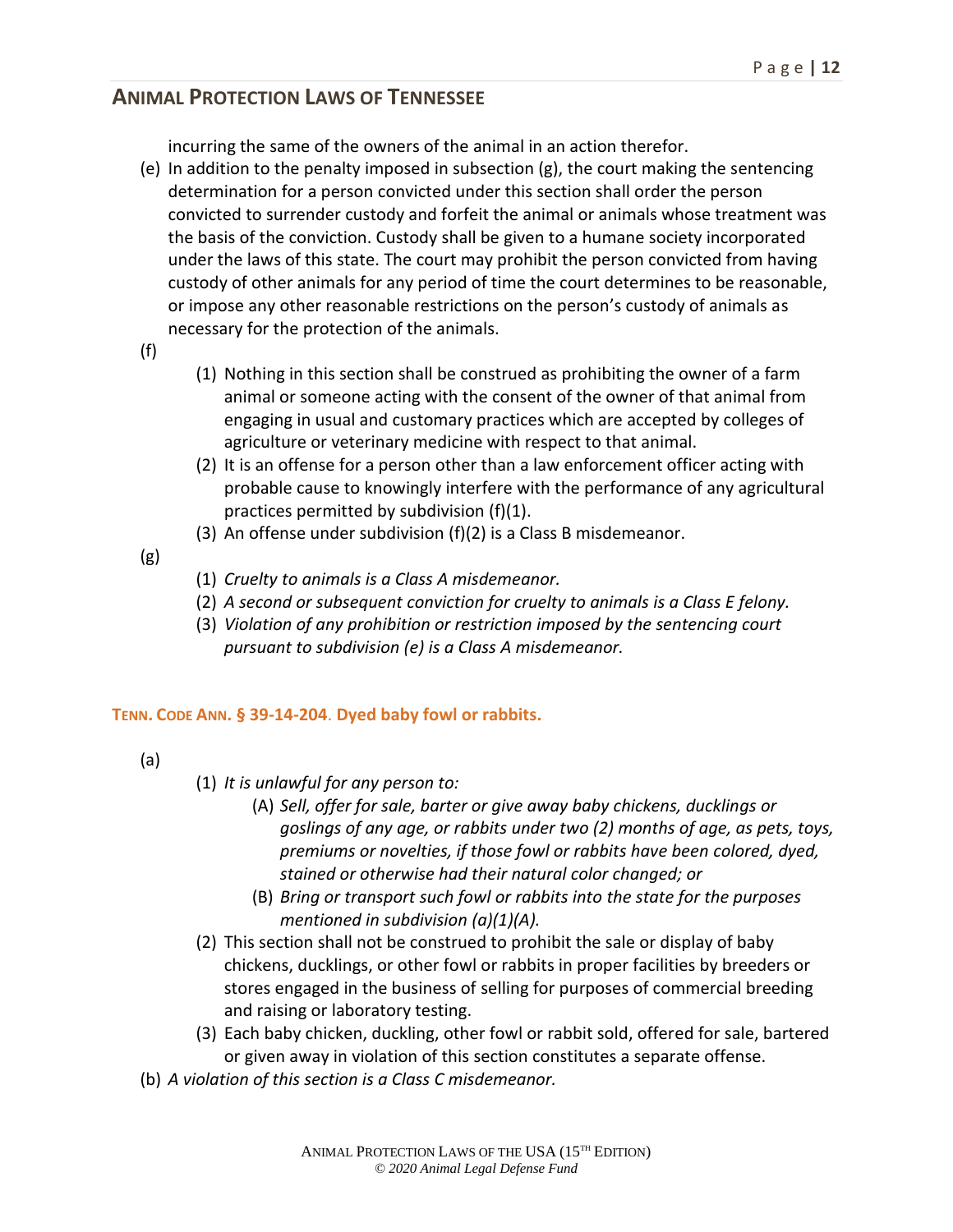**TENN. CODE ANN. § 39-14-205. Intentional killing of animal.**

- (a)
- (A) *It is an offense to knowingly and unlawfully kill the animal of another without the owner's effective consent.*
- (B) A violation of subdivision (a)(1)(A) is theft of property, graded according to the value of the animal, and punished in accordance with § 39-14- 105.
- (2)

(1)

- (A) In determining the value of a police dog, fire dog, search and rescue dog, service animal or police horse under § 39-14-105, the court shall consider the value of the police dog, fire dog, search and rescue dog, service animal or police horse as both the cost of the animal and any specialized training the animal received.
- (B) Notwithstanding subdivision (a)(1)(B), a violation of subdivision (a)(1)(A) with respect to a police dog, fire dog, search and rescue dog, or police horse shall be a Class E felony, unless the offense would be a higher classification based on the animal's value, in which case the violation shall be graded pursuant to subdivision (a)(1)(B).
- (b) A person is justified in killing the animal of another if the person acted under a reasonable belief that the animal was creating an imminent danger of death or serious bodily injury to that person or another or an imminent danger of death to an animal owned by that person. *A person is not justified in killing the animal of another if at the time of the killing the person is trespassing upon the property of the owner of the animal.* The justification for killing the animal of another authorized by this subsection (b) shall not apply to a person who, while engaging in or attempting to escape from criminal conduct, kills a police dog that is acting in its official capacity. In that case the provisions of subsection (a) shall apply to the person.

#### **TENN. CODE ANN. § 39-14-212. Aggravated cruelty to animals; definitions; penalties.**

- (a) *A person commits aggravated cruelty to animals when, with aggravated cruelty and with no justifiable purpose, such person intentionally kills or intentionally causes serious physical injury to a companion animal.*
- (b) *For purposes of this section:*
	- (1) *"Aggravated cruelty" means conduct which is done or carried out in a depraved and sadistic manner and which tortures or maims an animal including the failure to provide food and water to a companion animal resulting in a substantial risk of death or death;*
	- (2) *"Companion animal" means any non-livestock animal as defined in § 39-14- 201(3);*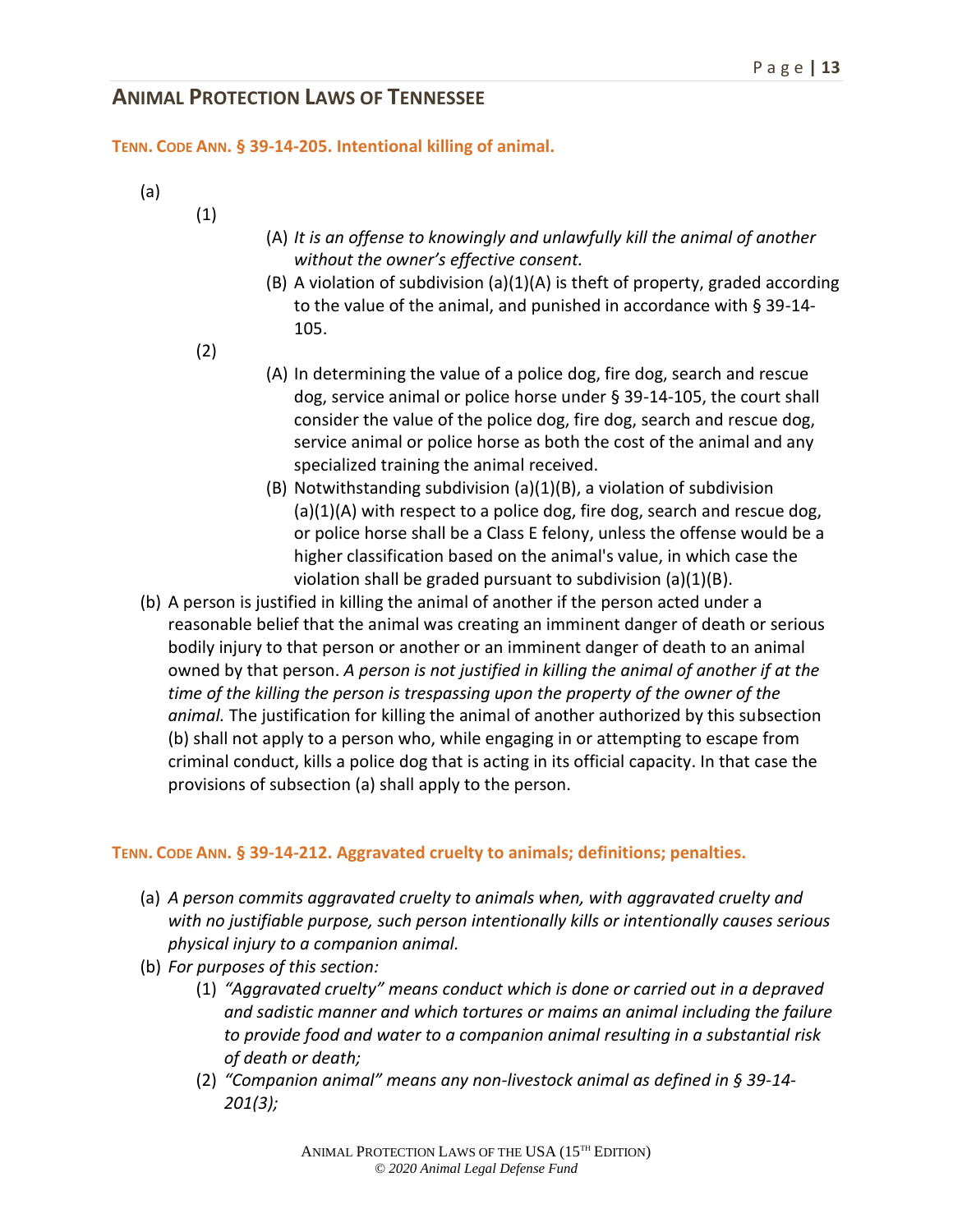- (3) *"Elderly" means any person sixty-five (65) years of age or older; and*
- (4) *"Minor" means any person under eighteen (18) years of age.*
- (c) Subsection (a) is not to be construed to prohibit or interfere with the following endeavors:
	- (1) Dispatching an animal in any manner absent of aggravated cruelty;
	- (2) Engaging in lawful hunting, trapping, or fishing activities, including activities commonly associated with the hunting of small game as defined in § 70-1- 101(a);
	- (3) Dispatching rabid or diseased animals;
	- (4) Dispatching animals posing a clear and immediate threat to human safety;
	- (5) Performing or conducting bona fide scientific tests, experiments or investigations within or for a bona fide research laboratory, facility or institution;
	- (6) Performing accepted veterinary medical practices or treatments;
	- (7) Dispatching animals in accordance with § 44-17-403(e);
	- (8) Engaging, with the consent of the owner of a farm animal, in usual and customary practices which are accepted by colleges of agriculture or veterinary medicine with respect to such animal;
	- (9) Dispatching wild or abandoned animals on a farm or residential real property; or
	- (10) Applying methods and equipment used to train animals.
- (d) *Aggravated cruelty to animals is a Class E felony.*
- (e) In addition to the penalty imposed by subsection (d), the sentencing court shall order the defendant to surrender custody and forfeit all companion animals as defined in subdivision (b)(2), and may award custody of the animals to the agency presenting the case. Notwithstanding § 40–35–111, the court shall prohibit the defendant from having custody of companion animals for at least two (2) years from the date of conviction and may impose a lifetime prohibition. The court may also impose any other reasonable restrictions on the person's custody of other animals as is necessary for the protection of the animals. The court shall prohibit any person convicted of a second or subsequent offense under this section from having custody of any companion animal for the person's lifetime.
- (f) In addition to the penalty imposed by subsection (d), the court may require the defendant to undergo psychological evaluation and counseling, the cost to be borne by the defendant. If the defendant is indigent, the court may, where practicable, direct the defendant to locate and enroll in a counseling or treatment program with an appropriate agency.
- (g) If a defendant convicted of a violation of this section resides in a household with minor children or elderly individuals, the court may, within fifteen (15) days, send notification of the conviction to the appropriate protective agencies.
- (h) In addition to the penalty imposed by subsection (d), the defendant may be held liable to the impounding officer or agency for all costs of impoundment from the time of seizure to the time of proper disposition of the case.
- (i)
- (1) In addition to the penalty imposed by subsection (d), the defendant may be held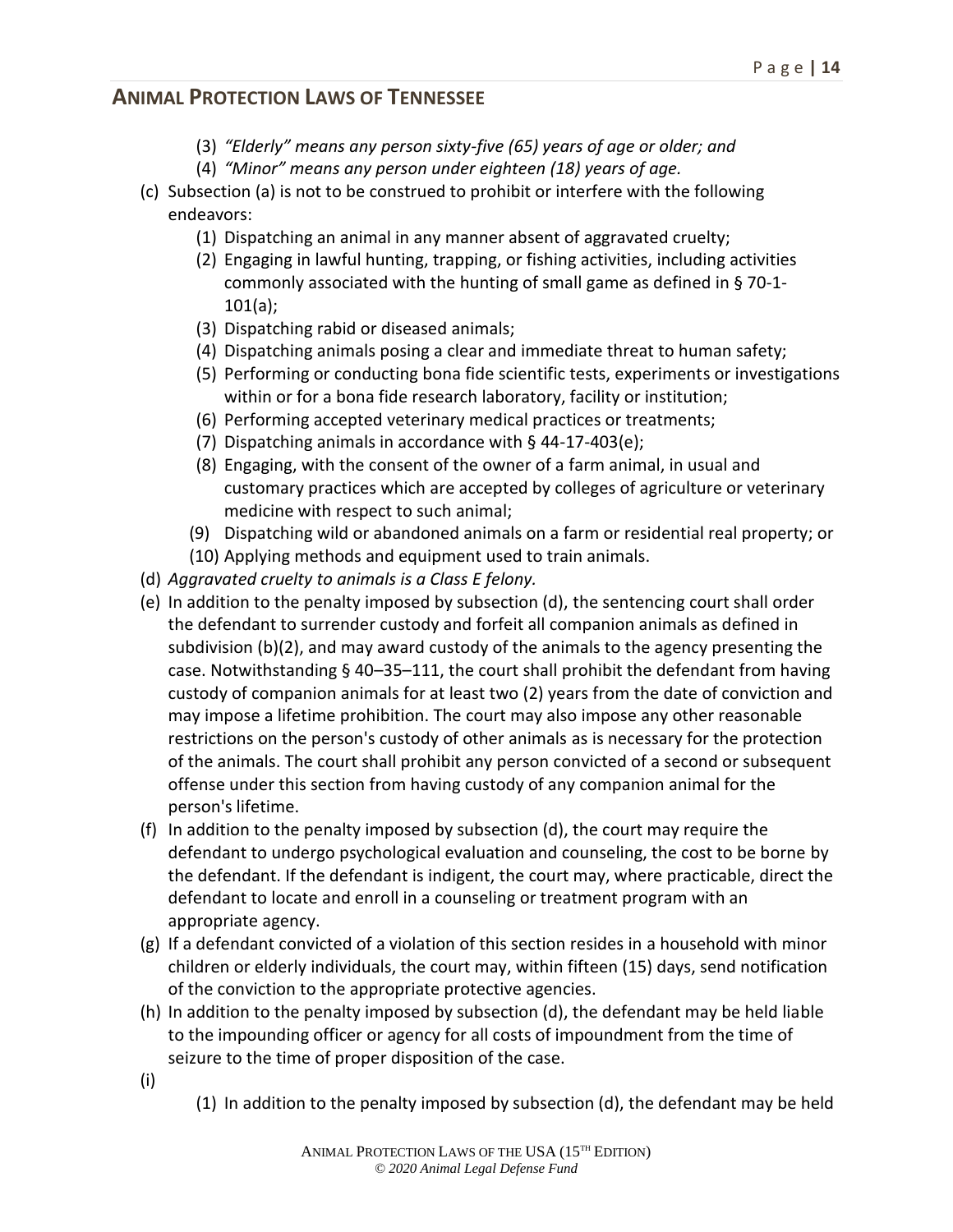liable to the owner of the animal for damages.

- (2) If an unlawful act resulted in the death or permanent disability of a person's guide dog, then the value of the guide dog shall include, but shall not necessarily be limited to, both the cost of the guide dog as well as the cost of any specialized training the guide dog received.
- (j) If a juvenile is found to be within the court's jurisdiction, for conduct that, if committed by an adult, would be a criminal violation involving cruelty to animals or would be a criminal violation involving arson, then the court may order that the juvenile be evaluated to determine the need for psychiatric or psychological treatment. If the court determines that psychiatric or psychological treatment is appropriate for that juvenile, then the court may order that treatment.
- (k) This section does not preclude the court from entering any other order of disposition allowed under this chapter.
- (l) This section is not to be construed to change, modify, or amend any provision of title 70, involving fish and wildlife;
- (m)This section does not apply to activities or conduct that are prohibited by § 39-14-203;
- (n) This section does not apply to equine animals or to animals defined as livestock by  $\S 39$ -14-201;

#### **TENN. CODE ANN. § 39-14-217. Aggravated Cruelty to Livestock Animal.**

- (a) *As used in this section only, "livestock" means all equine as well as animals which are being raised primarily for use as food or fiber for human utilization or consumption including, but not limited to, cattle, sheep, swine, and goats.*
- (b) *Except as provided in subsections (d) and (e), a person commits aggravated cruelty to a livestock animal who, in a depraved and sadistic manner, intentionally engages in any of the conduct described in subdivisions (c)(1) - (12), the conduct results in serious bodily injury to the animal or the death of the animal, and is without justifiable or lawful purpose.*
- (c) *The following conduct constitutes aggravated cruelty to livestock animals if accomplished in the manner described in subsection (b):*
	- (1) *Setting an animal on fire;*
	- (2) *Burning an animal with any hot object;*
	- (3) *Cutting or stabbing an animal with any object;*
	- (1) *Causing blunt force trauma to an animal;*
	- (2) *Securing an animal to a vehicle and dragging it;*
	- (3) *Blinding an animal;*
	- (4) *Applying acid or other caustic substance or chemical to any exposed area of an animal or forcing the animal to ingest the substance;*
	- (5) *Hanging a living animal;*
	- (6) *Skinning an animal while it is still alive;*
	- (7) *Administering electric shock to an animal;*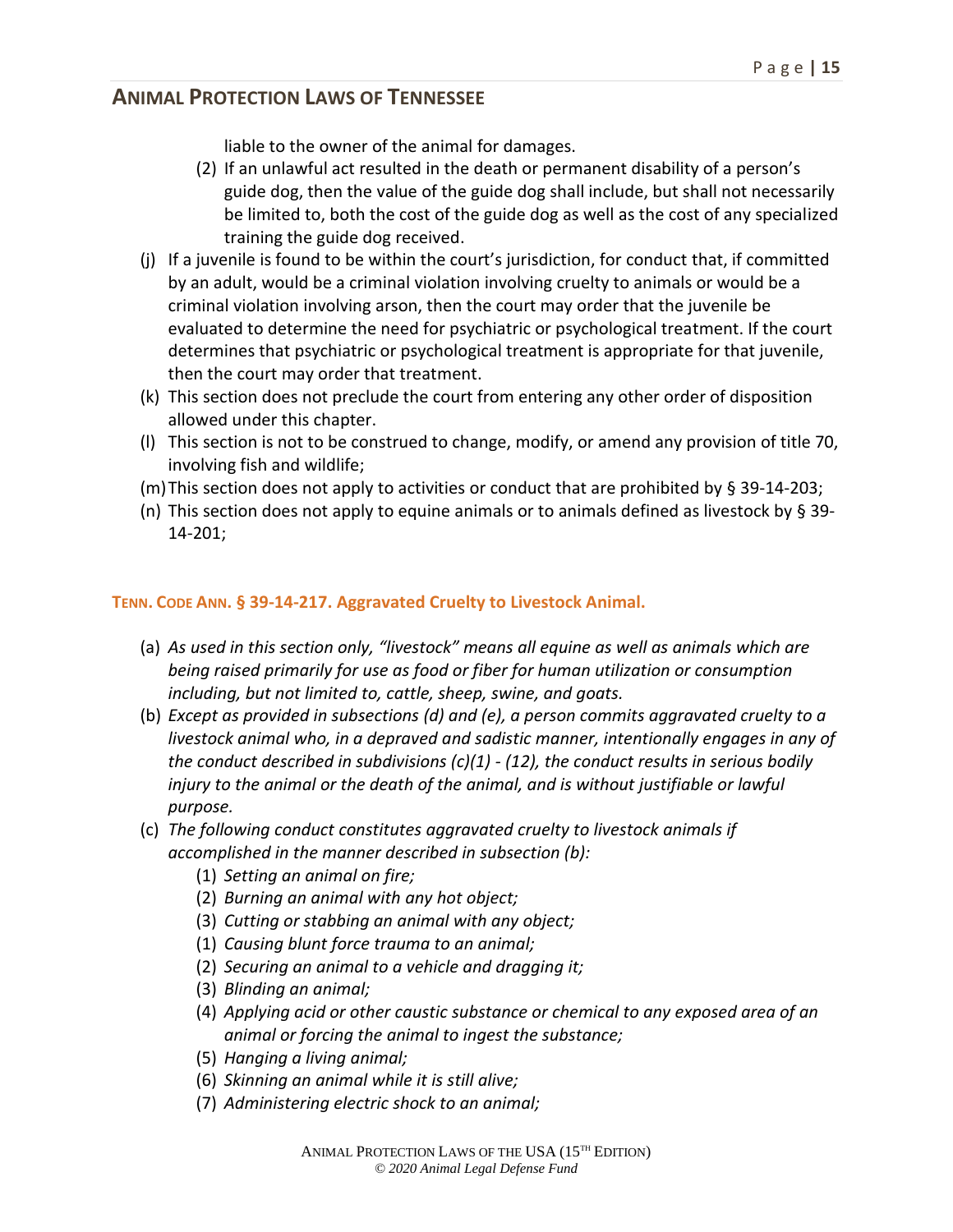- (8) *Drowning an animal; or*
- (9) *Shooting an animal with a weapon.*
- (d) Subsections (b) and (c) shall not be construed to apply to, prohibit or interfere with the following:
	- (1) Any provision of Title 70, involving fish and wildlife, or any hunting, trapping, or fishing activities lawful under such title;
	- (2) Activities or conduct that are prohibited by Section 39-14-203; or
	- (3) Dispatching an animal in any manner not prohibited by this section.
- (e) The following shall not be construed as aggravated cruelty to a livestock animal as defined in this section:
	- (1) Dispatching rabid, diseased, sick or injured livestock animals;
	- (2) Dispatching livestock animals posing a clear and immediate threat to human safety;
	- (3) Performing or conducting bona fide scientific tests, experiments or investigations within or for a bona fide research laboratory, facility or institution;
	- (4) Performing accepted veterinary medical practices or treatments;
	- (5) Engaging, with the consent of the owner of a livestock animal, in usual and customary practices which are accepted by colleges of agriculture or veterinary medicine with respect to that animal;
	- (6) Dispatching wild or abandoned livestock animals on a farm or residential real property; or
	- (7) Applying methods and equipment used to train livestock animals.
- (f) In addition to the penalty imposed by subsection (j), the defendant may be held liable to:
	- (1) The owner of the livestock animal for damages; and
	- (2) The impounding officer or agency for all costs of impoundment from the time of seizure to the time of proper disposition of the case.
- (g) In addition to the penalty imposed by subsection (j), the sentencing court may order the defendant to surrender custody and forfeit all livestock animals, and may award custody of the animals to the agency presenting the case. The court may prohibit the defendant from having custody of other livestock animals for any period of time the court determines to be reasonable, or impose any other reasonable restrictions on the person's custody of livestock animals as is necessary for the protection of the animals.
- (h) In addition to the penalty imposed by subsection (j), the court may require the defendant to undergo psychological evaluation and counseling, the cost to be borne by the defendant. If the defendant is indigent, the court may, where practicable, direct the defendant to locate and enroll in a counseling or treatment program with an appropriate agency.
- (i) This section does not preclude the court from entering any other order of disposition allowed under this chapter.
- (j) *Aggravated cruelty to a livestock animal is a Class E felony.*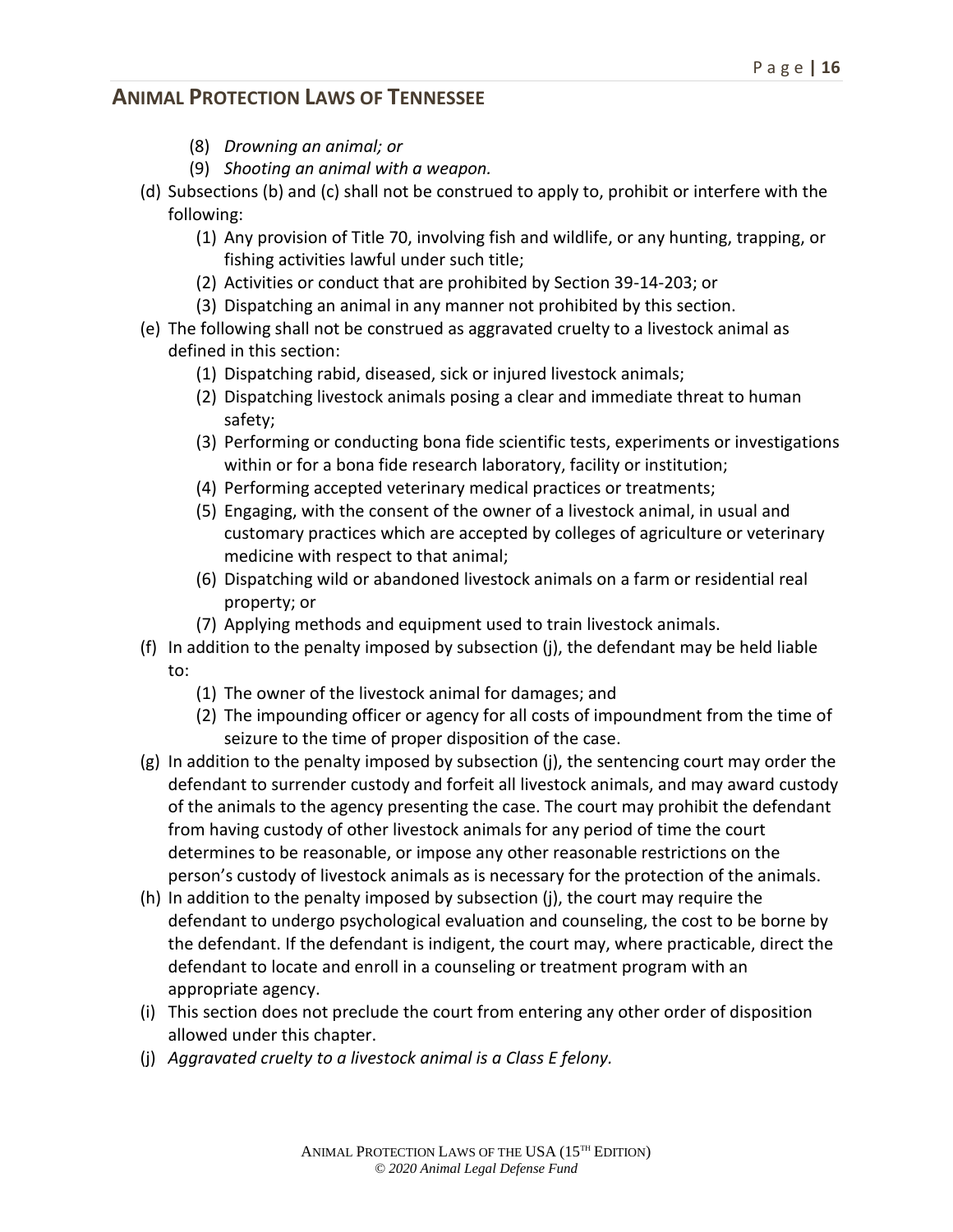#### **3. EXEMPTIONS**

#### **TENN. CODE ANN. § 39-14-201. Definitions for animal offenses.**

As used in this part, unless the context otherwise requires:

- (1) "Animal" means a domesticated living creature or a wild creature previously captured;
- (2) "Livestock" means all equine as well as animals which are being raised primarily for use as food or fiber for human utilization or consumption including, but not limited to, cattle, sheep, swine, goats, and poultry;
- (3) "Non-livestock animal" means a pet normally maintained in or near the household(s) of its owner(s), other domesticated animal, previously captured wildlife, an exotic animal, or any other pet, including but not limited to, pet rabbits, a pet chick, duck, or pot bellied pig that is not classified as "livestock" pursuant to this part; and
- (4) "Torture" means every act, omission, or neglect whereby unreasonable physical pain, suffering, or death is caused or permitted, but *nothing herein shall be construed as prohibiting the shooting of birds or game for the purpose of human food or the use of animate targets by incorporated gun clubs.*

#### **TENN. CODE ANN. § 39-14-202. Cruelty to animals.**

- (a) A person commits an offense who intentionally or knowingly:
	- (1) Tortures, maims or grossly overworks an animal;
	- (2) Fails unreasonably to provide necessary food, water, care or shelter for an animal in the person's custody;
	- (3) Abandons unreasonably an animal in the person's custody;
	- (4) Transports or confines an animal in a cruel manner; or
	- (5) Inflicts burns, cuts, lacerations, or other injuries or pain, by any method, including blistering compounds, to the legs or hooves of horses in order to make them sore for any purpose including, but not limited to, competition in horse shows and similar events.
- (b) A person commits an offense who knowingly ties, tethers, or restrains a dog in a manner that results in the dog suffering bodily injury as defined in § 39-11-106.
- (c) *It is a defense to prosecution under this section that the person was engaged in accepted veterinary practices, medical treatment by the owner or with the owner's consent, or bona fide experimentation for scientific research.*
- (d) Whenever any person is taken into custody by any officer for violation of subdivision (a)(4), the officer may take charge of the vehicle or conveyance, and its contents, used by the person to transport the animal. The officer shall deposit these items in a safe place for custody. Any necessary expense incurred for taking charge of and sustaining the same shall be a lien thereon, to be paid before the same can lawfully be recovered; or the expenses, or any part thereof, remaining unpaid may be recovered by the person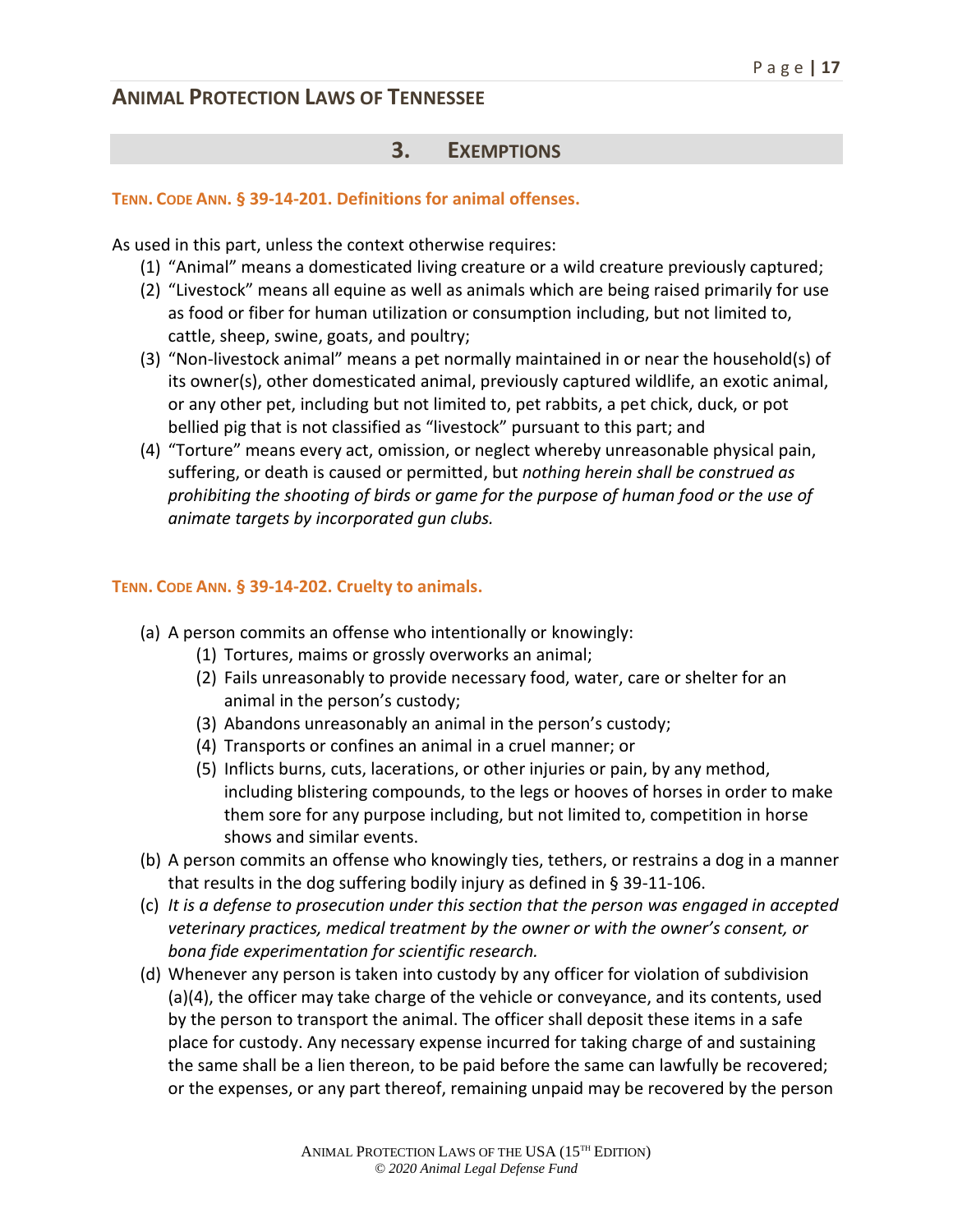incurring the same of the owners of the animal in an action therefor.

- (e) In addition to the penalty imposed in subsection (g), the court making the sentencing determination for a person convicted under this section shall order the person convicted to surrender custody and forfeit the animal or animals whose treatment was the basis of the conviction. Custody shall be given to a humane society incorporated under the laws of this state. The court may prohibit the person convicted from having custody of other animals for any period of time the court determines to be reasonable, or impose any other reasonable restrictions on the person's custody of animals as necessary for the protection of the animals.
- (f)
- (1) *Nothing in this section shall be construed as prohibiting the owner of a farm animal or someone acting with the consent of the owner of that animal from engaging in usual and customary practices which are accepted by colleges of agriculture or veterinary medicine with respect to that animal.*
- (2) *It is an offense for a person other than a law enforcement officer acting with probable cause to knowingly interfere with the performance of any agricultural practices permitted by subdivision (f)(1).*
- (3) *An offense under subdivision (f)(2) is a Class B misdemeanor.*
- (g)
- (1) Cruelty to animals is a Class A misdemeanor.
- (2) A second or subsequent conviction for cruelty to animals is a Class E felony.
- (3) Violation of any prohibition or restriction imposed by the sentencing court pursuant to subdivision (e) is a Class A misdemeanor.

#### **TENN. CODE ANN. § 39-14-205. Intentional killing of animal.**

(a)

- (1)
- (A) It is an offense to knowingly and unlawfully kill the animal of another without the owner's effective consent.
- (B) A violation of subdivision (a)(1)(A) is theft of property, graded according to the value of the animal, and punished in accordance with § 39-14- 105.
- (2)
- (A) In determining the value of a police dog, fire dog, search and rescue dog, service animal or police horse under § 39-14-105, the court shall consider the value of the police dog, fire dog, search and rescue dog, service animal or police horse as both the cost of the animal and any specialized training the animal received.
- (B) Notwithstanding subdivision (a)(1)(B), a violation of subdivision (a)(1)(A) with respect to a police dog, fire dog, search and rescue dog, or police horse shall be a Class E felony, unless the offense would be a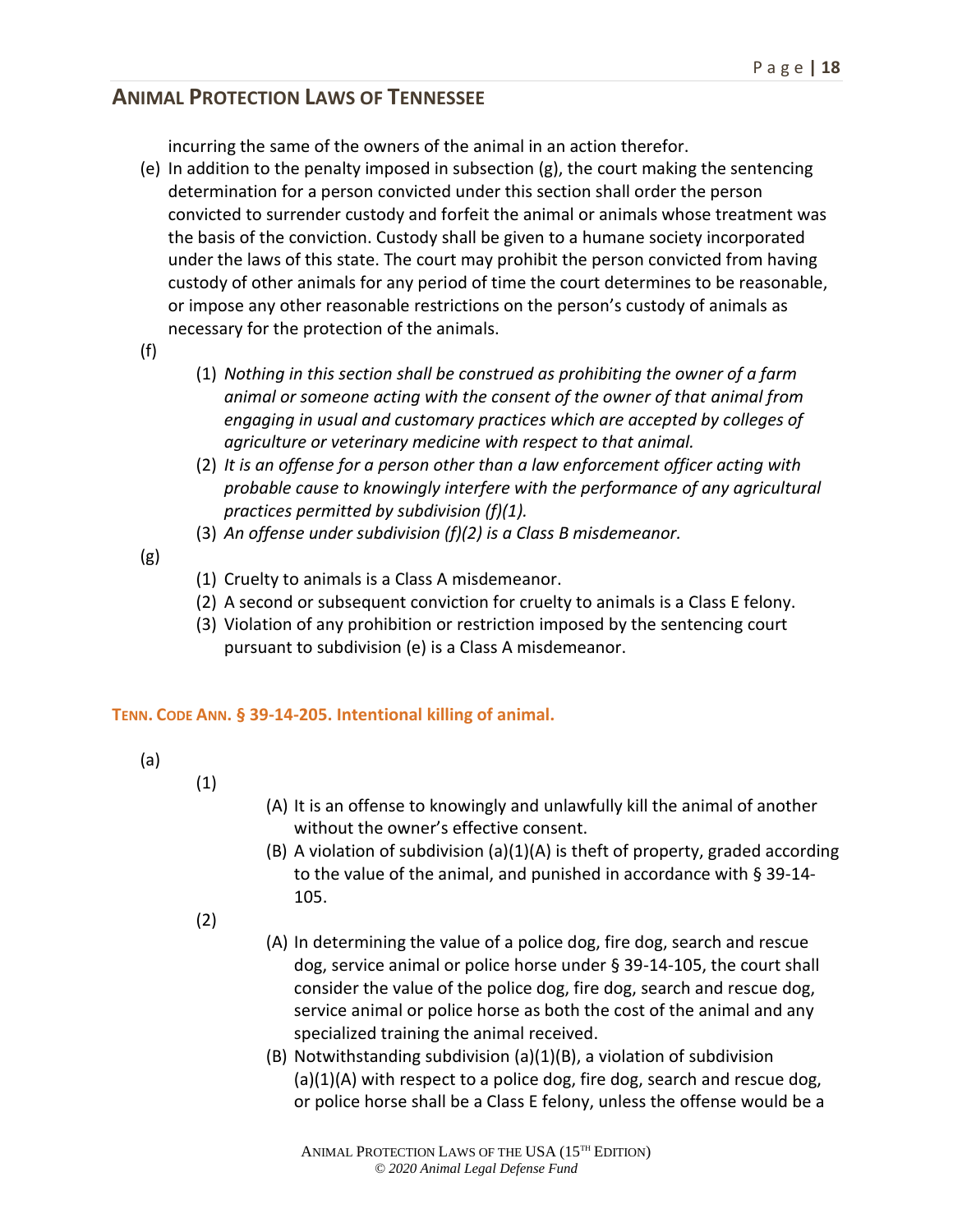higher classification based on the animal's value, in which case the violation shall be graded pursuant to subdivision (a)(1)(B).

(b) *A person is justified in killing the animal of another if the person acted under a reasonable belief that the animal was creating an imminent danger of death or serious bodily injury to that person or another or an imminent danger of death to an animal owned by that person. A person is not justified in killing the animal of another if at the time of the killing the person is trespassing upon the property of the owner of the animal. The justification for killing the animal of another authorized by this subsection (b) shall not apply to a person who, while engaging in or attempting to escape from criminal conduct, kills a police dog that is acting in its official capacity. In that case the provisions of subsection (a) shall apply to the person.*

#### **TENN. CODE ANN. § 39-14-212. Aggravated cruelty to animals; definitions; penalties.**

- (a) A person commits aggravated cruelty to animals when, with aggravated cruelty and with no justifiable purpose, such person intentionally kills or intentionally causes serious physical injury to a companion animal.
- (b) For purposes of this section:
	- (1) "Aggravated cruelty" means conduct which is done or carried out in a depraved and sadistic manner and which tortures or maims an animal including the failure to provide food and water to a companion animal resulting in a substantial risk of death or death;
	- (2) "Companion animal" means any non-livestock animal as defined in § 39-14- 201(3);
	- (3) "Elderly" means any person sixty-five (65) years of age or older; and
	- (4) "Minor" means any person under eighteen (18) years of age.
- (c) *Subsection (a) is not to be construed to prohibit or interfere with the following endeavors:*
	- (1) *Dispatching an animal in any manner absent of aggravated cruelty;*
	- (2) *Engaging in lawful hunting, trapping, or fishing activities, including activities commonly associated with the hunting of small game as defined in § 70-1-101(a);*
	- (3) *Dispatching rabid or diseased animals;*
	- (4) *Dispatching animals posing a clear and immediate threat to human safety;*
	- (5) *Performing or conducting bona fide scientific tests, experiments or investigations within or for a bona fide research laboratory, facility or institution;*
	- (6) *Performing accepted veterinary medical practices or treatments;*
	- (7) *Dispatching animals in accordance with § 44-17-403(e);*
	- (8) *Engaging, with the consent of the owner of a farm animal, in usual and customary practices which are accepted by colleges of agriculture or veterinary medicine with respect to such animal;*
	- (9) *Dispatching wild or abandoned animals on a farm or residential real property; or*
	- (10) *Applying methods and equipment used to train animals.*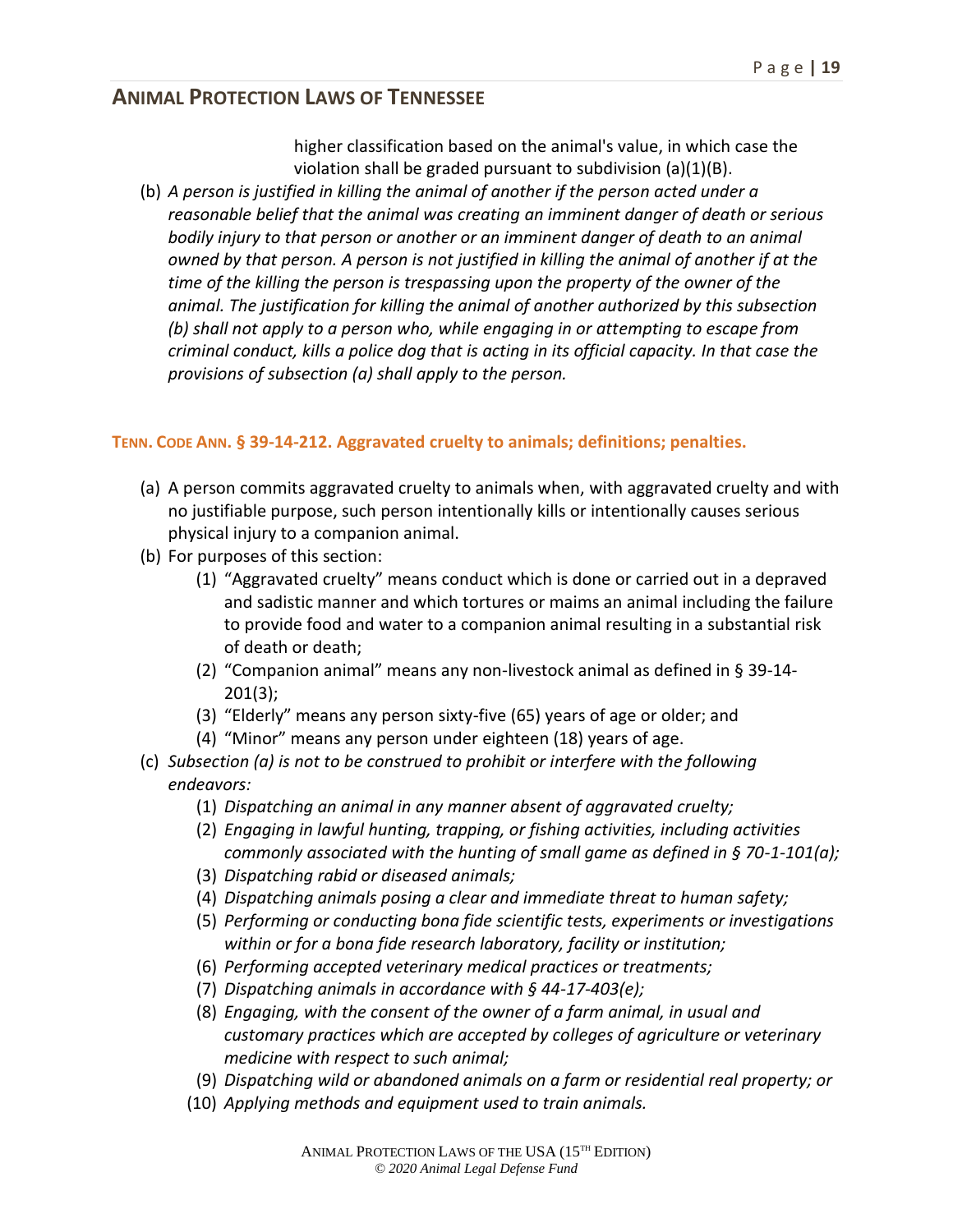- (d) Aggravated cruelty to animals is a Class E felony.
- (e) In addition to the penalty imposed by subsection (d), the sentencing court shall order the defendant to surrender custody and forfeit all companion animals as defined in subdivision (b)(2), and may award custody of the animals to the agency presenting the case. Notwithstanding § 40–35–111, the court shall prohibit the defendant from having custody of companion animals for at least two (2) years from the date of conviction and may impose a lifetime prohibition. The court may also impose any other reasonable restrictions on the person's custody of other animals as is necessary for the protection of the animals. The court shall prohibit any person convicted of a second or subsequent offense under this section from having custody of any companion animal for the person's lifetime.
- (f) In addition to the penalty imposed by subsection (d), the court may require the defendant to undergo psychological evaluation and counseling, the cost to be borne by the defendant. If the defendant is indigent, the court may, where practicable, direct the defendant to locate and enroll in a counseling or treatment program with an appropriate agency.
- (g) If a defendant convicted of a violation of this section resides in a household with minor children or elderly individuals, the court may, within fifteen (15) days, send notification of the conviction to the appropriate protective agencies.
- (h) In addition to the penalty imposed by subsection (d), the defendant may be held liable to the impounding officer or agency for all costs of impoundment from the time of seizure to the time of proper disposition of the case.
- (i)
- $(1)$  In addition to the penalty imposed by subsection (d), the defendant may be held liable to the owner of the animal for damages.
- (2) If an unlawful act resulted in the death or permanent disability of a person's guide dog, then the value of the guide dog shall include, but shall not necessarily be limited to, both the cost of the guide dog as well as the cost of any specialized training the guide dog received.
- (j) If a juvenile is found to be within the court's jurisdiction, for conduct that, if committed by an adult, would be a criminal violation involving cruelty to animals or would be a criminal violation involving arson, then the court may order that the juvenile be evaluated to determine the need for psychiatric or psychological treatment. If the court determines that psychiatric or psychological treatment is appropriate for that juvenile, then the court may order that treatment.
- (k) This section does not preclude the court from entering any other order of disposition allowed under this chapter.
- (l) *This section is not to be construed to change, modify, or amend any provision of title 70, involving fish and wildlife;*
- (m)*This section does not apply to activities or conduct that are prohibited by § 39-14-203;*
- (n) *This section does not apply to equine animals or to animals defined as livestock by § 39- 14-201;*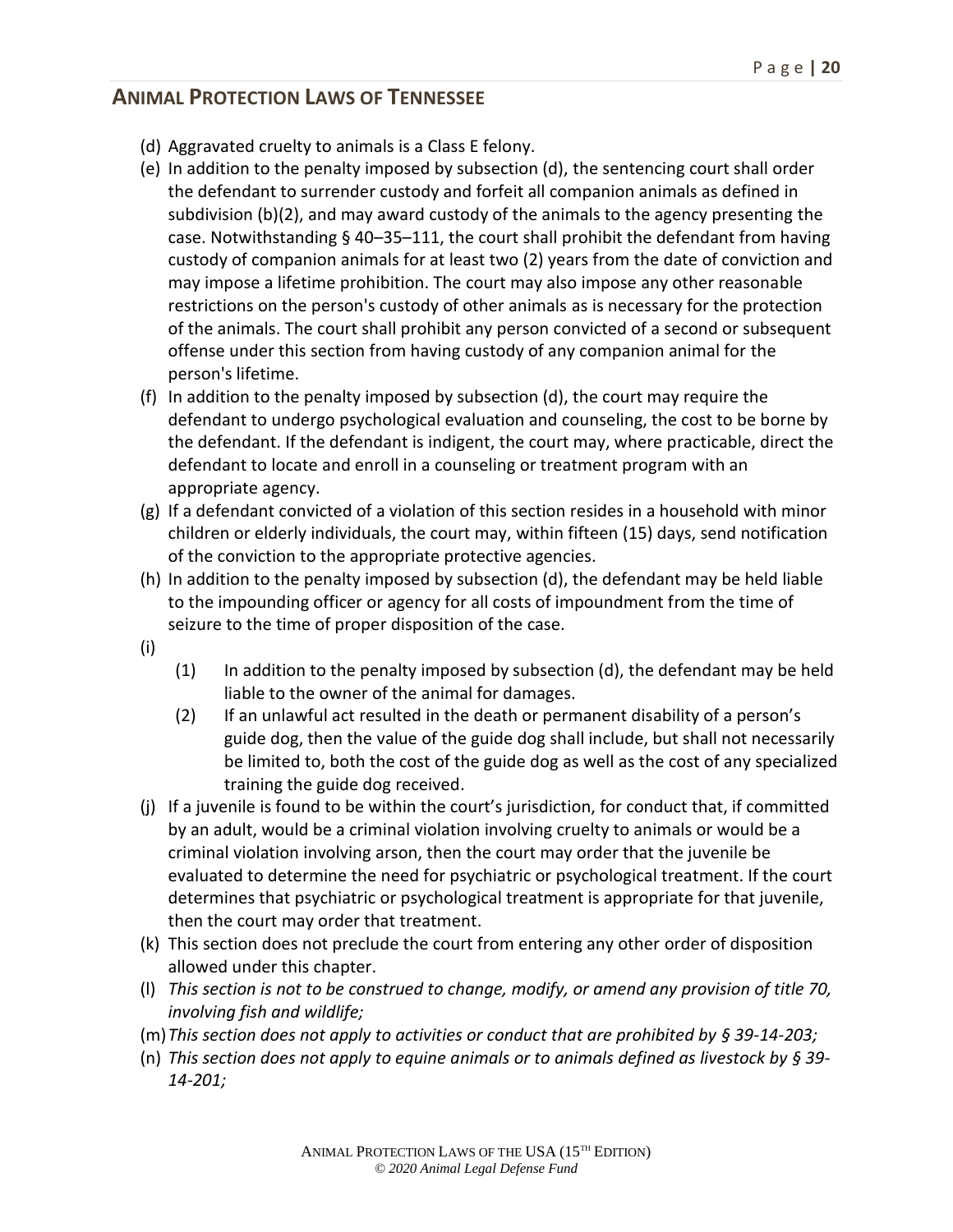#### **TENN. CODE ANN. § 39-14-214. Sexual activity with animals.**

- (a) A person commits an offense who knowingly:
	- (1) Engages in any sexual activity with an animal;
	- (2) Causes, aids, or abets another person to engage in any sexual activity with an animal;
	- (3) Permits any sexual activity with an animal to be conducted on any premises under the person's charge or control;
	- (4) Engages in, organizes, promotes, conducts, advertises, aids, abets, participates in as an observer, or performs any service in the furtherance of an act involving any sexual activity with an animal for a commercial or recreational purpose; or
	- (5) Photographs or films, for purposes of sexual gratification, a person engaged in a sexual activity with an animal.
- (b) A violation of this section is a Class E felony.
- (c) In addition to the penalty imposed in subsection (b):
	- (1) The court may order that the convicted person do any of the following:
		- (A) Not harbor or own animals or reside in any household where animals are present;
		- (B) Participate in appropriate counseling at the defendant's expense; or,
		- (C) Reimburse the animal shelter or humane society for any reasonable costs incurred for the care and maintenance of any animals taken to the animal shelter or humane society as a result of conduct proscribed in subsection (a); and
	- (2) Notwithstanding § 40–35–111, the court shall prohibit the convicted person from having custody of any companion animal, as defined in § 39–14–212(b), for a period of at least two (2) years from the date of conviction and may impose a lifetime prohibition. The court shall prohibit any person convicted of a second or subsequent offense under this section from having custody of any companion animal for the person's lifetime.
- (c) *Nothing in this section may be considered to prohibit accepted animal husbandry practices or accepted veterinary medical practices.*
- (d) If the court has reasonable grounds to believe that a violation of this section has occurred, the court may order the seizure of all animals involved in the alleged violation as a condition of bond of a person charged with a violation.
- (e) For purposes of this section:
	- (1) "Animal" has the same meaning as the term is defined in § 63-12-103;
	- (2) "Photographs" or "films" means the making of a photograph, motion picture film, videotape, digital image, or any other recording, sale, or transmission of the image; and
	- (3) "Sexual activity" means physical sexual contact between the person and the animal.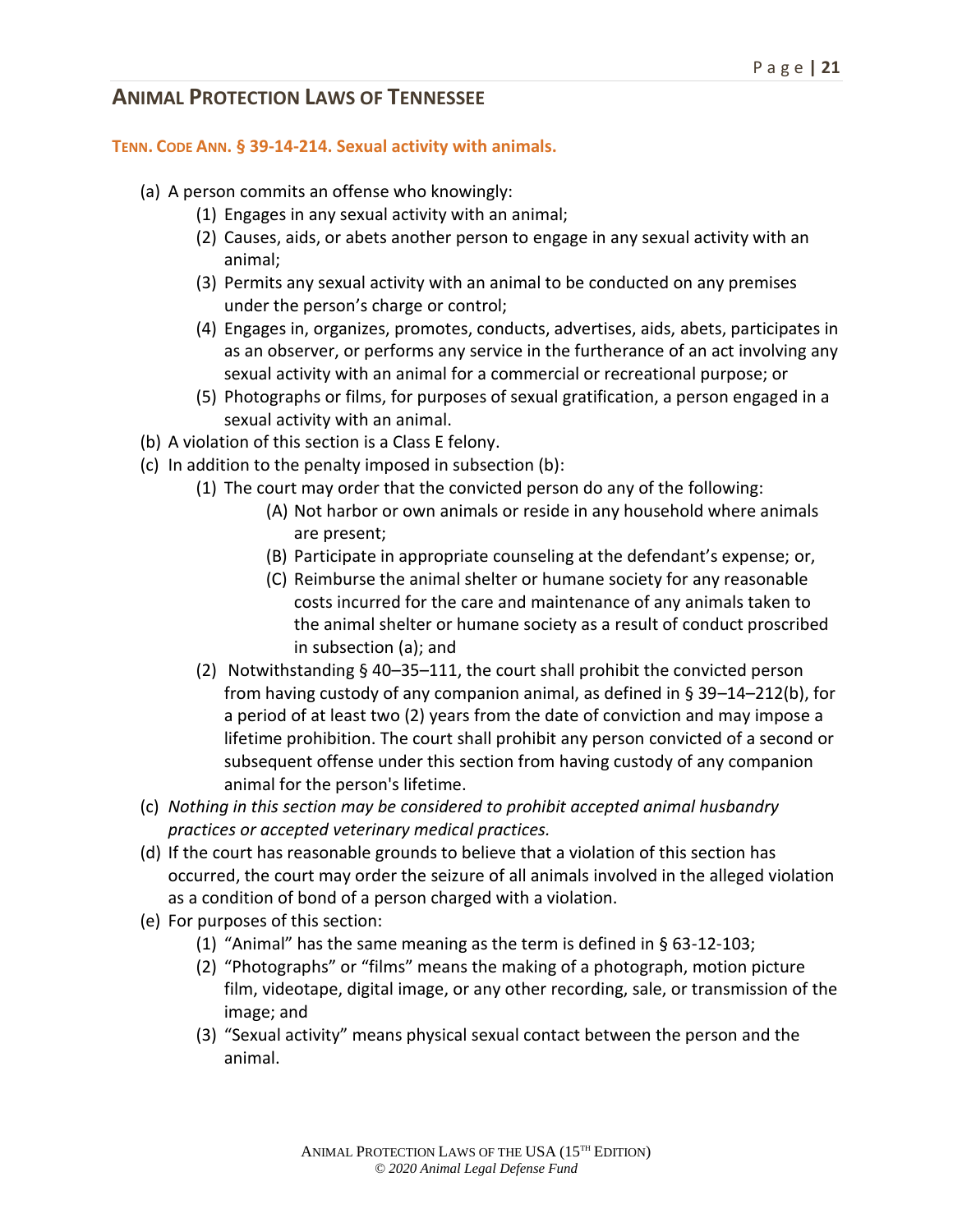#### **TENN. CODE ANN. § 39-14-217. Aggravated Cruelty to Livestock Animal.**

- (a) As used in this section only, "livestock" means all equine as well as animals which are being raised primarily for use as food or fiber for human utilization or consumption including, but not limited to, cattle, sheep, swine, and goats.
- (b) Except as provided in subsections (d) and (e), a person commits aggravated cruelty to a livestock animal who, in a depraved and sadistic manner, intentionally engages in any of the conduct described in subdivisions  $(c)(1) - (12)$ , the conduct results in serious bodily injury to the animal or the death of the animal, and is without justifiable or lawful purpose.
- (c) The following conduct constitutes aggravated cruelty to livestock animals if accomplished in the manner described in subsection (b):
	- (1) Setting an animal on fire;
	- (2) Burning an animal with any hot object;
	- (3) Cutting or stabbing an animal with any object;
	- (4) Causing blunt force trauma to an animal;
	- (5) Securing an animal to a vehicle and dragging it;
	- (6) Blinding an animal;
	- (7) Applying acid or other caustic substance or chemical to any exposed area of an animal or forcing the animal to ingest the substance;
	- (8) Hanging a living animal;
	- (9) Skinning an animal while it is still alive;
	- (10) Administering electric shock to an animal;
	- (11) Drowning an animal; or
	- (12) Shooting an animal with a weapon.
- (d) *Subsections (b) and (c) shall not be construed to apply to, prohibit or interfere with the following:*
	- (1) *Any provision of Title 70, involving fish and wildlife, or any hunting, trapping, or fishing activities lawful under such title;*
	- (2) *Activities or conduct that are prohibited by Section 39-14-203; or*
	- (3) *Dispatching an animal in any manner not prohibited by this section.*
- (e) *The following shall not be construed as aggravated cruelty to a livestock animal as defined in this section:*
	- (1) *Dispatching rabid, diseased, sick or injured livestock animals;*
	- (2) *Dispatching livestock animals posing a clear and immediate threat to human safety;*
	- (3) *Performing or conducting bona fide scientific tests, experiments or investigations within or for a bona fide research laboratory, facility or institution;*
	- (4) *Performing accepted veterinary medical practices or treatments;*
	- (5) *Engaging, with the consent of the owner of a livestock animal, in usual and customary practices which are accepted by colleges of agriculture or veterinary medicine with respect to that animal;*
	- (6) *Dispatching wild or abandoned livestock animals on a farm or residential real*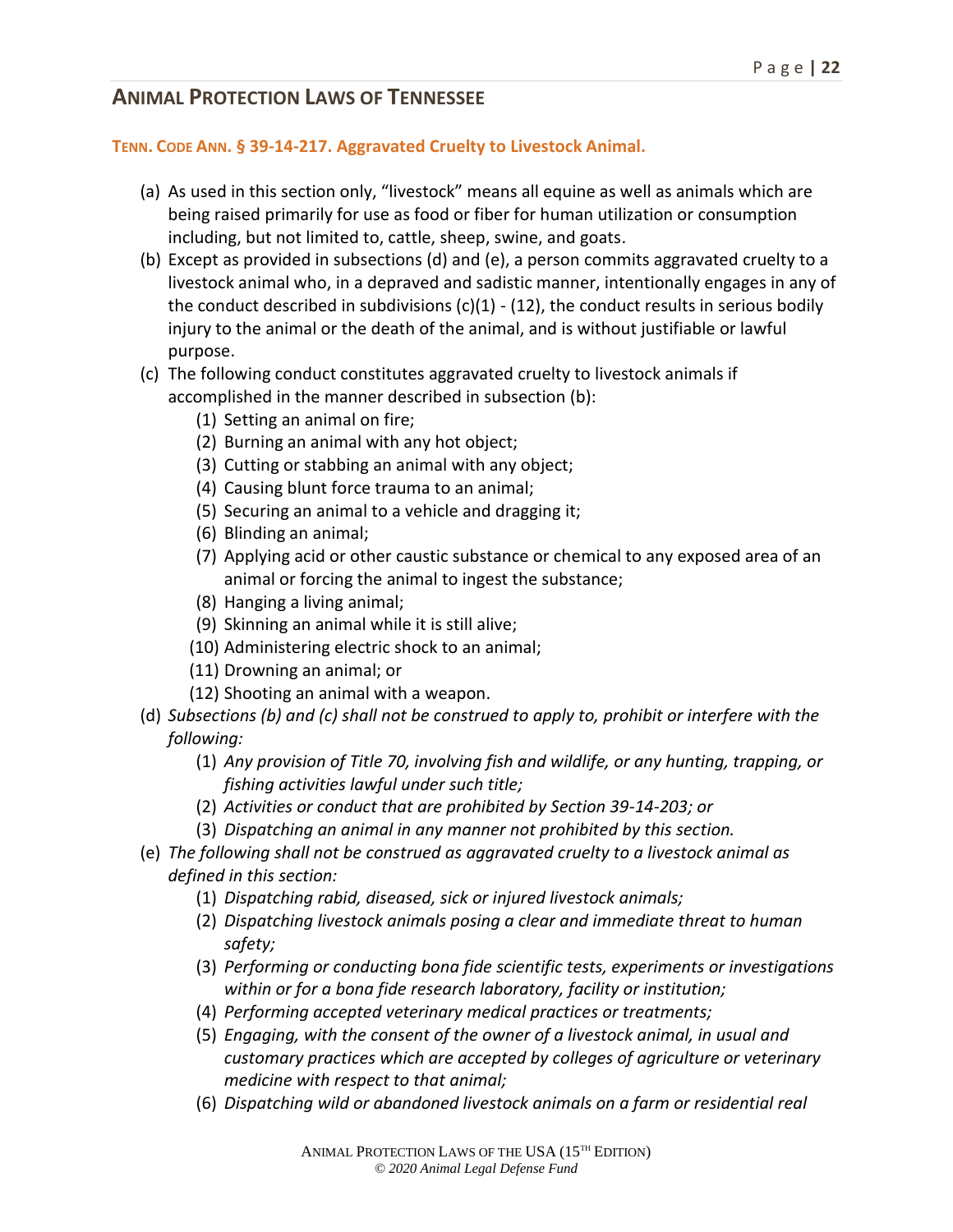#### *property; or*

- (7) *Applying methods and equipment used to train livestock animals.*
- (f) In addition to the penalty imposed by subsection (j), the defendant may be held liable to:
	- (1) The owner of the livestock animal for damages; and
	- (2) The impounding officer or agency for all costs of impoundment from the time of seizure to the time of proper disposition of the case.
- (g) In addition to the penalty imposed by subsection (j), the sentencing court may order the defendant to surrender custody and forfeit all livestock animals, and may award custody of the animals to the agency presenting the case. The court may prohibit the defendant from having custody of other livestock animals for any period of time the court determines to be reasonable, or impose any other reasonable restrictions on the person's custody of livestock animals as is necessary for the protection of the animals.
- (h) In addition to the penalty imposed by subsection (j), the court may require the defendant to undergo psychological evaluation and counseling, the cost to be borne by the defendant. If the defendant is indigent, the court may, where practicable, direct the defendant to locate and enroll in a counseling or treatment program with an appropriate agency.
- (i) This section does not preclude the court from entering any other order of disposition allowed under this chapter.
- (j) Aggravated cruelty to a livestock animal is a Class E felony.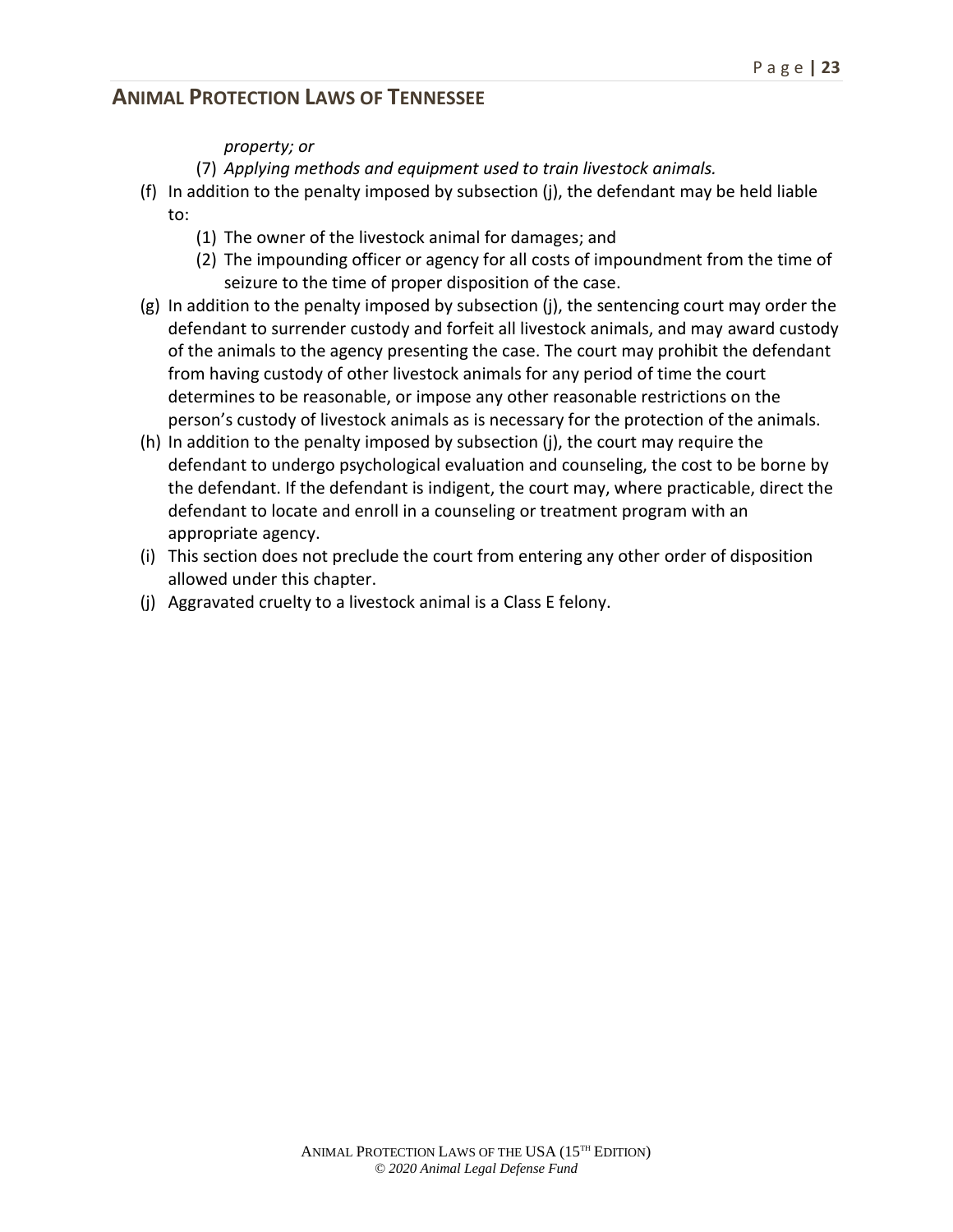### **4. FIGHTING AND RACKETEERING**

#### **TENN. CODE ANN. § 39-14-203. Cock and animal fighting.**

- (a) *It is unlawful for any person to:*
	- (1) *Own, possess, keep, use or train any bull, bear, dog, cock, swine or other animal, for the purpose of fighting, baiting or injuring another such animal, for amusement, sport or gain;*
	- (2) *Cause, for amusement, sport or gain, any animal referenced in subdivision (a)(1) to fight, bait or injure another animal, or each other;*
	- (3) *Permit any acts stated in subdivisions (a)(1) and (2) to be done on any premises under the person's charge or control, or aid or abet those acts;*
	- (4) *Be knowingly present, as a spectator, at any place or building where preparations are being made for an exhibition for the fighting, baiting or injuring of any animal, with the intent to be present at the exhibition, fighting, baiting or injuring;*
	- (5) *Knowingly cause a person under eighteen (18) years of age to attend an animal fight; or*
	- (6) *Possess, own, buy, sell, transfer, or manufacture cock fighting paraphernalia with the intent that the paraphernalia be used in promoting, facilitating, training for, or furthering cock fighting.*
- (b) *It is the legislative intent that the provisions of this section shall not apply to the training or use of hunting dogs for sport or to the training or use of dogs for law enforcement purposes.*
- (c)
- (1) *Except for any offense involving a cock, an offense under subdivisions (a)(1)-(3) is a Class E felony. Notwithstanding § 40–35–111, in addition to any other penalty imposed, the court shall prohibit the defendant from having custody of any companion animal, as defined in § 39–14–212(b), for a period of at least two (2) years from the date of conviction and may impose a lifetime prohibition. The court shall prohibit any person convicted of a second or subsequent offense under this subdivision (c)(1) from having custody of any companion animal for the person's lifetime.*
- (2) *An offense involving a cock under subdivisions (a)(1)-(3) is a Class A misdemeanor.*

(d)

- (1) *An offense under subdivision (a)(4) or (a)(6) is a Class A misdemeanor.*
- (2) *A violation of subdivision (a)(5) is a Class A misdemeanor. Notwithstanding § 40- 35-111(e)(1), the fine for a violation of subdivision (a)(5) shall be not less than one thousand dollars (\$1,000) nor more than two thousand five hundred dollars (\$2,500).*
- (e) *It is not an offense to own, possess or keep cocks, or aid or abet the ownership,*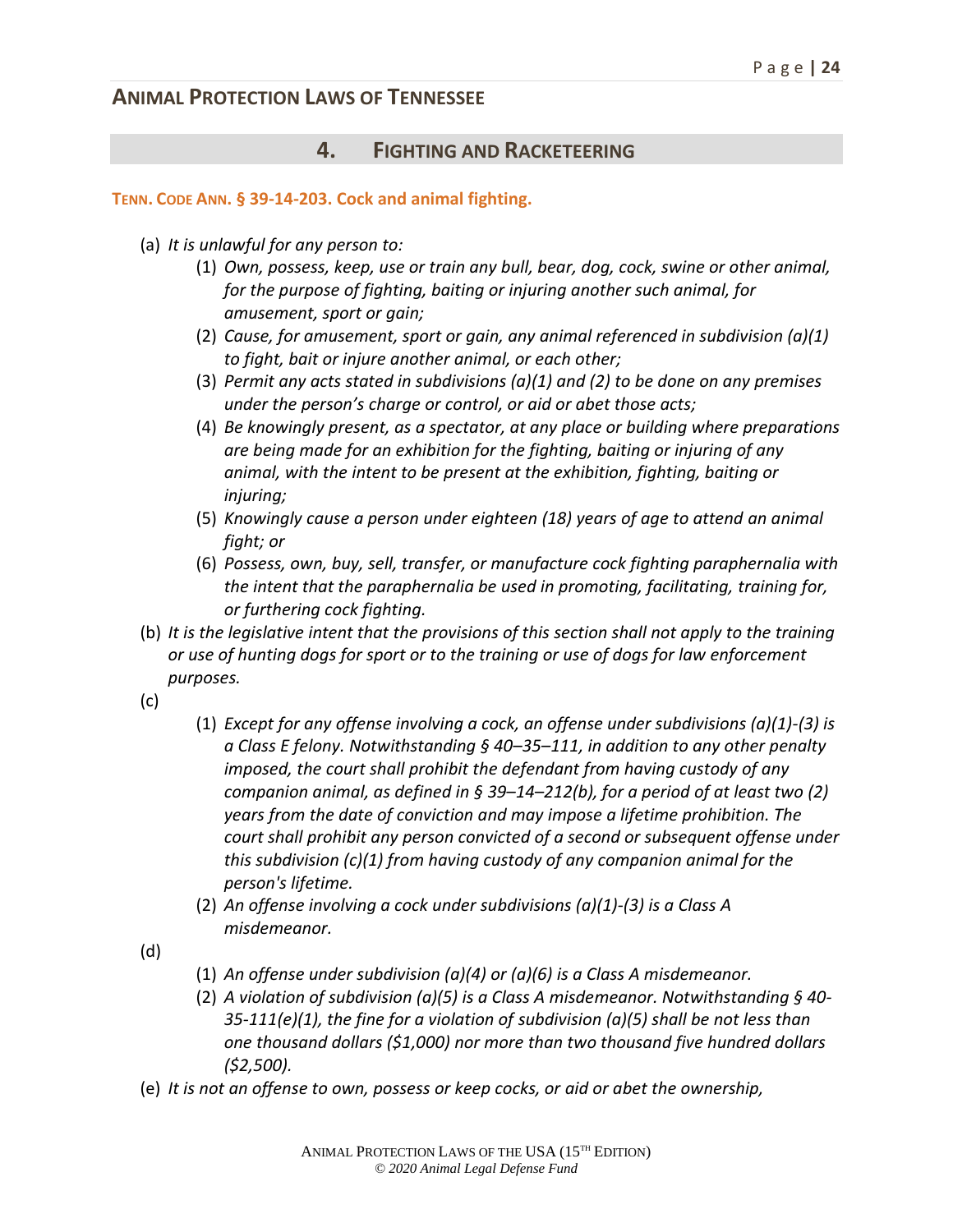*possession or keeping of cocks, for the sole purpose of selling or transporting cocks to a location in which possession or keeping of cocks is legal, as long as it does not violate any other part of this section or federal law.*

- (f)
- (1) For purposes of this section, "cock fighting paraphernalia" means gaffs, slashers, heels, or any other sharp implement designed to be attached in place of the natural spur of a cock or game fowl.
- (2) In determining whether a particular object is cock fighting paraphernalia, the court or other authority making that determination may, in addition to all other logically relevant factors, consider the following:
	- (A) Statements by the owner or anyone in control of the object concerning its use;
	- (B) Prior convictions, if any, of the owner or of anyone in control of the object for violation of any state or federal law relating to cock fighting or any other violation of this part;
	- (C) The presence and condition of any animal on the same property;
	- (D) Instructions, oral or written, provided with the object concerning its use;
	- (E) Descriptive materials accompanying the object that explain or depict its use;
	- (F) The manner in which the object is displayed for sale;
	- (G) The existence and scope of legitimate uses for the object in the community; and
	- (H) Expert testimony concerning its use.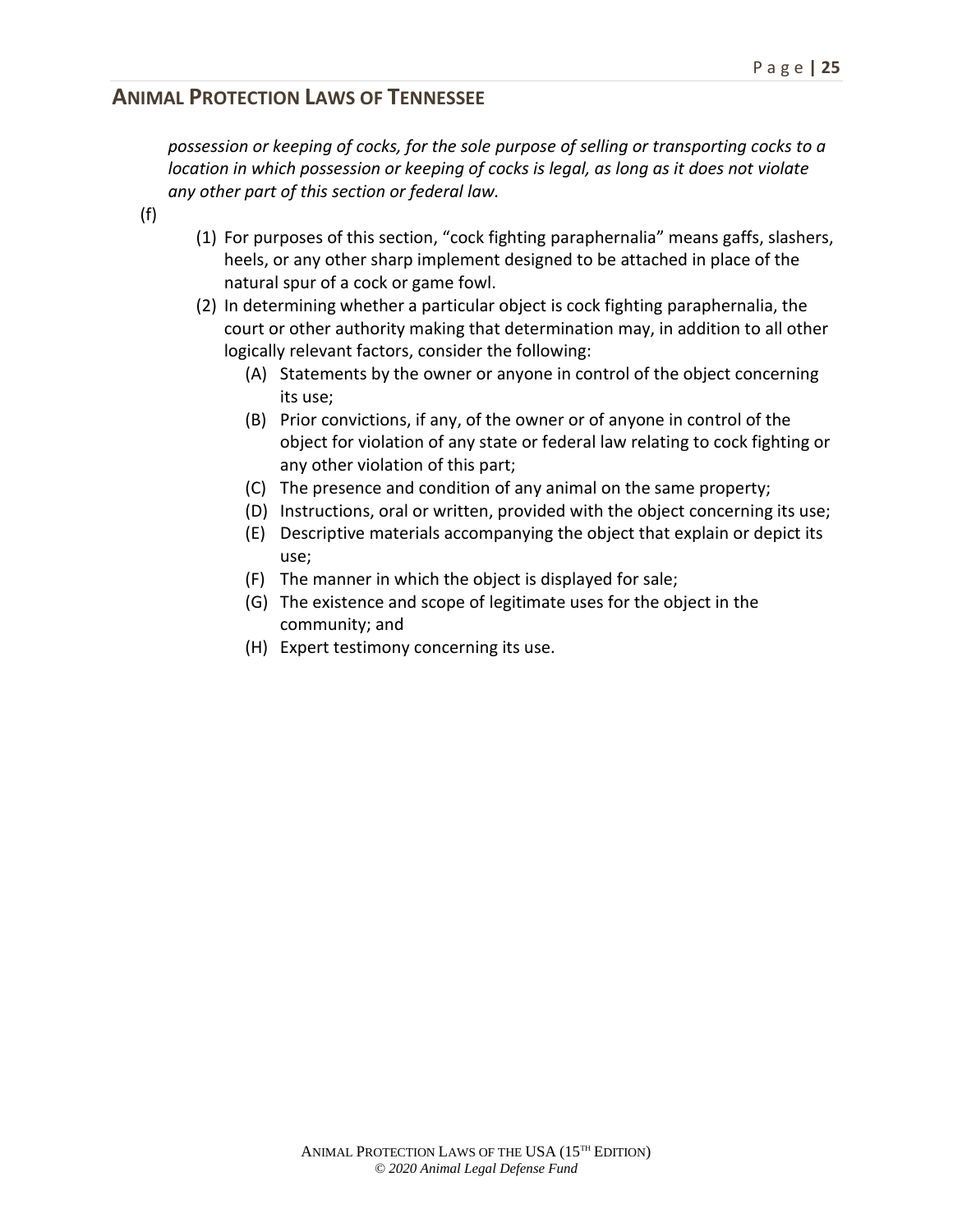#### **5. SEXUAL ASSAULT**

#### **TENN. CODE ANN. § 39-14-214. Sexual activity with animals.**

- (a) *A person commits an offense who knowingly:*
	- (1) *Engages in any sexual activity with an animal;*
	- (2) *Causes, aids, or abets another person to engage in any sexual activity with an animal;*
	- (3) *Permits any sexual activity with an animal to be conducted on any premises under the person's charge or control;*
	- (4) *Engages in, organizes, promotes, conducts, advertises, aids, abets, participates in as an observer, or performs any service in the furtherance of an act involving any sexual activity with an animal for a commercial or recreational purpose; or*
	- (5) *Photographs or films, for purposes of sexual gratification, a person engaged in a sexual activity with an animal.*
- (b) *A violation of this section is a Class E felony.*
- (c) In addition to the penalty imposed in subsection (b):
	- (1) The court may order that the convicted person do any of the following:
		- (A) Not harbor or own animals or reside in any household where animals are present;
		- (B) Participate in appropriate counseling at the defendant's expense; or,
		- (C) Reimburse the animal shelter or humane society for any reasonable costs incurred for the care and maintenance of any animals taken to the animal shelter or humane society as a result of conduct proscribed in subsection (a); and
	- (2) Notwithstanding § 40–35–111, the court shall prohibit the convicted person from having custody of any companion animal, as defined in  $\S 39-14-212(b)$ , for a period of at least two (2) years from the date of conviction and may impose a lifetime prohibition. The court shall prohibit any person convicted of a second or subsequent offense under this section from having custody of any companion animal for the person's lifetime.
- (d) Nothing in this section may be considered to prohibit accepted animal husbandry practices or accepted veterinary medical practices.
- (e) If the court has reasonable grounds to believe that a violation of this section has occurred, the court may order the seizure of all animals involved in the alleged violation as a condition of bond of a person charged with a violation.
- (f) *For purposes of this section:*
	- (1) *"Animal" has the same meaning as the term is defined in § 63-12-103;*
	- (2) *"Photographs" or "films" means the making of a photograph, motion picture film, videotape, digital image, or any other recording, sale, or transmission of the image; and*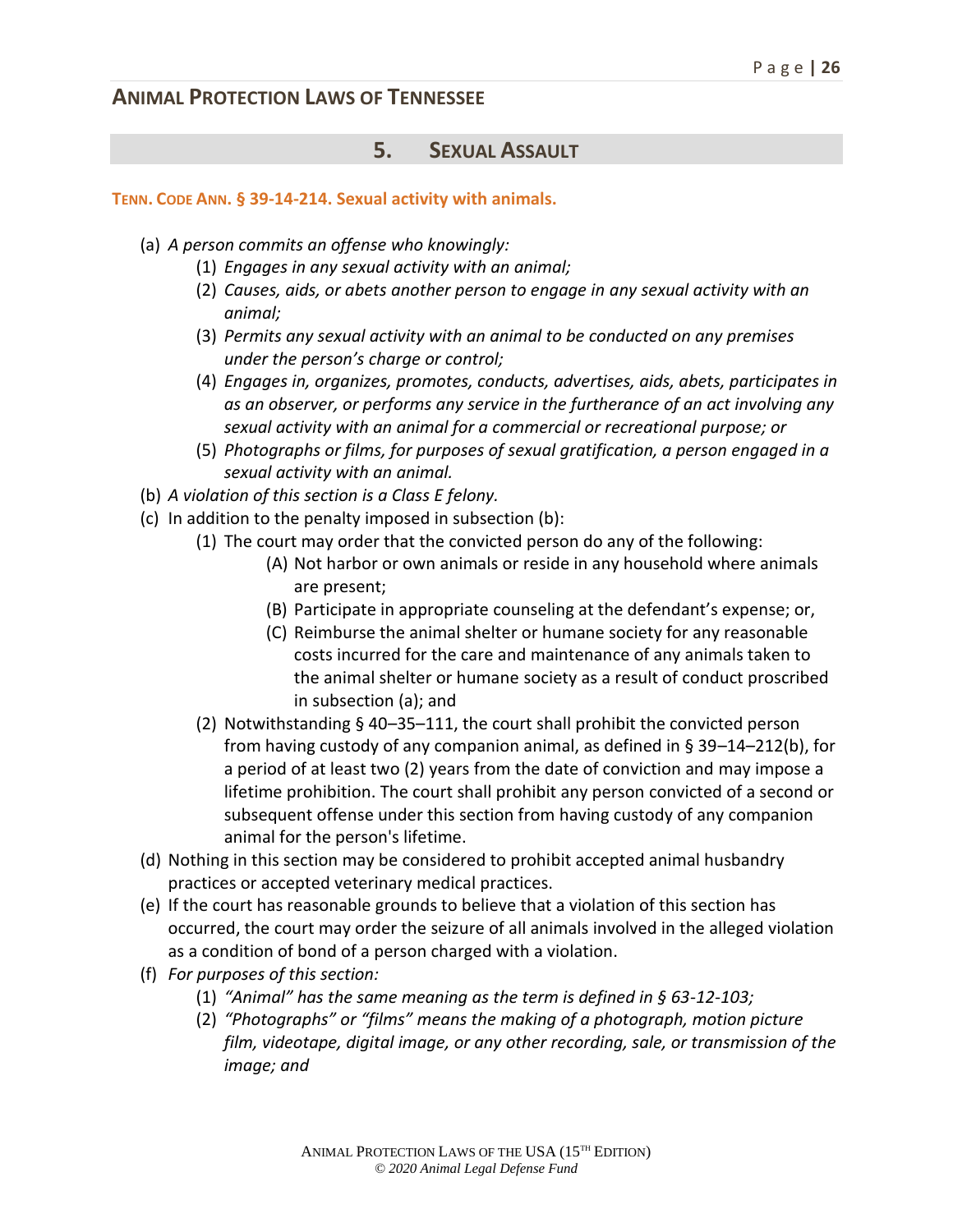(3) *"Sexual activity" means physical sexual contact between the person and the animal.*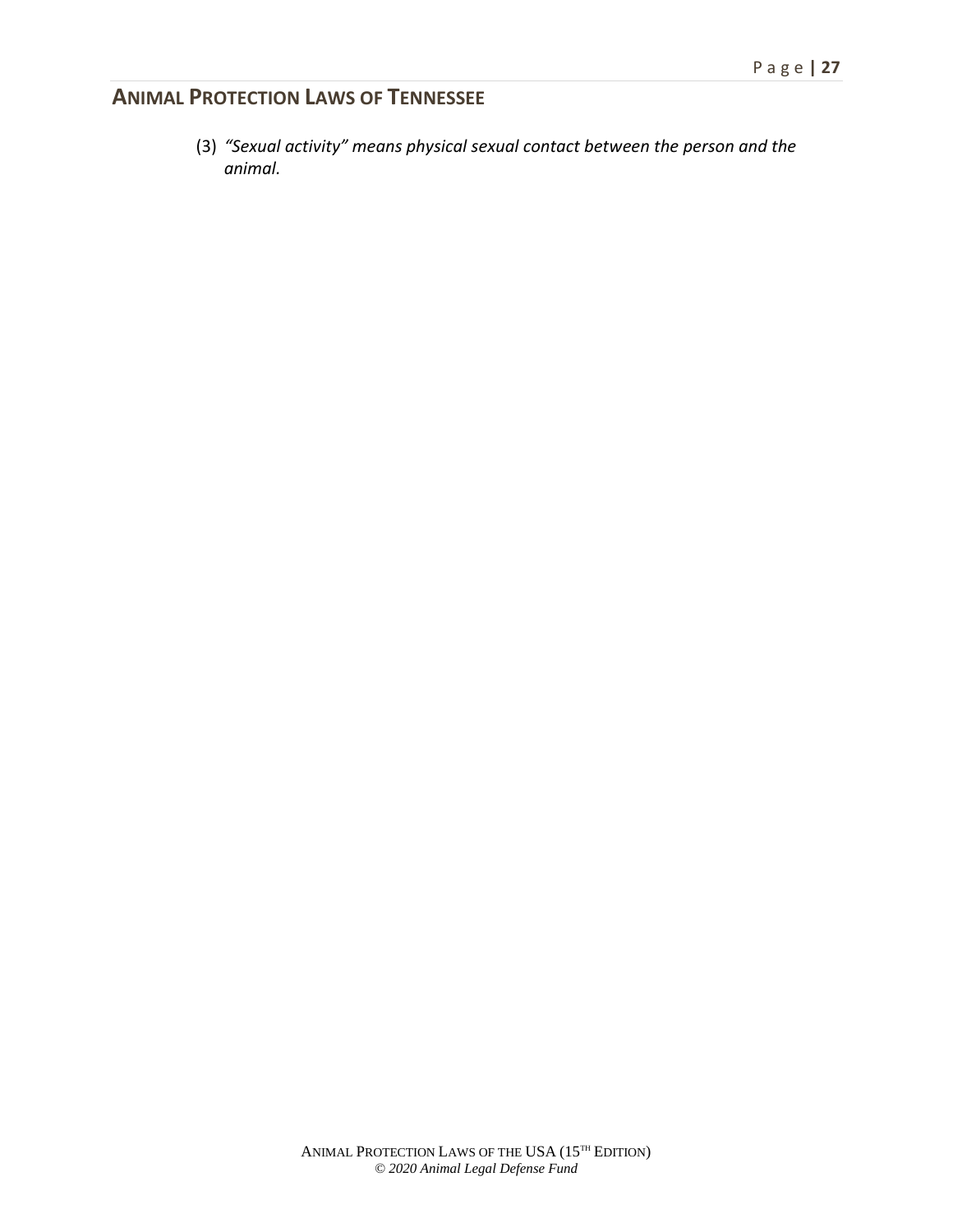#### **6. CRUELTY TO WORKING ANIMALS**

#### **TENN. CODE ANN. § 39-14-208. Injury to and value of guide dogs.**

*A person who intentionally or knowingly unlawfully injures the guide dog of another and, thereby, permanently deprives the owner of the use of the guide dog's services commits theft of that animal and shall be punished under § 39-14-105.* In determining the value of the guide dog for purposes of § 39-14-105, the court shall consider the value of the guide dog as both the cost of the dog as well as the cost of any specialized training the guide dog received.

#### **TENN. CODE ANN. § 39-14-216. Cruelty to service animals.**

- (a)
- (1) *As used in this section, "service animal" means:*
	- (A) *Any animal that is individually trained, or being trained by an employee or puppy raiser from a recognized training agency or school to do work or perform tasks for the benefit of an individual with a disability, including a physical, sensory, psychiatric, intellectual, or other mental disability; and*
		- (B) *Any police dog, fire dog, search and rescue dog, or police horse.*
- (2) *Other species of animals not specified in this subsection, whether wild or domestic, trained or untrained, are not service animals for the purposes of this definition.*
- (3) *For purposes of a service animal as defined under subdivision (a)(1)(A), the work or tasks performed by the service animal must be directly related to the handler's disability. Examples of work or tasks include, but are not limited to, assisting individuals who are blind or have low vision with navigation and other tasks, alerting individuals who are deaf or hard of hearing to the presence of people or sounds, providing non-violent protection or rescue work, pulling a wheelchair, assisting an individual during a seizure, alerting individuals to the presence of allergens, retrieving items such as medicine or the telephone, providing physical support and assistance with balance and stability to individuals with mobility disabilities, and helping persons with psychiatric and neurological disabilities by preventing or interrupting impulsive or destructive behaviors. The crime deterrent effects of the animal's presence and the provision of emotional support, well-being, comfort, or companionship do not constitute work or tasks for the purposes of subdivision (a)(1)(A).*
- (b) *It is an offense to knowingly:*
	- (1) *Maim or otherwise inflict harm upon a service animal;*
	- (2) *Attempt to maim or otherwise inflict harm upon a service animal; or*
	- (3) *Permit an animal that the person owns or is in the immediate control of to maim*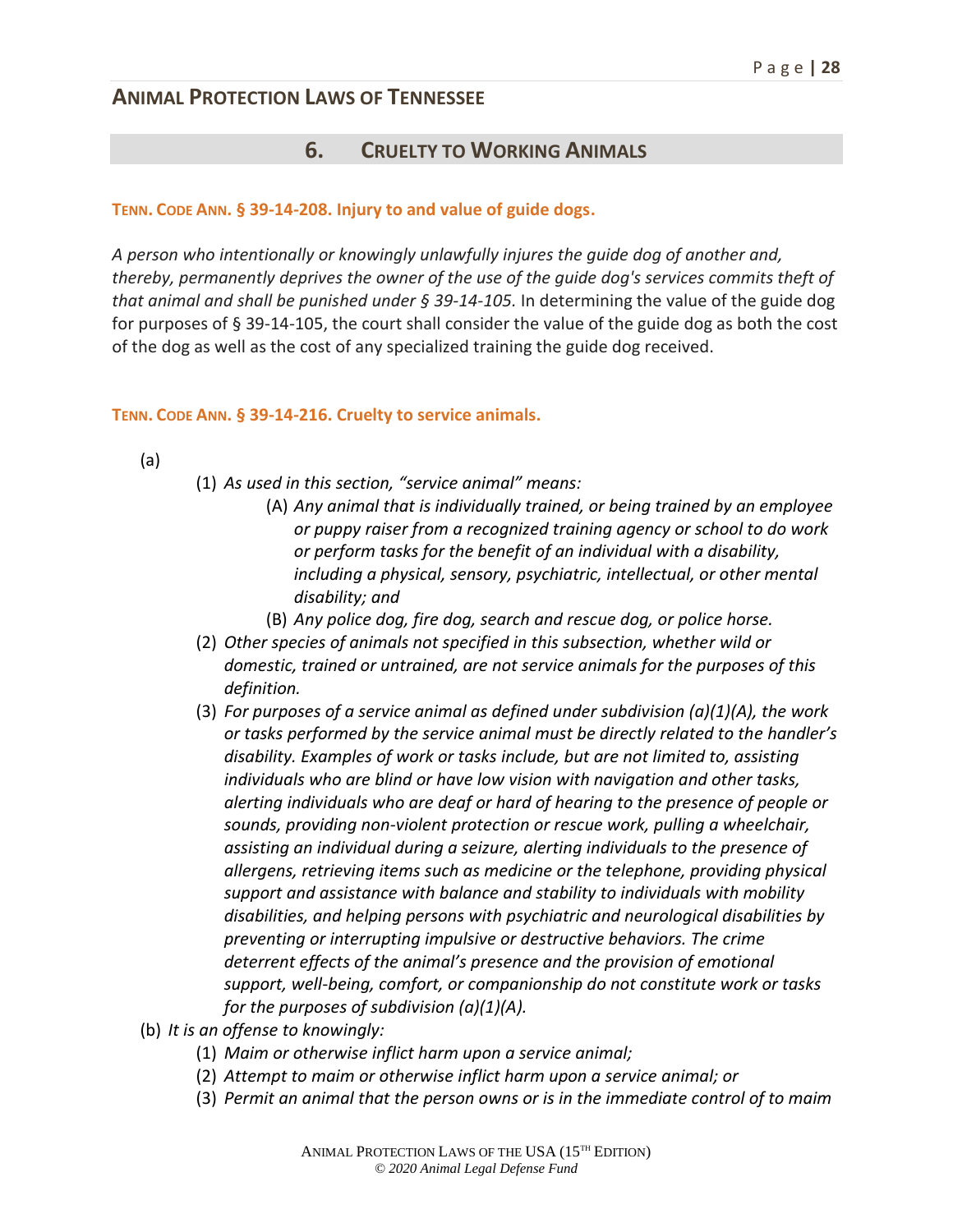*or otherwise inflict harm upon a service animal.*

- (c) *It is an offense to recklessly maim or otherwise inflict harm upon a service animal or permit an animal that the person owns or is in the immediate control of to maim or otherwise inflict harm upon a service animal.*
- (d) *It is an offense to knowingly interfere with a service animal in the performance of its duties, or permit an animal that the person owns or is in control of to interfere with a service animal in the performance of its duties.*
- (e)
- (1) *A violation of subsection (b) or (c) is a Class A misdemeanor*.
- (2) *A violation of subsection (d) is a Class C misdemeanor.*
- (f)
- (1) In addition to any other penalty provided by this section, a person convicted of a violation of subsection (b), (c) or (d) shall be ordered by the court to make full restitution for all damages that arise out of or are related to the offense, including incidental and consequential damages incurred by the service animal's handler or the recognized training agency or school.
- (2) Restitution, for purposes of this section, includes:
	- (A) The value of the service animal if the animal is disabled or can no longer perform service animal duties;
	- (B) Replacement and training or retraining expenses of the service animal or handler if necessary to restore the animal to service animal capabilities;
	- (C) Veterinary and other medical and boarding expenses for the service animal;
	- (D) Medical expenses for the handler; and
	- (E) Lost wages or income incurred by the handler during any period that the handler is without the services of the service animal.
- (g) If the violation of this section involves a guide dog and the offense results in injury to the dog that permanently deprives the owner of the use of the guide dog's services, nothing in this section shall preclude prosecution and conviction for such conduct under § 39–14–208.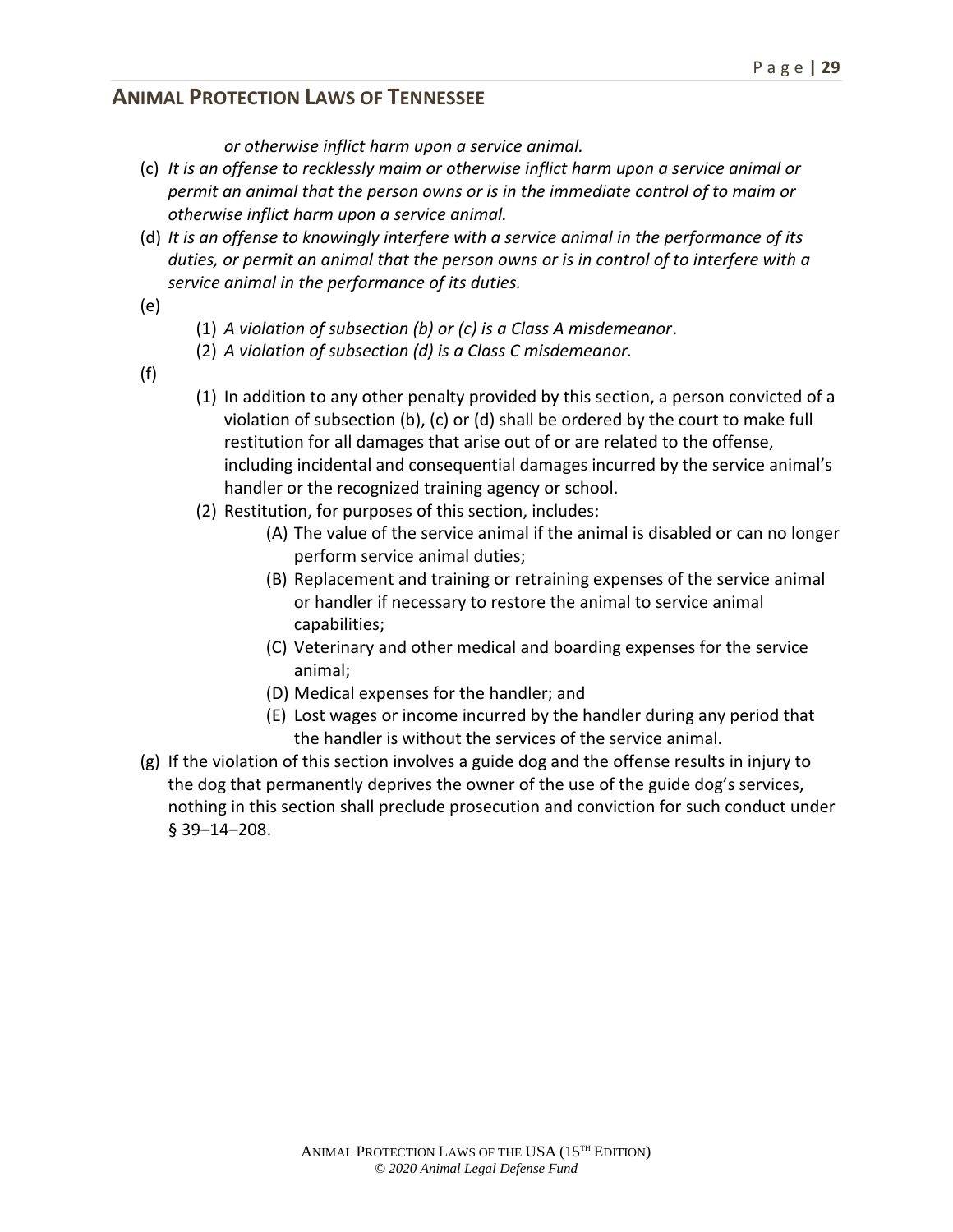#### **7. MAXIMUM PENALTIES & STATUTES OF LIMITATIONS**

#### **TENN. CODE ANN. § 40-2-101. Felonies.**

- (a) A person may be prosecuted, tried and punished for an offense punishable with death or by imprisonment in the penitentiary during life, at any time after the offense is committed.
- (b) Prosecution for a felony offense shall begin within:
	- (1) Fifteen (15) years for a Class A felony;
	- (2) *Eight (8) years for a Class B felony;*
	- (3) Four (4) years for a Class C or Class D felony; and
	- (4) *Two (2) years for a Class E felony*.
- (c) Notwithstanding subsections (a) and (b), offenses arising under the revenue laws of the state shall be commenced within the three (3) years following the commission of the offense, except that the period of limitation of prosecution shall be six (6) years in the following instances:
	- (1) Offenses involving the defrauding or attempting to defraud the state of Tennessee or any agency of the state, whether by conspiracy or not, and in any manner;
	- (2) The offense of willfully attempting in any manner to evade or defeat any tax or the payment of a tax;
	- (3) The offense of willfully aiding or abetting, or procuring, counseling or advising, the preparation or presentation under, or in connection with, any matter arising under the revenue laws of the state, or a false or fraudulent return, affidavit, claim or document, whether or not the falsity or fraud is with the knowledge or consent of the person authorized or required to present the return, affidavit, claim or document; and
	- (4) The offense of willfully failing to pay any tax, or make any return at the time or times required by law or regulation.
- (d) Notwithstanding the provisions of subdivision (b)(3) to the contrary, prosecution for the offense of arson as prohibited by § 39-14-301 shall commence within eight (8) years from the date the offense occurs.
- (e) Prosecutions for any offense committed against a child prior to July 1, 1997, that constitutes a criminal offense under § 39-2-601 [repealed], § 39-2-603 [repealed], § 39- 2-604 [repealed], § 39-2-606 [repealed], § 39-2-607 [repealed], § 39-2-608 [repealed], § 39-2-612 [repealed], § 39-4-306 [repealed], § 39-4-307 [repealed], § 39-6-1137 [repealed], or § 39-6-1138 [repealed], or under §§ 39-13-502 -- 39-13-505, § 39-15- 302 or § 39-17-902 shall commence no later than the date the child attains the age of majority or within four (4) years after the commission of the offense, whichever occurs later; provided, that pursuant to subsection (a), an offense punishable by life imprisonment may be prosecuted at any time after the offense has been committed.
- (f) For offenses committed prior to November 1, 1989, the limitation of prosecution in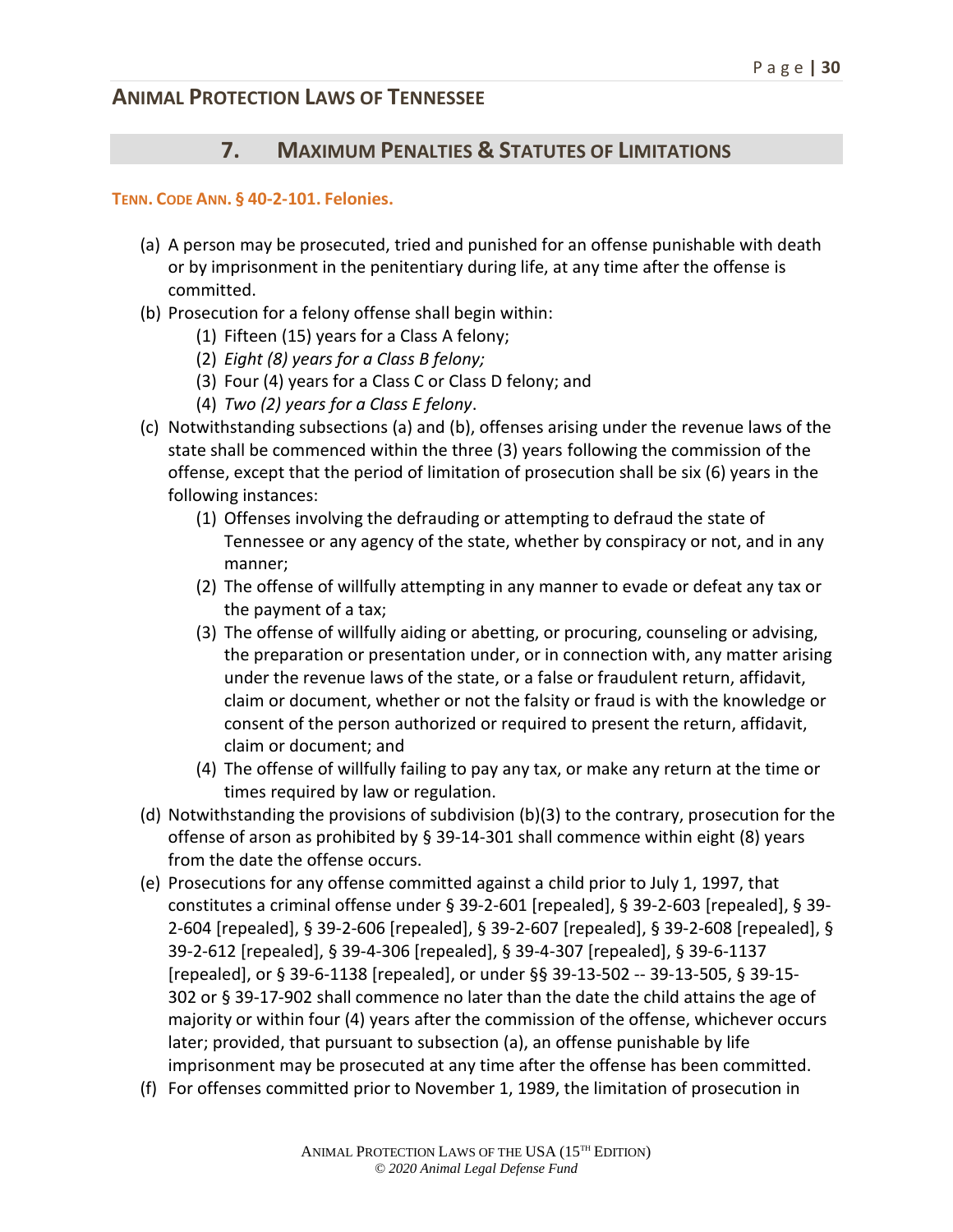effect at that time shall govern.

- (g)
- (1) Prosecutions for any offense committed against a child on or after July 1, 1997, that constitutes a criminal offense under § 39-17-902 shall commence no later than the date the child reaches twenty-one (21) years of age; provided, that if subsection (a) or (b) provides a longer period of time within which prosecution may be brought than this subsection (g), the applicable provision of subsection (a) or (b) shall prevail.
- (2) Prosecutions for any offense committed against a child on or after July 1, 1997, but prior to June 20, 2006, that constitutes a criminal offense under §§ 39-13- 502 -- 39-13-505, § 39-13-522 or § 39-15-302 shall commence no later than the date the child reaches twenty-one (21) years of age; provided, that if subsection (a) or (b) provides a longer period of time within which prosecution may be brought than this subsection (g), the applicable provision of subsection (a) or (b) shall prevail.

(h)

- (1) A person may be prosecuted, tried and punished for any offense committed against a child on or after June 20, 2006, that constitutes a criminal offense under § 39-13-504, § 39-13-505, § 39-13-527 or § 39-15-302, no later than twenty-five (25) years from the date the child becomes eighteen (18) years of age.
- (2) A person may be prosecuted, tried and punished for any offense committed against a child on or after June 20, 2006, that constitutes a criminal offense under § 39-13-502, § 39-13-503 or § 39-13-522 no later than twenty-five (25) years from the date the child becomes eighteen (18) years of age.
- (i)
- (1) A person may be prosecuted, tried and punished for any offense committed against a child on or after July 1, 2007, that constitutes a criminal offense under § 39-13-532, no later than twenty-five (25) years from the date the child becomes eighteen (18) years of age.
- (2) A person may be prosecuted, tried and punished for any offense committed against a child on or after July 1, 2007, that constitutes a criminal offense under § 39-13-531, no later than twenty-five (25) years from the date the child becomes eighteen (18) years of age.
- (j) A person may be prosecuted, tried and punished for any offense committed against a child on or after July 1, 2012, that constitutes a criminal offense under § 39-17-902, § 39-17-1003, § 39-17-1004, or § 39-17-1005, no later than twenty-five (25) years from the date the child becomes eighteen (18) years of age.
- (k)
- (1) A person may be prosecuted, tried and punished for any offense committed against a child on or after July 1, 2013, that constitutes a criminal offense under § 39-13-309 or § 39-13-529, no later than fifteen (15) years from the date the child becomes eighteen (18) years of age.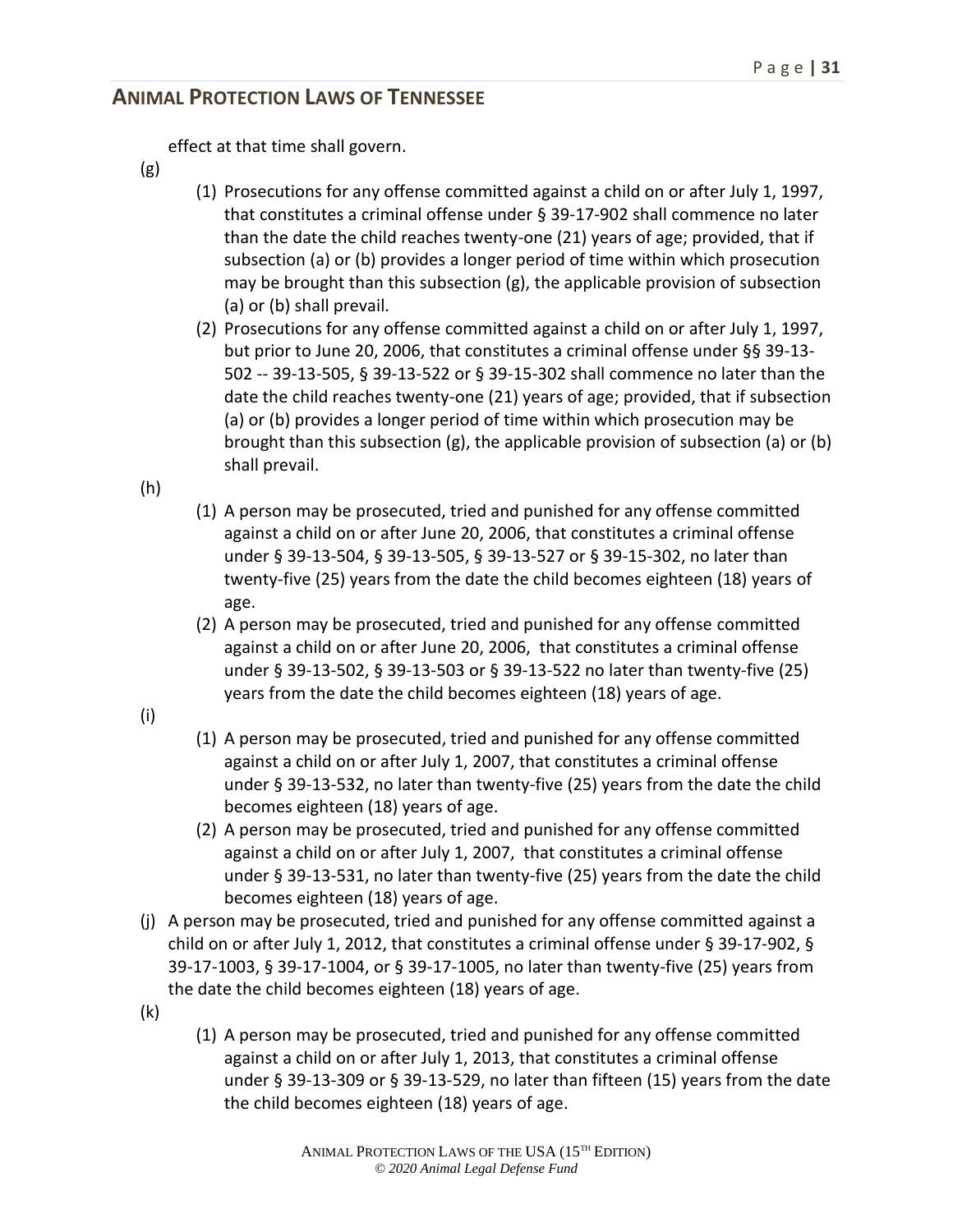- (2) A person may be prosecuted, tried, and punished for any offense committed against a child on or after July 1, 2013, that constitutes a criminal offense under § 39-13-514 no later than ten (10) years from the date the child becomes eighteen (18) years of age.
- (3)
- (A) A person may be prosecuted, tried, and punished for any offense committed against a child on or after July 1, 2013, but prior to July 1, 2015, that constitutes a criminal offense under § 39-13-515 no later than ten (10) years from the date the child becomes eighteen (18) years of age.
- (B) A person may be prosecuted, tried, and punished for any offense committed against a child on or after July 1, 2015, that constitutes a criminal offense under § 39-13-515 no later than twenty-five (25) years from the date the child becomes eighteen (18) years of age.
- (l)
- (1) Notwithstanding subsections (b),  $(g)$ , (h) and (i) to the contrary, a person may be prosecuted, tried and punished for an act that constitutes the offense if:
	- (A) The offense was one (1) of the following:
		- i. Aggravated rape, as prohibited by § 39-13-502; or
		- ii. Rape, as prohibited by § 39-13-503;
	- (B) The victim was an adult at the time of the offense;
	- (C) The victim notifies law enforcement or the office of the district attorney general of the offense within three (3) years of the offense; and
	- (D) The offense is committed:
		- i. On or after July 1, 2014; or
		- ii. Prior to July 1, 2014, unless prosecution for the offense is barred because the applicable time limitation set out in this section for prosecution of the offense expired prior to July 1, 2014.
- (2) If subdivision (l)(1) does not apply to the specified offenses, prosecution shall be commenced within the times otherwise provided by this section.
- (m)A person may be prosecuted, tried, and punished for any offense committed against a child on or after July 1, 2016, that constitutes the offense of aggravated statutory rape under § 39-13-506(c), no later than fifteen (15) years from the date the child becomes eighteen (18) years of age.
- (n) Notwithstanding subsection (b), prosecutions for any offense committed on or after July 1, 2016, that constitutes the offense of aggravated child abuse, or aggravated child neglect or endangerment, under § 39-15-402, shall commence by the later of:
	- (1) Ten (10) years after the child reaches eighteen (18) years of age; or
	- (2) The time within which prosecution must be commenced pursuant to subsection (b).
- (o) A person may be prosecuted, tried and punished for any offense committed against a child on or after July 1, 2019, that constitutes the offense of female genital mutilation, under § 39-13-110, no later than twenty-five (25) years from the date the child becomes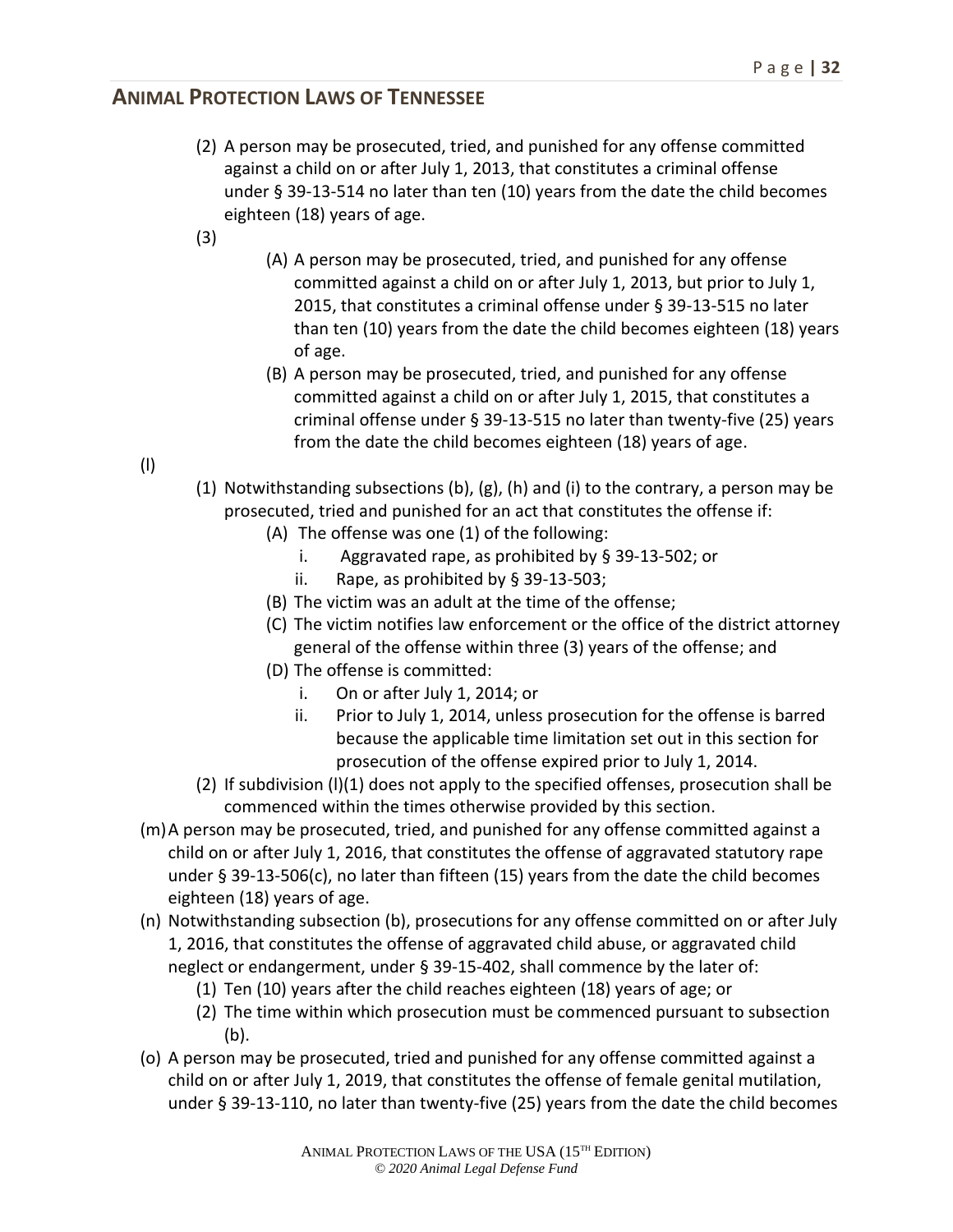eighteen (18) years of age.

- (p) Notwithstanding subsection (b), a person may be prosecuted, tried, and punished for second degree murder, as prohibited by § 39-13-210, that is committed on of after July 1, 2019, at any time after the offense is committed.
- (q)
- (1) Notwithstanding subsections (b), (g), (h), (i), (j), (k), or (m), prosecution for the following offenses, when committed against a minor under eighteen (18) years of age shall commence as provided by the subsection (q):
	- (A) Trafficking for a commercial sex act, as prohibited by § 39-13-309;
	- (B) Aggravated rape, as prohibited by § 39-13-502;
	- (C) Rape, as prohibited by § 39-13-503;
	- (D) Aggravated sexual battery, as prohibited by § 39-13-504;
	- (E) Sexual battery, as prohibited by § 39-13-505;
	- (F) Mitigated statutory rape, as prohibited by § 39-13-506;
	- (G) Statutory rape, as prohibited by § 39-13-506;
	- (H) Aggravated statutory rape, as prohibited by § 39-13-506(c);
	- (I) Indecent exposure, as prohibited by  $\S$  39-13-511, when the offense is classified as a felony offense;
	- (J) Patronizing prostitution, as prohibited by § 39-13-514;
	- (K) Promotion of prostitution, as prohibited by § 39-13-515;
	- (L) Continuous sexual abuse of a child, as prohibited by § 39-13-518;
	- (M)Rape of a child, as prohibited by § 39-13-522;
	- (N) Sexual battery by an authority figure, as prohibited by § 39-13-527;
	- (O) Solicitation of a minor, as prohibited by § 39-13-528, when the offense is classified as a felony offense;
	- (P) Soliciting sexual exploitation of a minor—exploitation of a minor by electronic means, as prohibited by § 39-13-529;
	- (Q) Aggravated rape of a child, as prohibited by § 39-13-531;
	- (R) Statutory rape by an authority figure, as prohibited by § 39-13-532;
	- (S) Unlawful photographing, as prohibited by § 39-13-605, when the offense is classified as a felony offense;
	- (T) Observation without consent, as prohibited § 39-13-607, when the offense is classified as a felony offense;
	- (U) Incest, as prohibited by § 39-15-302;
	- (V) Sexual exploitation of a minor, as prohibited by § 39-17-1003;
	- (W)Aggravated sexual exploitation of a minor, as prohibited by § 39-17- 1004;
	- (X) Especially aggravated sexual exploitation of a minor, as prohibited by § 39-17-1005.
- (2) A person may be prosecuted, tried, and punished for an offense listed in subdivision  $(q)(1)$  at any time after the commission of an offense if:
	- (A) The victim was under thirteen (13) years of age at the time of the offense; or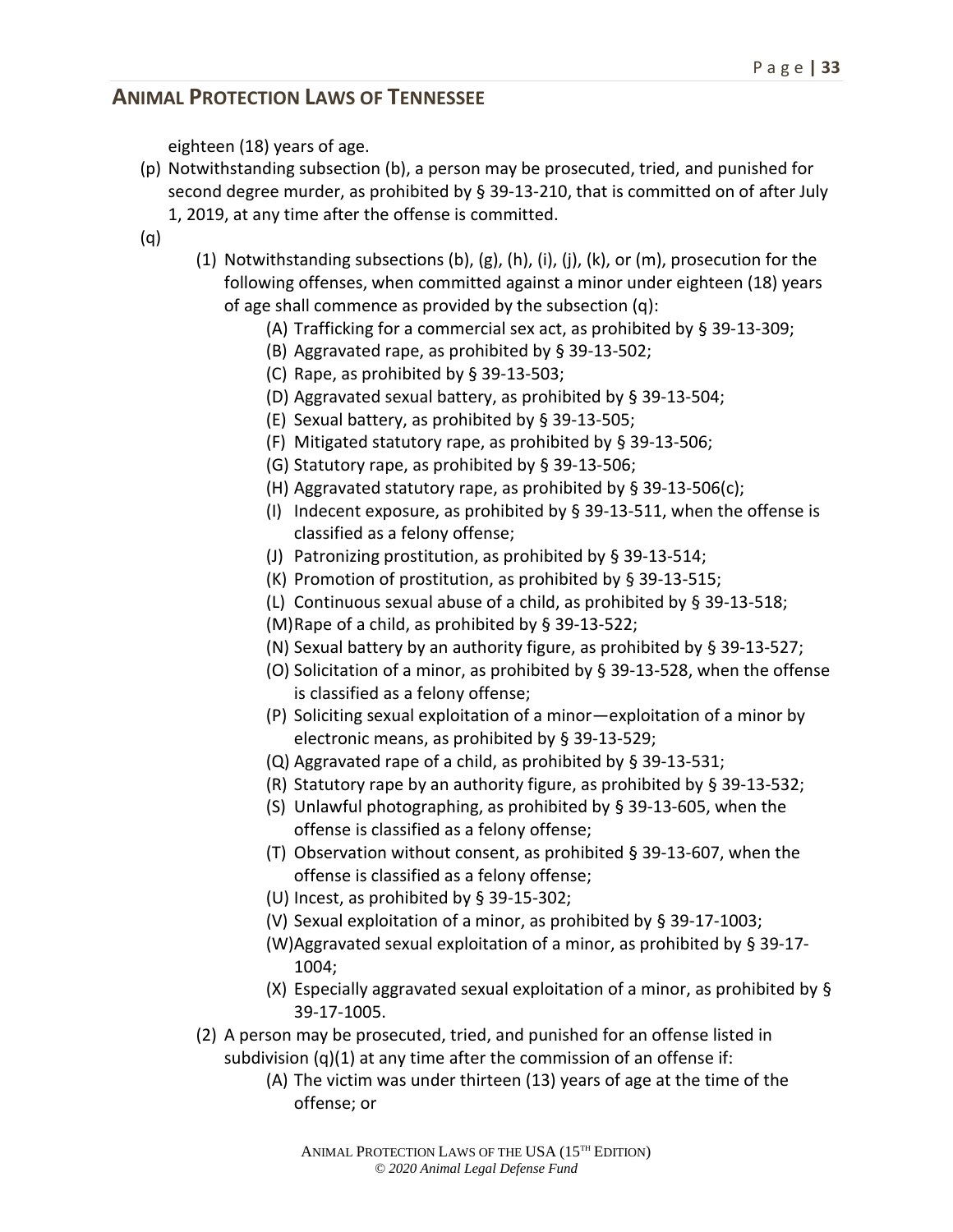- (B)
- i. The victim was at least thirteen (13) years of age but no more than seventeen (17) years of age at the time of the offense; and
- ii. The victim reported the offense to another person prior to the victim attaining twenty-three (23) years of age.
- (3)
- (A) Except as provided in subdivision (q)(3)(B), a person may be prosecuted, tried, and punished for an offense listed in subdivision  $(q)(1)$  at any time after the commission of an offense if:
	- i. The victim was at least thirteen (13) years of age but no more than seventeen (17) years of age at the time of the offense; and
	- ii. The victim did not meet the reporting requirements of subdivision (q)(2)(B)(ii).
- (B) In order to commence prosecution for an offense listed in subdivision  $(q)(1)$  under the circumstances described in subdivision  $(q)(3)(A)$ , at a date that is more than twenty-five (25) years from the date the victim becomes eighteen (18) years of age, the prosecution is required to offer admissible and credible evidence corroborating the allegations or similar acts by the defendant.
- (4) This subsection (q) applies to offenses:
	- (A) Committed on or after July 1, 2019; or
	- (B) Committed prior to July 1, 2019, unless prosecution for the offense is barred because the applicable time limitation set out in this section for prosecution of the offense expired prior to July 1, 2019.

#### **TENN. CODE ANN. § 40-2-102. Misdemeanors.**

- (a) *Except as provided in § 62-18-120(g) and subsection (b) of this section, all prosecutions for misdemeanors shall be commenced within the twelve (12) months after the offense has been committed,* except gaming, which shall be commenced within six (6) months.
- (b) Prosecutions under § 39-16-301 for criminal impersonation accomplished through the use of a fraudulently obtained driver license shall be commenced within one (1) year of the date the driver license expires or within three (3) years of the date the non-expired driver license was last used to falsely impersonate the person in whose name the driver license was issued, whichever is longer.

**TENN. CODE ANN. § 40-35-111. Authorized terms of imprisonment and fines for felonies and misdemeanors.**

- (a) *A sentence for a felony is a determinate sentence.*
- (b) *The authorized terms of imprisonment and fines for felonies are:*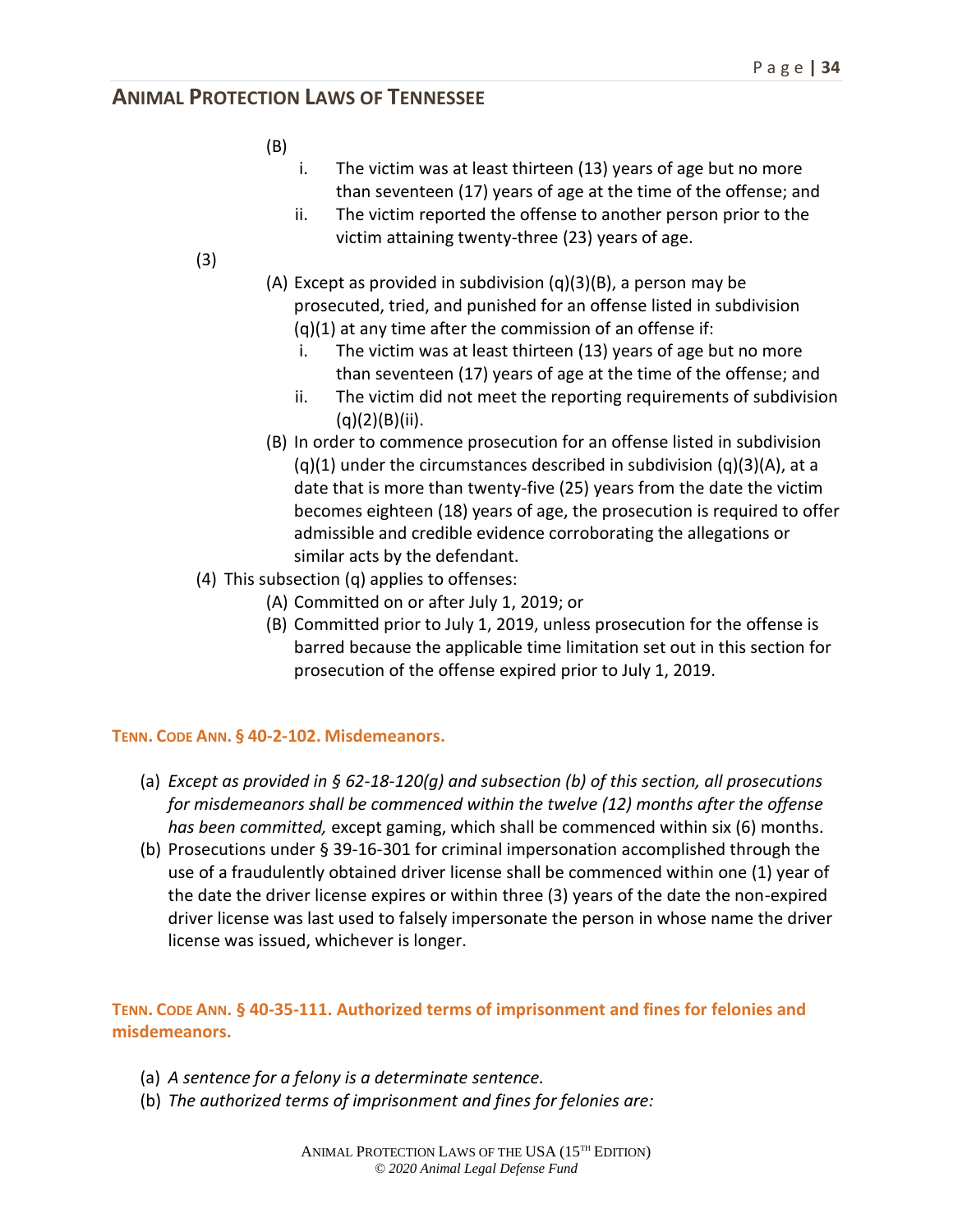- (1) Class A felony, not less than fifteen (15) nor more than sixty (60) years. In addition, the jury may assess a fine not to exceed fifty thousand dollars (\$50,000), unless otherwise provided by statute;
- (2) *Class B felony, not less than eight (8) nor more than thirty (30) years. In addition, the jury may assess a fine not to exceed twenty-five thousand dollars (\$25,000), unless otherwise provided by statute;*
- (3) *Class C felony, not less than three (3) years nor more than fifteen (15) years. In addition, the jury may assess a fine not to exceed ten thousand dollars (\$10,000), unless otherwise provided by statute;*
- (4) *Class D felony, not less than two (2) years nor more than twelve (12) years. In addition, the jury may assess a fine not to exceed five thousand dollars (\$5,000), unless otherwise provided by statute; and*
- (5) *Class E felony, not less than one (1) year nor more than six (6) years. In addition, the jury may assess a fine not to exceed three thousand dollars (\$3,000), unless otherwise provided by statute.*
- (c)
- (1) A sentence to pay a fine, when imposed on a corporation for an offense defined in title 39 or for any offense defined in any other title for which no special corporate fine is specified, is a sentence to pay an amount, not to exceed:
	- (A) Three hundred fifty thousand dollars (\$350,000) for a Class A felony;
	- (B) Three hundred thousand dollars (\$300,000) for a Class B felony;
	- (C) Two hundred fifty thousand dollars (\$250,000) for a Class C felony;
	- (D) One hundred twenty-five thousand dollars (\$125,000) for a Class D felony; and
	- (E) Fifty thousand dollars (\$50,000) for a Class E felony.
- (2) If a special fine for a corporation is expressly specified in the statute which defines an offense, the fine fixed shall be within the limits specified in the statute.
- (d) *A sentence for a misdemeanor is a determinate sentence*.
- (e) *The authorized terms of imprisonment and fines for misdemeanors are:*
	- (1) *Class A misdemeanor, not greater than eleven (11) months twenty-nine (29) days or a fine not to exceed two thousand five hundred dollars (\$2,500), or both, unless otherwise provided by statute;*
	- (2) *Class B misdemeanor, not greater than six (6) months or a fine not to exceed five hundred dollars (\$500), or both, unless otherwise provided by statute; and*
	- (3) *Class C misdemeanor, not greater than thirty (30) days or a fine not to exceed fifty dollars (\$50.00), or both, unless otherwise provided by statute.*
- (f) In order to furnish the general assembly with information necessary to make an informed determination as to whether the increase in the cost of living and changes in income for residents of Tennessee has resulted in the minimum and maximum authorized fine ranges no longer being commensurate with the amount of fine deserved for the offense committed, every five (5) years, on or before January 15, the fiscal review committee shall report to the chief clerks of the senate and house of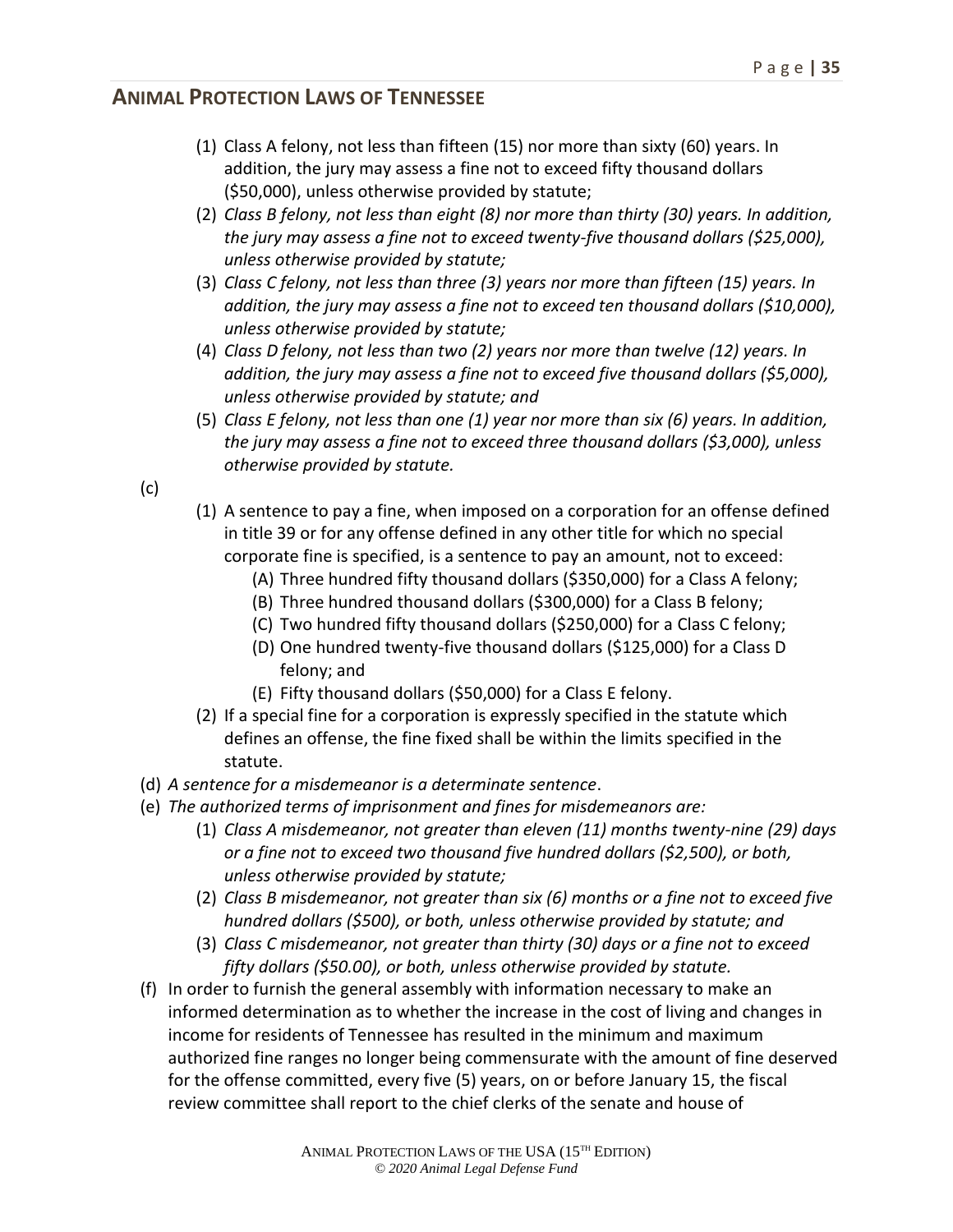representatives of the general assembly the percentage of change in the average consumer price index (all items-city average) as published by the United States department of labor, bureau of labor statistics and shall inform the general assembly what the statutory minimum and maximum authorized fine for each offense classification would be if adjusted to reflect the compounded cost-of-living increases during such five-year period.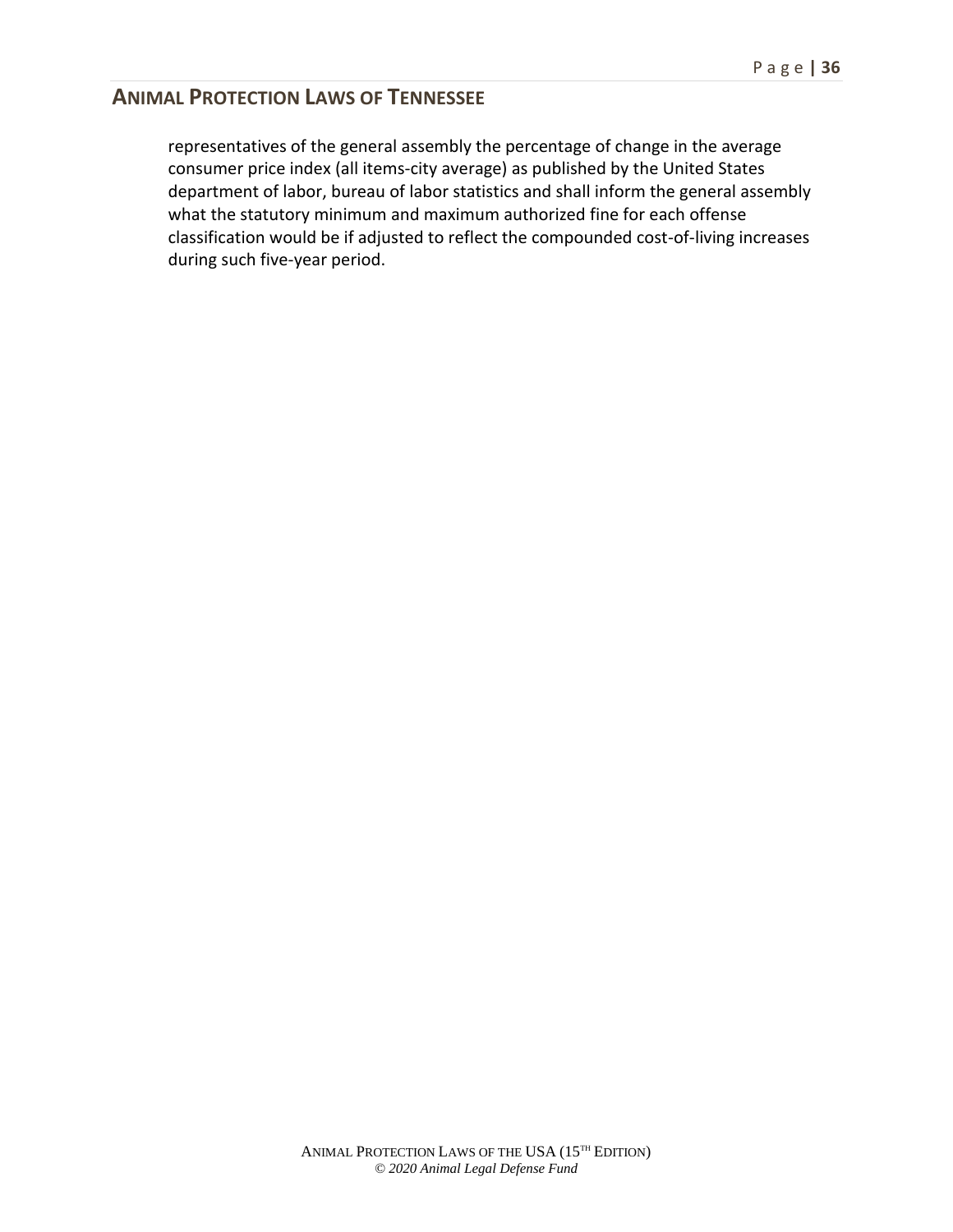## **8. CROSS ENFORCEMENT & REPORTING**

#### **TENN. CODE ANN. § 38-1-401. Definitions.**

*As used in this part, unless the context otherwise requires:*

- (1) *"Animal" means a domesticated living creature or a wild creature previously captured;*
- (2) *"Cruelty", "abuse", and "neglect" mean every act, omission, or neglect whereby unreasonable physical pain, suffering, or death is caused or permitted;*
- (3) *"Owner" means any person who is the legal owner, keeper, harborer, possessor, or the actual custodian of an animal. "Owner" includes corporations as well as individuals; and*
- (4) *"Reasonable suspicion" means that it is objectively reasonable for a person to entertain a suspicion, based upon facts, that could cause a reasonable person in a like position, drawing, when appropriate, on the person's training and experience, to suspect animal cruelty, abuse, or neglect.*

#### **TENN. CODE ANN. § 38-1-402. Reports by protective services agency employees; confidentiality.**

- (a) *Any state, county or municipal employee of a child or adult protective services agency, while acting in a professional capacity or within the scope of employment, who has knowledge of or observes an animal that the person knows or reasonably suspects has been the victim of cruelty, abuse, or neglect, shall report the known or reasonably suspected animal cruelty, abuse, or neglect to the entity or entities that investigate reports of animal cruelty, abuse, and neglect in that county.*
- (b) *The report required under subsection (a) may be made within two (2) working days of receiving the information concerning the animal, by facsimile transmission of a written report presented in the form described in § 38-1- 403, or by telephone, if all of the information that is required to be provided pursuant to § 38-1-403 is furnished. In cases where an immediate response may be necessary in order to protect the health and safety of the animal or others, the report may be made by telephone as soon as possible.*
- (c) *Unless a duty exists under current law, nothing in this section shall be construed to impose a duty to investigate known or reasonably suspected animal cruelty, abuse, or neglect.*
- (d) *Nothing in this part shall expand or limit confidentiality requirements under existing law relative to child or adult protective services. The name of any employee of a child or adult protective services agency who reports known or reasonably suspected animal cruelty, abuse or neglect shall remain confidential.*

#### **TENN. CODE ANN. § 38-1-403. Report forms; telephone reports; reporting exceptions.**

(a) *If not made by telephone, reports made pursuant to § 38-1-402(a) may be made on a*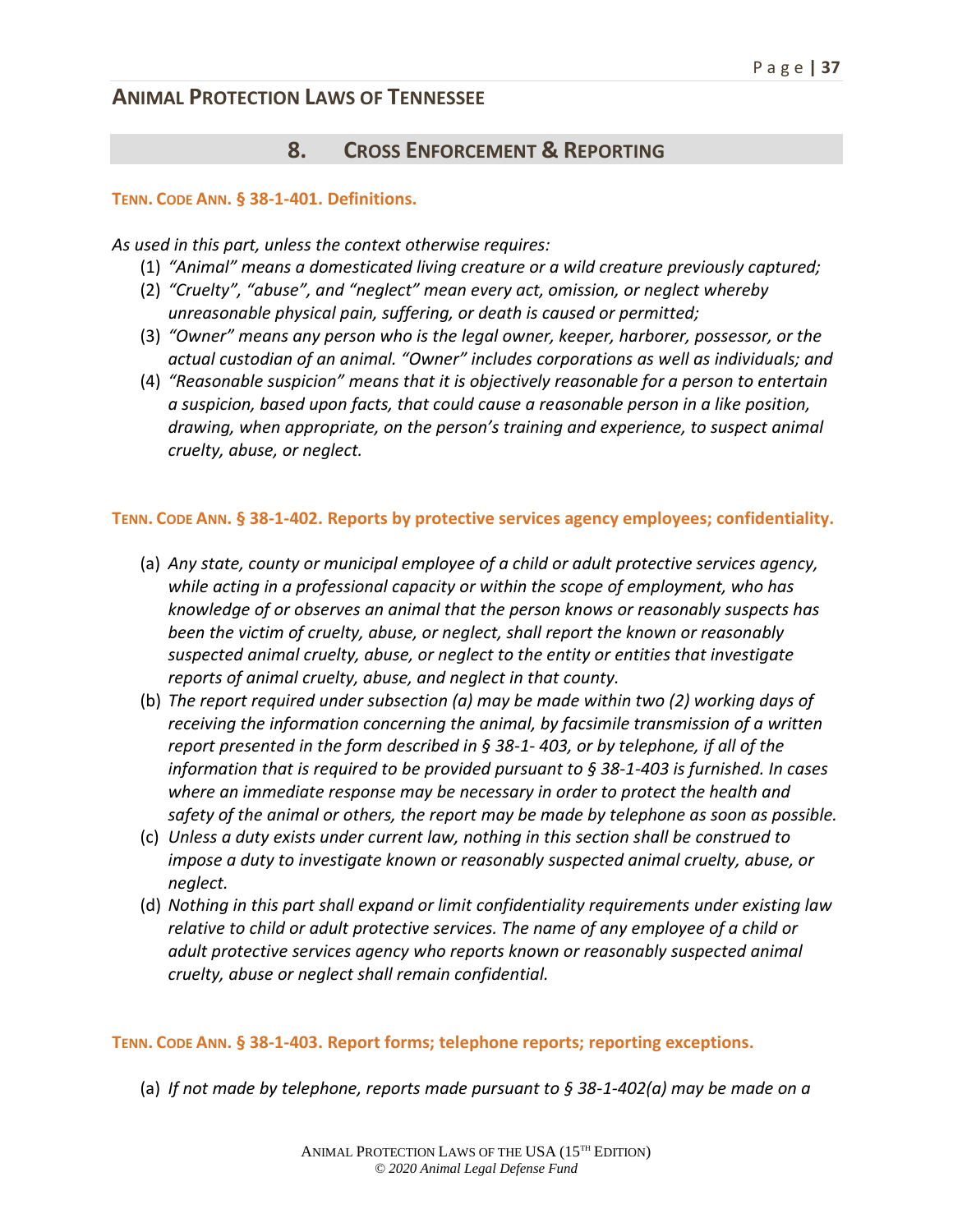*preprinted form prepared by the entity or entities that investigate reports of animal cruelty, abuse, and neglect in that county, that includes the definitions contained in § 38- 1-401 and a space for the reporter to include each of the following:*

- (1) *The reporter's name and title;*
- (2) *The reporter's business address and telephone number;*
- (3) *The name, if known, of the animal's owner or custodian;*
- (4) *The location of the animal and the premises on which the known or reasonably suspected animal cruelty, abuse, or neglect took place;*
- (5) *A description of the location of the animal and the premises;*
- (6) *The type and numbers of animals involved;*
- (7) *A description of the animal and its condition; and*
- (8) *The date, time, and a description of the observation or incident that led the reporter to suspect animal cruelty, abuse, or neglect and any other information the reporter believes may be relevant.*
- (b) *Any employee making a report or telephone call pursuant to this part shall make all reasonable efforts to include the information delineated in subsection (a). Nothing in this section shall be construed to impose a duty to investigate known or reasonably suspected animal cruelty, abuse, or neglect.*
- (c) *When two (2) or more employees of a state, county or municipal child or adult protective services agency are present and jointly have knowledge of known or reasonably suspected animal cruelty, abuse, or neglect, and where there is agreement among them, by mutual agreement, a report may be made by one (1) person. Any reporter who has knowledge that the person designated to report has failed to do so may thereafter make the report.*
- (d)
- (1) *Nothing in this part shall be construed as prohibiting legal hunting and fishing activities.*
- (2) *Nothing in this part shall be construed as prohibiting the owner of livestock as defined in § 43-1-114(b), or someone acting with the consent of the owner of livestock, from engaging in usual and customary practices that are accepted by colleges of agriculture or veterinary medicine with respect to livestock, nor shall any provision of this part be construed as requiring the reporting of those practices.*
- (3) *Nothing in this part shall be construed to apply to a veterinarian or veterinary technician engaged in accepted veterinary practices.*

#### **TENN. CODE ANN. § 39-14-212. Aggravated cruelty to animals; definitions; penalties.**

- (a) A person commits aggravated cruelty to animals when, with aggravated cruelty and with no justifiable purpose, such person intentionally kills or intentionally causes serious physical injury to a companion animal.
- (b) For purposes of this section: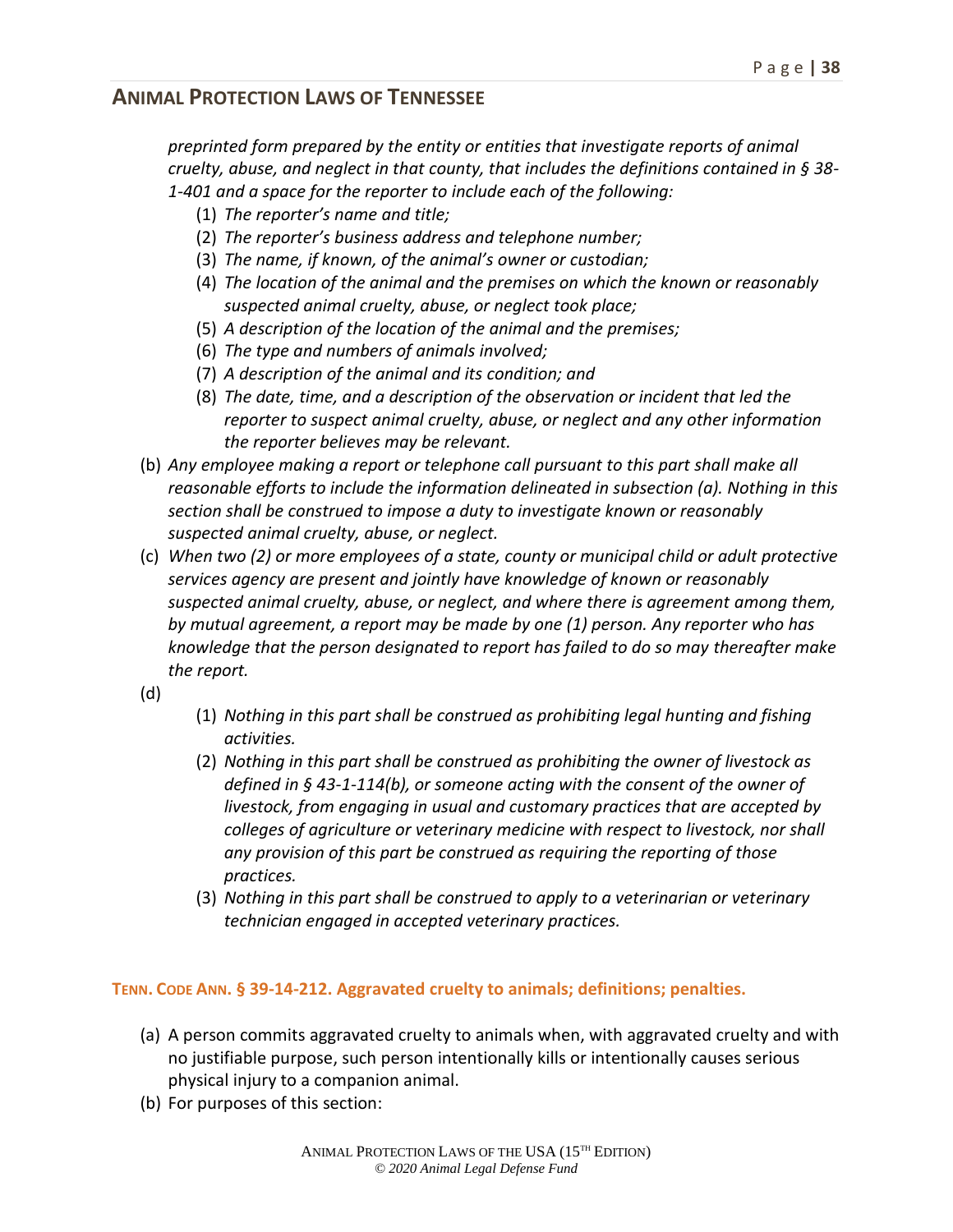- (1) "Aggravated cruelty" means conduct which is done or carried out in a depraved and sadistic manner and which tortures or maims an animal including the failure to provide food and water to a companion animal resulting in a substantial risk of death or death;
- (2) "Companion animal" means any non-livestock animal as defined in § 39-14- 201(3);
- (3) "Elderly" means any person sixty-five (65) years of age or older; and
- (4) "Minor" means any person under eighteen (18) years of age.
- (c) Subsection (a) is not to be construed to prohibit or interfere with the following endeavors:
	- (1) Dispatching an animal in any manner absent of aggravated cruelty;
	- (2) Engaging in lawful hunting, trapping, or fishing activities, including activities commonly associated with the hunting of small game as defined in § 70-1- 101(a);
	- (3) Dispatching rabid or diseased animals;
	- (4) Dispatching animals posing a clear and immediate threat to human safety;
	- (5) Performing or conducting bona fide scientific tests, experiments or investigations within or for a bona fide research laboratory, facility or institution;
	- (6) Performing accepted veterinary medical practices or treatments;
	- (7) Dispatching animals in accordance with § 44-17-403(e);
	- (8) Engaging, with the consent of the owner of a farm animal, in usual and customary practices which are accepted by colleges of agriculture or veterinary medicine with respect to such animal;
	- (9) Dispatching wild or abandoned animals on a farm or residential real property; or
	- (10) Applying methods and equipment used to train animals.
- (d) Aggravated cruelty to animals is a Class E felony.
- (e) In addition to the penalty imposed by subsection (d), the sentencing court shall order the defendant to surrender custody and forfeit all companion animals as defined in subdivision (b)(2), and may award custody of the animals to the agency presenting the case. Notwithstanding § 40–35–111, the court shall prohibit the defendant from having custody of companion animals for at least two (2) years from the date of conviction and may impose a lifetime prohibition. The court may also impose any other reasonable restrictions on the person's custody of other animals as is necessary for the protection of the animals. The court shall prohibit any person convicted of a second or subsequent offense under this section from having custody of any companion animal for the person's lifetime.
- (f) In addition to the penalty imposed by subsection (d), the court may require the defendant to undergo psychological evaluation and counseling, the cost to be borne by the defendant. If the defendant is indigent, the court may, where practicable, direct the defendant to locate and enroll in a counseling or treatment program with an appropriate agency.
- (g) *If a defendant convicted of a violation of this section resides in a household with minor children or elderly individuals, the court may, within fifteen (15) days, send notification*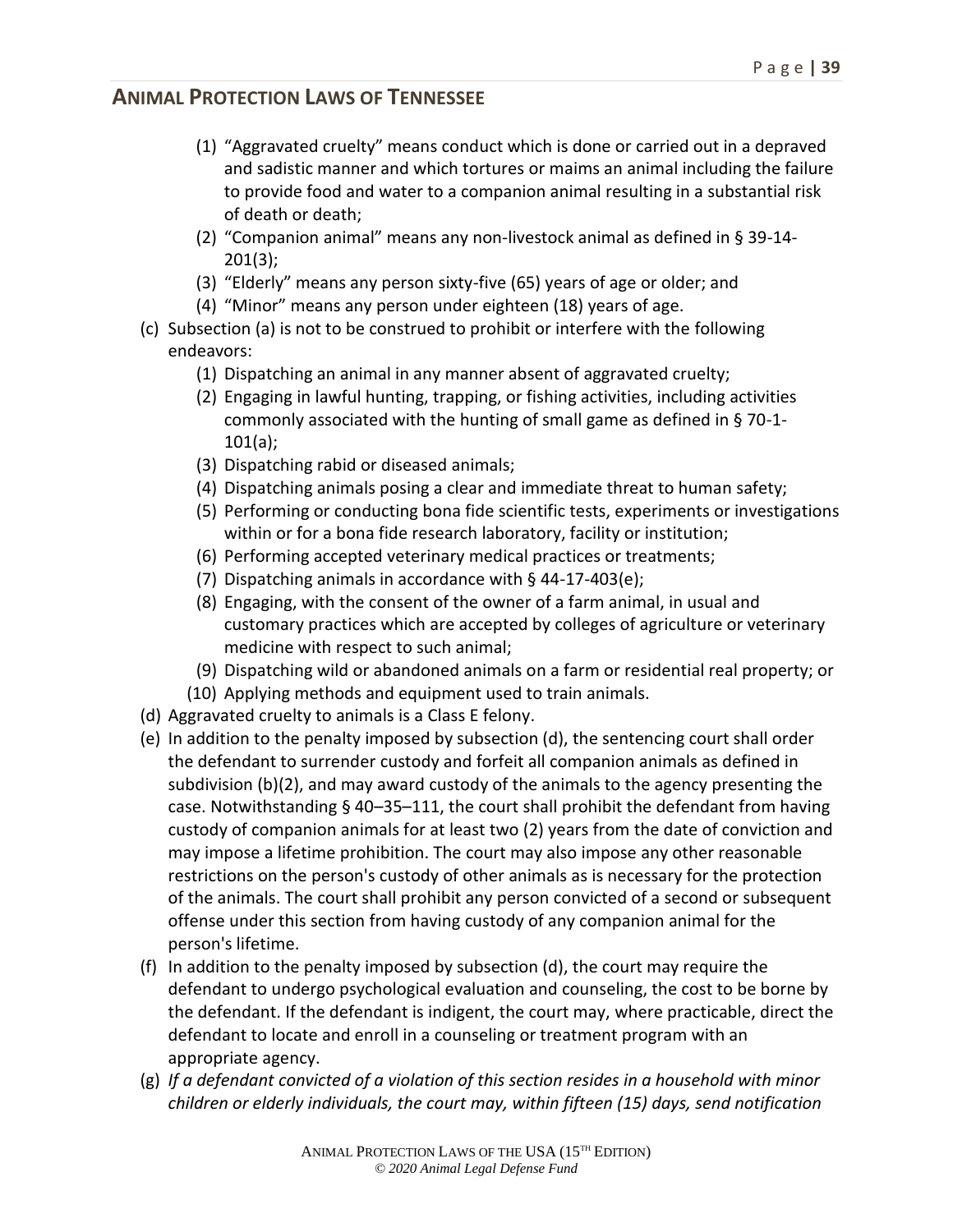*of the conviction to the appropriate protective agencies.*

- (h) In addition to the penalty imposed by subsection (d), the defendant may be held liable to the impounding officer or agency for all costs of impoundment from the time of seizure to the time of proper disposition of the case.
- (i)
- $(1)$  In addition to the penalty imposed by subsection  $(d)$ , the defendant may be held liable to the owner of the animal for damages.
- (2) If an unlawful act resulted in the death or permanent disability of a person's guide dog, then the value of the guide dog shall include, but shall not necessarily be limited to, both the cost of the guide dog as well as the cost of any specialized training the guide dog received.
- (j) If a juvenile is found to be within the court's jurisdiction, for conduct that, if committed by an adult, would be a criminal violation involving cruelty to animals or would be a criminal violation involving arson, then the court may order that the juvenile be evaluated to determine the need for psychiatric or psychological treatment. If the court determines that psychiatric or psychological treatment is appropriate for that juvenile, then the court may order that treatment.
- (k) This section does not preclude the court from entering any other order of disposition allowed under this chapter.
- (l) This section is not to be construed to change, modify, or amend any provision of title 70, involving fish and wildlife;
- (m)This section does not apply to activities or conduct that are prohibited by § 39-14-203;
- (n) This section does not apply to equine animals or to animals defined as livestock by  $\S 39$ -14-201;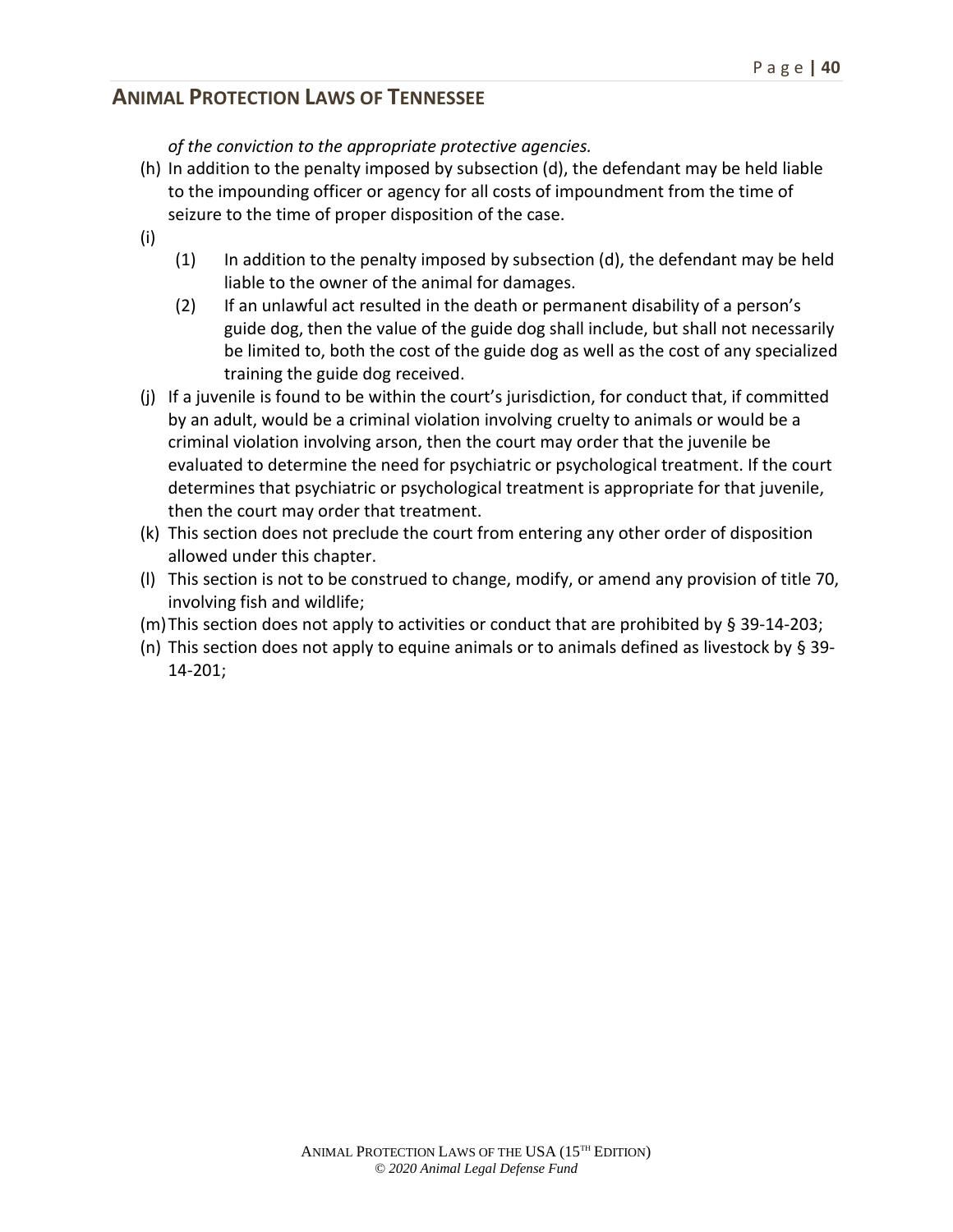# **9. VETERINARY REPORTING & IMMUNITY**

-----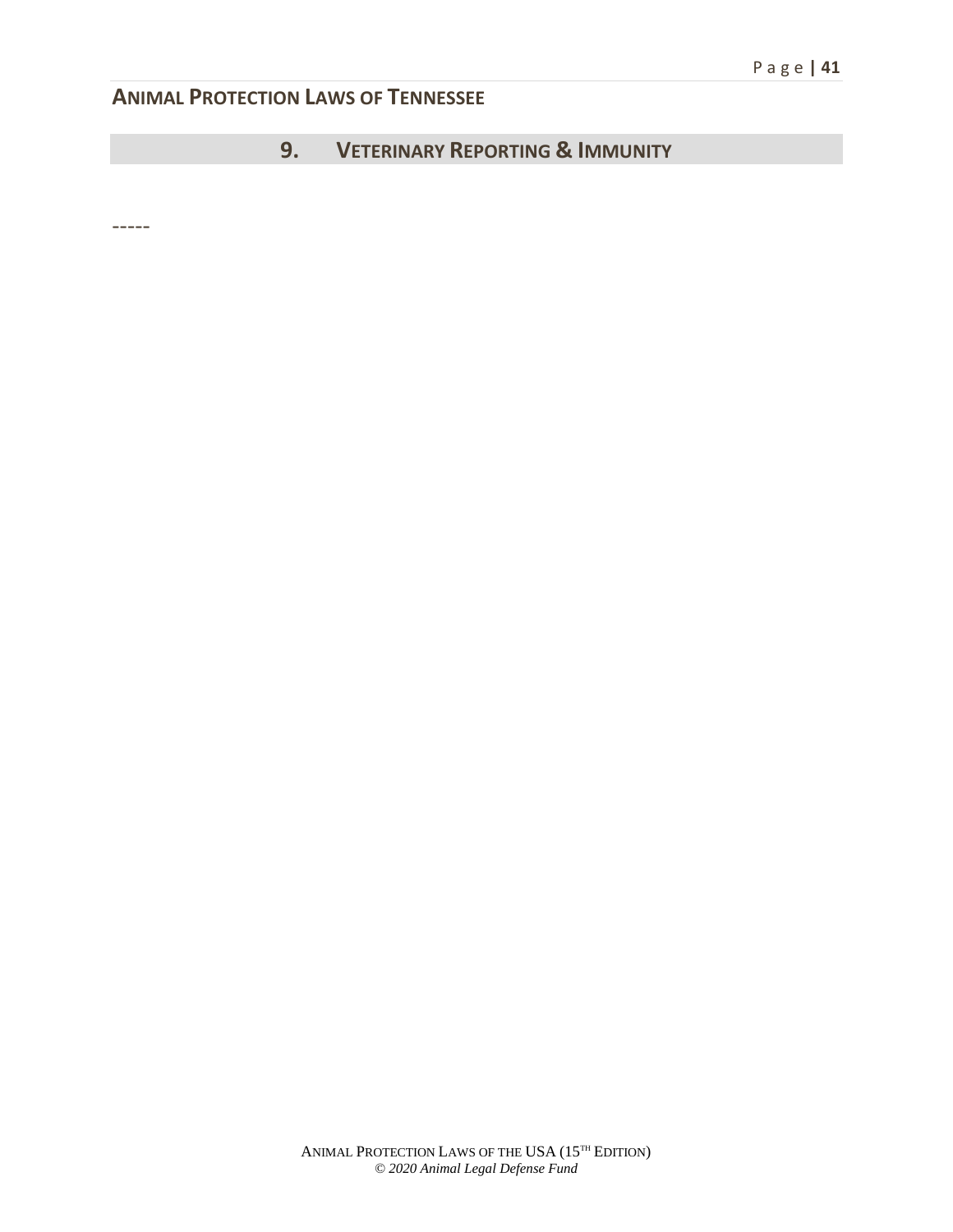#### **10. LAW ENFORCEMENT POLICIES**

#### **TENN. CODE ANN. § 39-14-210. Societies for prevention of cruelty to animals— Power of governmental agencies working with victimized animals.**

- (a) *The agents of any society which is incorporated for the prevention of cruelty to animals, upon being appointed thereto by the president of such society in any county, may, within such county, make arrests, and bring before any court thereof offenders found violating the provisions of this part with regard to non-livestock animals.*
- (b) *Any officers, agents, or members of such society may lawfully interfere to prevent the perpetration of any act of cruelty upon any animal in such person's presence. Any person who interferes with or obstructs any such officer, agent, or member in the discharge of this duty commits a Class C misdemeanor.*
- (c) Any agent or officer of such society may lawfully destroy, or cause to be destroyed, any animal found abandoned or otherwise:
	- (1) Which is not properly cared for, appearing, in the judgment of two (2) reputable citizens, who are experts, called to view the same in the agent's or officer's presence, to be glandered, injured or diseased past humane recovery; or
	- (2) After a holding period of not less than seventy-two (72) hours and after having made a reasonable effort to locate and notify the owners, for the purpose of animal population control. If the animal bears any notification information on an identification tag or collar, or on a chip, if the agent or officer of the society has the use of a chip reader, the reasonable effort to locate and notify the animal's owners must be made within forty-eight (48) hours of the time that the society takes custody of the animal or, if the animal is taken into custody on a Friday, within two (2) business days of the date that the society takes custody of the animal.
- (d) All fines, penalties and forfeitures imposed and collected in any county, under provisions relating to or in any way affecting animals, shall inure to such society in aid of the purpose for which it was incorporated, and no injunction shall be granted against such society or attorney or its officers or agents, except upon motion, after due notice and hearing.
- (e) Any humane society chartered by the state, into whose custody shall lawfully come any animal, shall have a lien on that animal for the reasonable value of the goods and services necessarily rendered by, or at the instance of, the society to that animal.
- (f) Upon seizure by law enforcement, custody of any animal victimized under this part shall be placed with any governmental animal control agency, law enforcement agency, or their designee. The governmental animal control agency, law enforcement agency, or their designee shall assist the animal and preserve evidence for prosecution.
- (g)
- (1)

(A) Any governmental animal control agency, law enforcement agency, or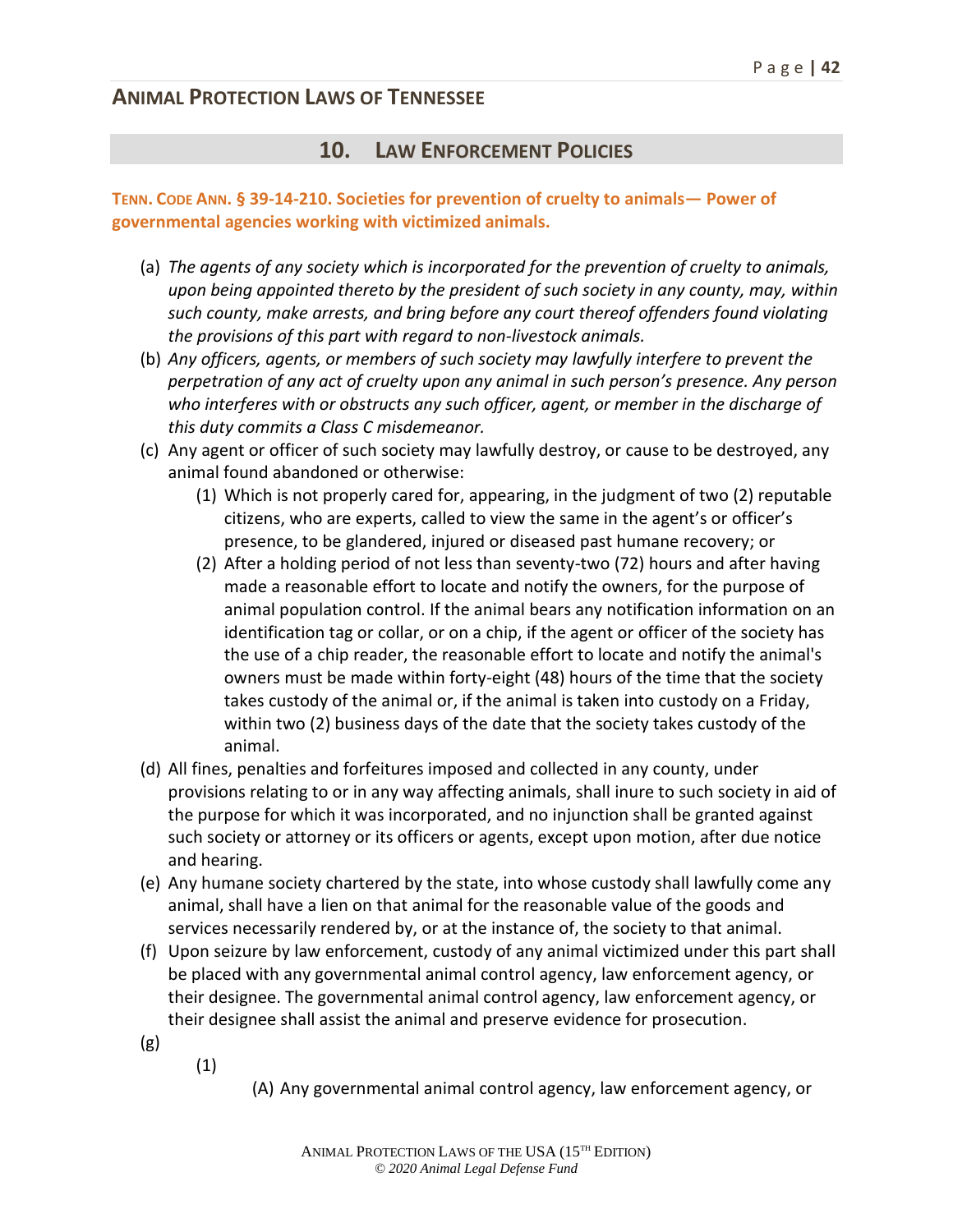their designee into whose custody any animal victimized under this part is placed, may petition the court requesting that the person from whom the animal is seized, or the owner of the seized animal, be ordered to post security.

- (B) The security shall be in an amount sufficient to secure payment of all reasonable expenses expected to be incurred by the governmental animal control agency, law enforcement agency, or their designee in caring and providing for the animal pending disposition of the criminal charges.
- (C) Reasonable expenses include, but are not necessarily limited to, the estimated costs of veterinary care and treatment for the animal as well as the estimated costs of boarding and otherwise caring for the animal.
- (D) The amount of security shall be determined by the court after taking into consideration all of the facts and circumstances of the case. If the posting of security is ordered pursuant to this subsection (g), then the governmental animal control agency, law enforcement agency, or their designee may draw from the security the actual costs incurred in caring and providing for the seized animal pending disposition of criminal charges.
- (2) If the person from whom the animal is seized is the owner of the animal and the person has not posted the security ordered pursuant to subdivision  $(g)(1)$  within ten (10) business days following the issuance of a security order, the animal shall be deemed to have been abandoned and shall be forfeited to the governmental animal control agency, law enforcement agency, or their designee for disposition in accordance with reasonable practices for the humane treatment of animals. However, if the person from whom the animal was seized is not the owner of the animal and the person has not posted the court-ordered security within fifteen (15) days, the court shall order the governmental animal control agency, law enforcement agency, or their designee to make all reasonable efforts to determine who the owner of the animal is and to notify the owner of the pending proceeding.
- (3) No animal shall be deemed to have been abandoned and forfeited to the governmental animal control agency, law enforcement agency, or their designee until reasonable attempts to determine and notify the owner have been made. If the owner of the animal cannot be located after reasonable efforts or the owner is located and notified but does not post, within ten (10) business days, the court-ordered security plus the costs reasonably incurred by the governmental animal control agency, law enforcement agency, or their designee for housing and caring for the animal since its seizure, the animal shall be deemed to have been abandoned and shall be forfeited to the governmental animal control agency, law enforcement agency, or their designee for disposition in accordance with reasonable practices for the humane treatment of animals.
- (4) Nothing in this subsection (g) shall be construed to prevent the voluntary,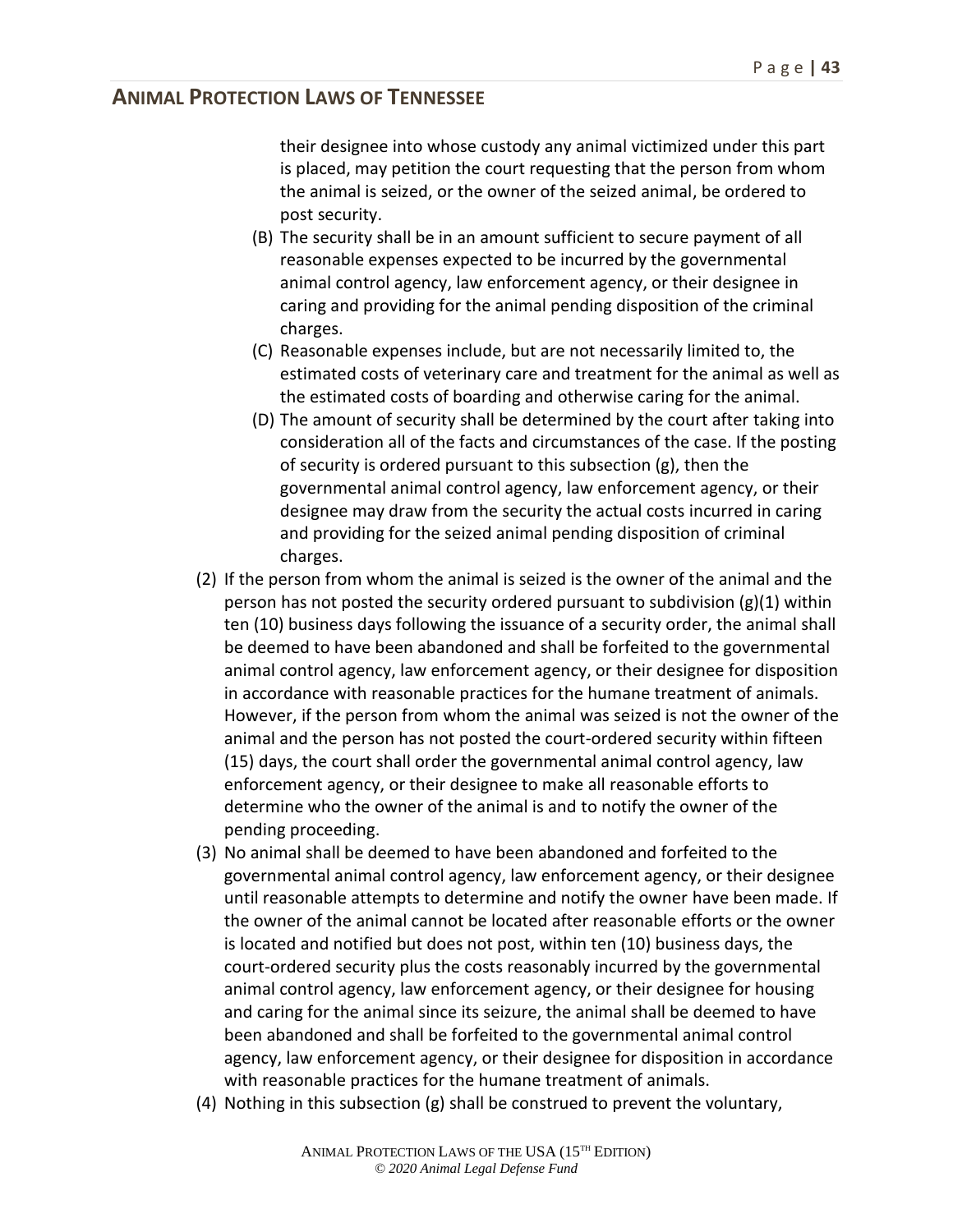permanent relinquishment of any animal by its owner to a governmental animal control agency, law enforcement agency, or their designee in lieu of posting security. The voluntary relinquishment has no effect on the outcome of the criminal charges.

#### **TENN. CODE ANN. § 40-39-101. Short title.**

This part shall be known and may be cited as the "Tennessee Animal Abuser Registration Act."

#### **TENN. CODE ANN. § 40-39-102. Definitions.**

#### *As used in this part:*

- (1) *"Abuser" or "animal abuser" means a person who has been convicted in this state of committing an animal abuse offense;*
- (2) *"Animal" means a companion animal, and a "non-livestock animal", as defined in § 39- 14-201. "Animal" does not mean "livestock", as defined in § 39-14-201, or "wildlife", as defined in § 70-1-101;*
- (3) *"Animal abuse offense" means:*
	- (A) *Aggravated cruelty to animals, under § 39-14-212;*
	- (B) *Animal fighting, under § 39-14-203, where the defendant's act constitutes a felony; and*
	- (C) *A criminal offense against animals, under § 39-14-214;*
- (4) *"Companion animal" means any dog, defined as any live dog of the species Canis familiaris, or cat, defined as any live cat of the species Felis catus;*
- (5) *"Conviction" means a judgment entered by a Tennessee court upon a plea of guilty, a plea of nolo contendere, or a finding of guilt by a jury or the court, notwithstanding any pending appeal or habeas corpus proceeding arising from the judgment. Conviction includes a disposition of pretrial diversion under § 40-15-105, a disposition of judicial diversion under § 40-35-313, or the equivalent dispositions from other jurisdictions;*
- (6) *"Director" means the director of the TBI; and*
- (7) *"TBI" means the Tennessee bureau of investigation*.

#### **TENN. CODE ANN. § 40-39-103. Convicted animal abusers list.**

- (a) *Beginning January 1, 2016, the TBI shall post a publicly accessible list on its web site of any person convicted of an animal abuse offense on and after that date.*
- (b)
- (1) *The list shall include a photograph taken of the convicted animal abuser as part of the booking process, the animal abuser's full legal name, and other identifying data as the TBI determines is necessary to properly identify the animal abuser and to exclude innocent persons.*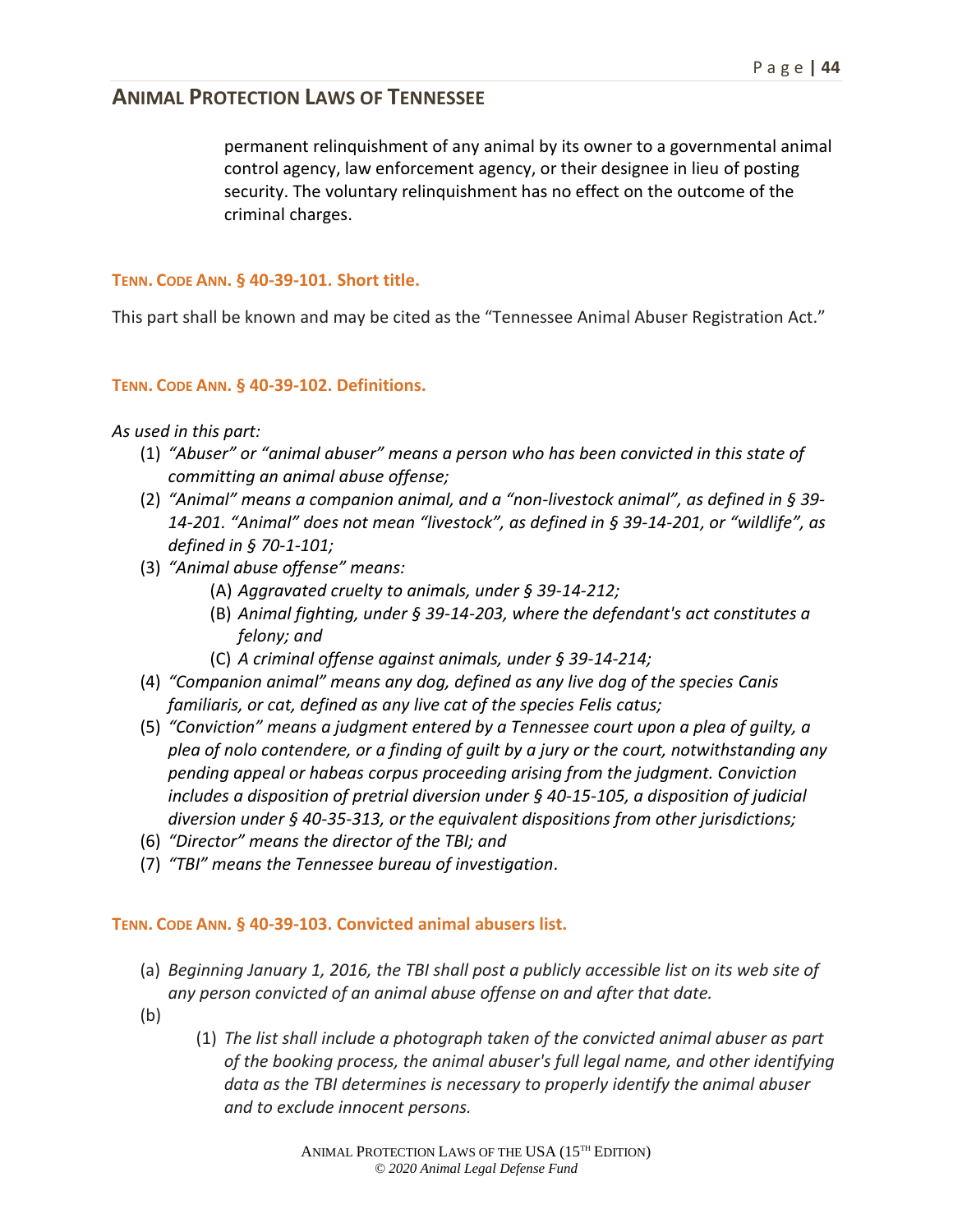- (2) The list shall not include the abuser's social security number, driver license number, or any other state or federal identification number.
- (c) The court clerks shall forward a copy of the judgment and date of birth of all persons convicted of an animal abuse offense to the TBI within sixty (60) calendar days of the date of judgment.
- (d)
- (1) Upon a person's first conviction for an animal abuse offense, the TBI shall maintain the person's name and other identifying information, described in subsection (b), on the list published under subsection (a) for two (2) years following the date of conviction, after which time the TBI shall remove the person's name and identifying information from the list; provided, that the person is not convicted of another animal abuse offense during that two-year period.
- (2) Upon a person's subsequent conviction for an animal abuse offense, the TBI shall maintain the person's name and other identifying information, described in subsection (b), on the list published under subsection (a) for five (5) years following the date of the most recent conviction, after which time the TBI shall remove the person's name and identifying information from the list; provided, that the person is not convicted of another animal abuse offense during that five-year period.
- (e) The list shall remain on the TBI web site for such time as determined by the director.
- (f) The TBI shall remove the person's name and identifying information from the registry list if the sole offense for which the person is required to be subject to the mandates of the registry is expunged, pursuant to § 40-32-101.

#### **TENN. CODE ANN. § 40-39-104. Promulgation of rules.**

*The TBI may promulgate rules to effectuate the purposes of this part. The rules shall be promulgated in accordance with the Uniform Administrative Procedures Act, compiled in title 4, chapter 5.*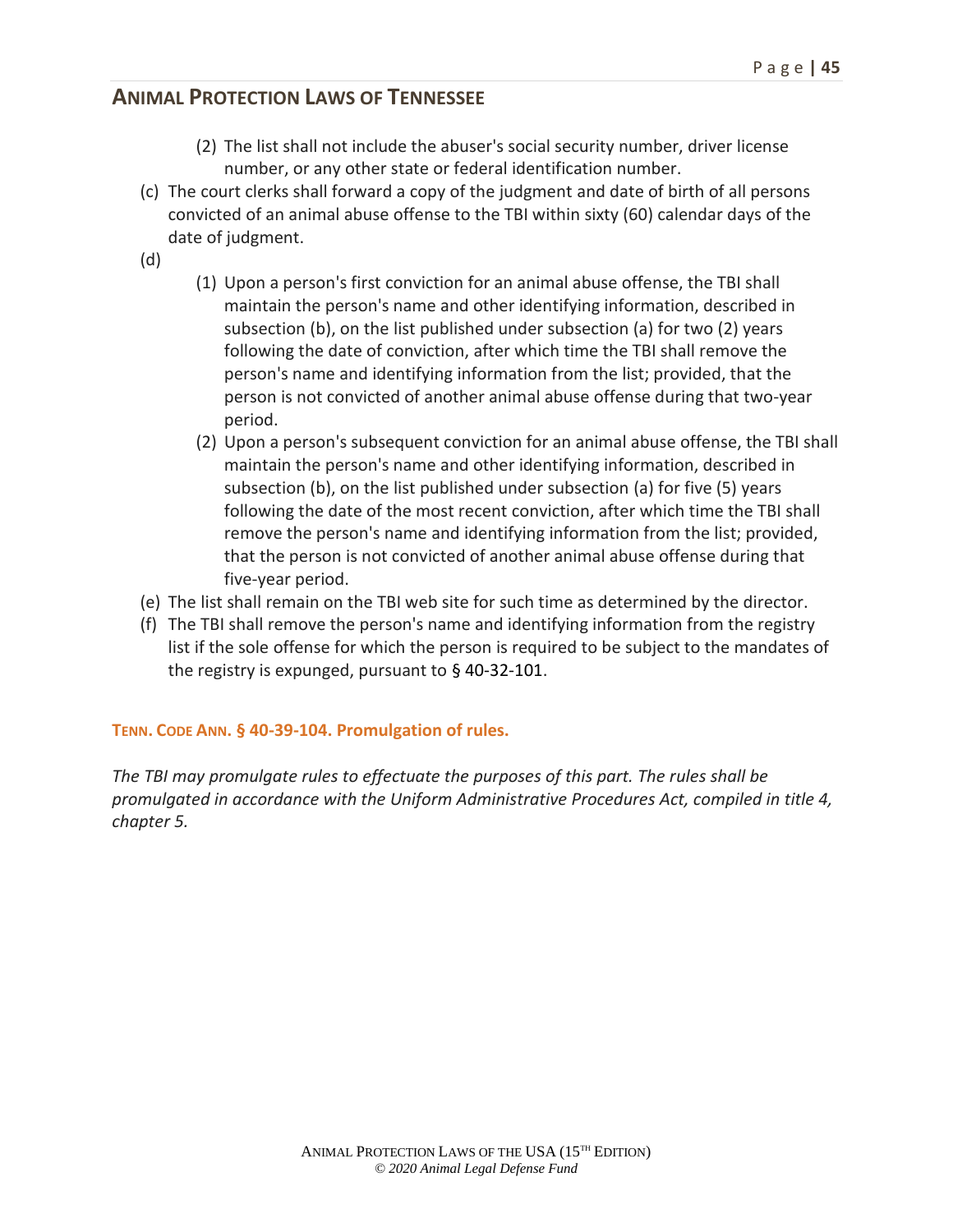#### **11. SEIZURE**

#### **TENN. CODE ANN. § 39-14-202. Cruelty to animals.**

- (a) A person commits an offense who intentionally or knowingly:
	- (1) Tortures, maims or grossly overworks an animal;
	- (2) Fails unreasonably to provide necessary food, water, care or shelter for an animal in the person's custody;
	- (3) Abandons unreasonably an animal in the person's custody;
	- (4) Transports or confines an animal in a cruel manner; or
	- (5) Inflicts burns, cuts, lacerations, or other injuries or pain, by any method, including blistering compounds, to the legs or hooves of horses in order to make them sore for any purpose including, but not limited to, competition in horse shows and similar events.
- (b) A person commits an offense who knowingly ties, tethers, or restrains a dog in a manner that results in the dog suffering bodily injury as defined in § 39-11-106.
- (c) It is a defense to prosecution under this section that the person was engaged in accepted veterinary practices, medical treatment by the owner or with the owner's consent, or bona fide experimentation for scientific research.
- (d) *Whenever any person is taken into custody by any officer for violation of subdivision (a)(4), the officer may take charge of the vehicle or conveyance, and its contents, used by the person to transport the animal. The officer shall deposit these items in a safe place for custody.* Any necessary expense incurred for taking charge of and sustaining the same shall be a lien thereon, to be paid before the same can lawfully be recovered; or the expenses, or any part thereof, remaining unpaid may be recovered by the person incurring the same of the owners of the animal in an action therefor.
- (e) In addition to the penalty imposed in subsection (g), the court making the sentencing determination for a person convicted under this section shall order the person convicted to surrender custody and forfeit the animal or animals whose treatment was the basis of the conviction. Custody shall be given to a humane society incorporated under the laws of this state. The court may prohibit the person convicted from having custody of other animals for any period of time the court determines to be reasonable, or impose any other reasonable restrictions on the person's custody of animals as necessary for the protection of the animals.
- (f)
- (1) Nothing in this section shall be construed as prohibiting the owner of a farm animal or someone acting with the consent of the owner of that animal from engaging in usual and customary practices which are accepted by colleges of agriculture or veterinary medicine with respect to that animal.
- (2) It is an offense for a person other than a law enforcement officer acting with probable cause to knowingly interfere with the performance of any agricultural practices permitted by subdivision (f)(1).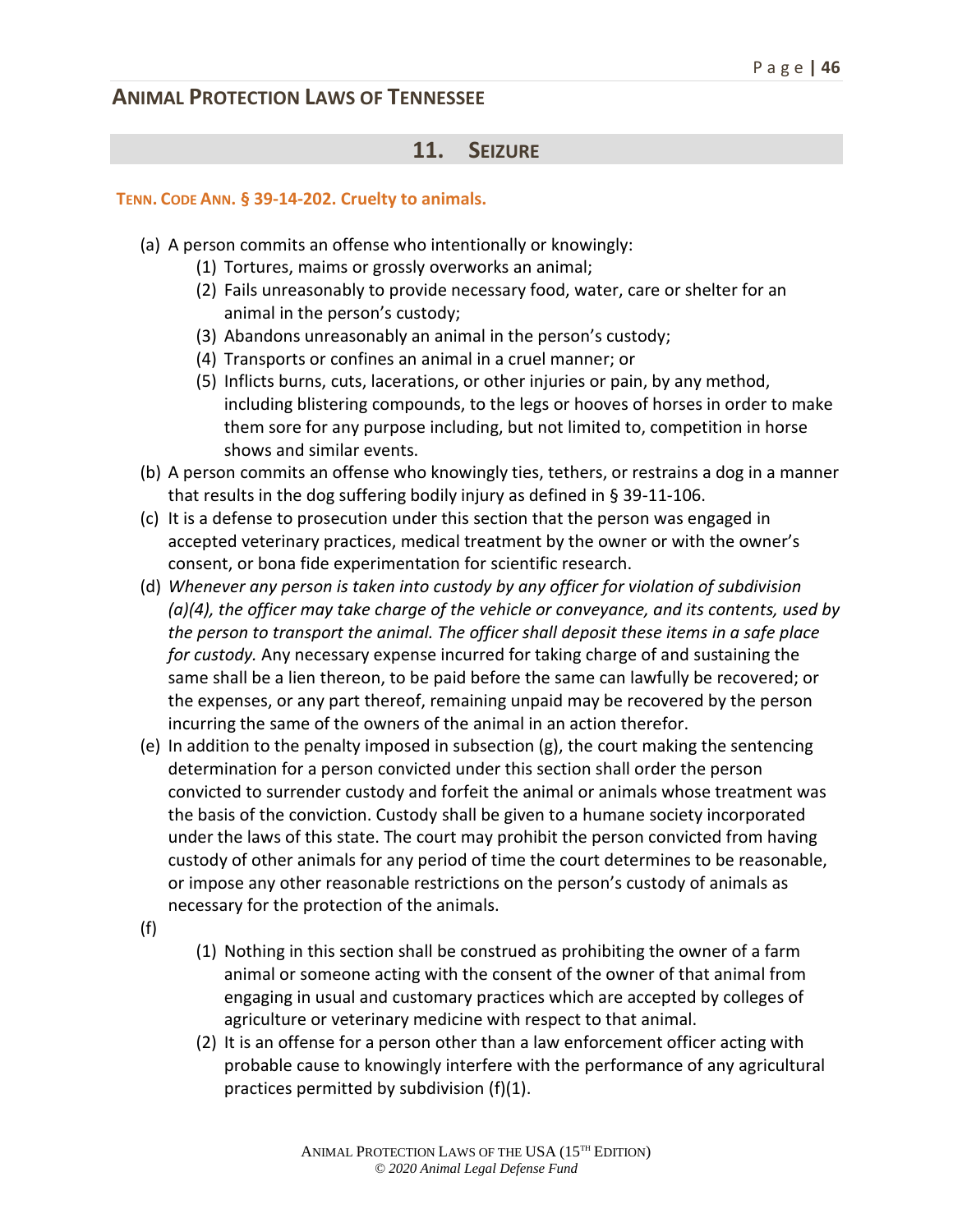- (3) An offense under subdivision (f)(2) is a Class B misdemeanor.
- (g)
- (1) Cruelty to animals is a Class A misdemeanor.
- (2) A second or subsequent conviction for cruelty to animals is a Class E felony.
- (3) Violation of any prohibition or restriction imposed by the sentencing court pursuant to subdivision (e) is a Class A misdemeanor.

#### **TENN. CODE ANN. § 39-14-210. Societies for prevention of cruelty to animals— Power of governmental agencies working with victimized animals.**

- (a) The agents of any society which is incorporated for the prevention of cruelty to animals, upon being appointed thereto by the president of such society in any county, may, within such county, make arrests, and bring before any court thereof offenders found violating the provisions of this part with regard to non-livestock animals.
- (b) Any officers, agents, or members of such society may lawfully interfere to prevent the perpetration of any act of cruelty upon any animal in such person's presence. Any person who interferes with or obstructs any such officer, agent, or member in the discharge of this duty commits a Class C misdemeanor.
- (c) Any agent or officer of such society may lawfully destroy, or cause to be destroyed, any animal found abandoned or otherwise:
	- (1) Which is not properly cared for, appearing, in the judgment of two (2) reputable citizens, who are experts, called to view the same in the agent's or officer's presence, to be glandered, injured or diseased past humane recovery; or
	- (2) After a holding period of not less than seventy-two (72) hours and after having made a reasonable effort to locate and notify the owners, for the purpose of animal population control. If the animal bears any notification information on an identification tag or collar, or on a chip, if the agent or officer of the society has the use of a chip reader, the reasonable effort to locate and notify the animal's owners must be made within forty-eight (48) hours of the time that the society takes custody of the animal or, if the animal is taken into custody on a Friday, within two (2) business days of the date that the society takes custody of the animal.
- (d) All fines, penalties and forfeitures imposed and collected in any county, under provisions relating to or in any way affecting animals, shall inure to such society in aid of the purpose for which it was incorporated, and no injunction shall be granted against such society or attorney or its officers or agents, except upon motion, after due notice and hearing.
- (e) Any humane society chartered by the state, into whose custody shall lawfully come any animal, shall have a lien on that animal for the reasonable value of the goods and services necessarily rendered by, or at the instance of, the society to that animal.
- (f) *Upon seizure by law enforcement, custody of any animal victimized under this part shall be placed with any governmental animal control agency, law enforcement agency, or*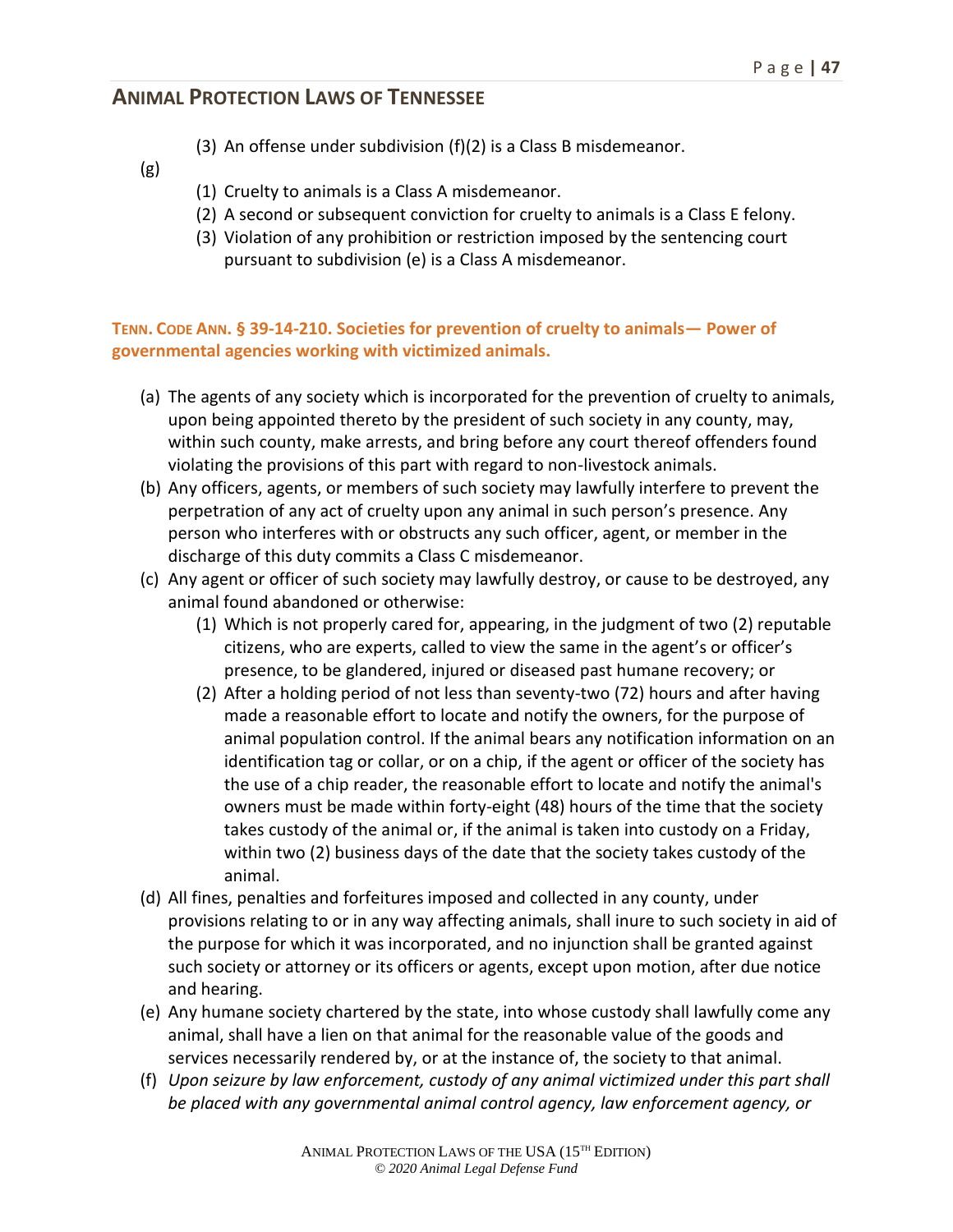*their designee. The governmental animal control agency, law enforcement agency, or their designee shall assist the animal and preserve evidence for prosecution.*

(g)

(1)

- (A) Any governmental animal control agency, law enforcement agency, or their designee into whose custody any animal victimized under this part is placed, may petition the court requesting that the person from whom the animal is seized, or the owner of the seized animal, be ordered to post security.
- (B) The security shall be in an amount sufficient to secure payment of all reasonable expenses expected to be incurred by the governmental animal control agency, law enforcement agency, or their designee in caring and providing for the animal pending disposition of the criminal charges.
- (C) Reasonable expenses include, but are not necessarily limited to, the estimated costs of veterinary care and treatment for the animal as well as the estimated costs of boarding and otherwise caring for the animal.
- (D) The amount of security shall be determined by the court after taking into consideration all of the facts and circumstances of the case. If the posting of security is ordered pursuant to this subsection (g), then the governmental animal control agency, law enforcement agency, or their designee may draw from the security the actual costs incurred in caring and providing for the seized animal pending disposition of criminal charges.
- (2) If the person from whom the animal is seized is the owner of the animal and the person has not posted the security ordered pursuant to subdivision  $(g)(1)$  within ten (10) business days following the issuance of a security order, the animal shall be deemed to have been abandoned and shall be forfeited to the governmental animal control agency, law enforcement agency, or their designee for disposition in accordance with reasonable practices for the humane treatment of animals. However, if the person from whom the animal was seized is not the owner of the animal and the person has not posted the court-ordered security within fifteen (15) days, the court shall order the governmental animal control agency, law enforcement agency, or their designee to make all reasonable efforts to determine who the owner of the animal is and to notify the owner of the pending proceeding.
- (3) No animal shall be deemed to have been abandoned and forfeited to the governmental animal control agency, law enforcement agency, or their designee until reasonable attempts to determine and notify the owner have been made. If the owner of the animal cannot be located after reasonable efforts or the owner is located and notified but does not post, within ten (10) business days, the court-ordered security plus the costs reasonably incurred by the governmental animal control agency, law enforcement agency, or their designee for housing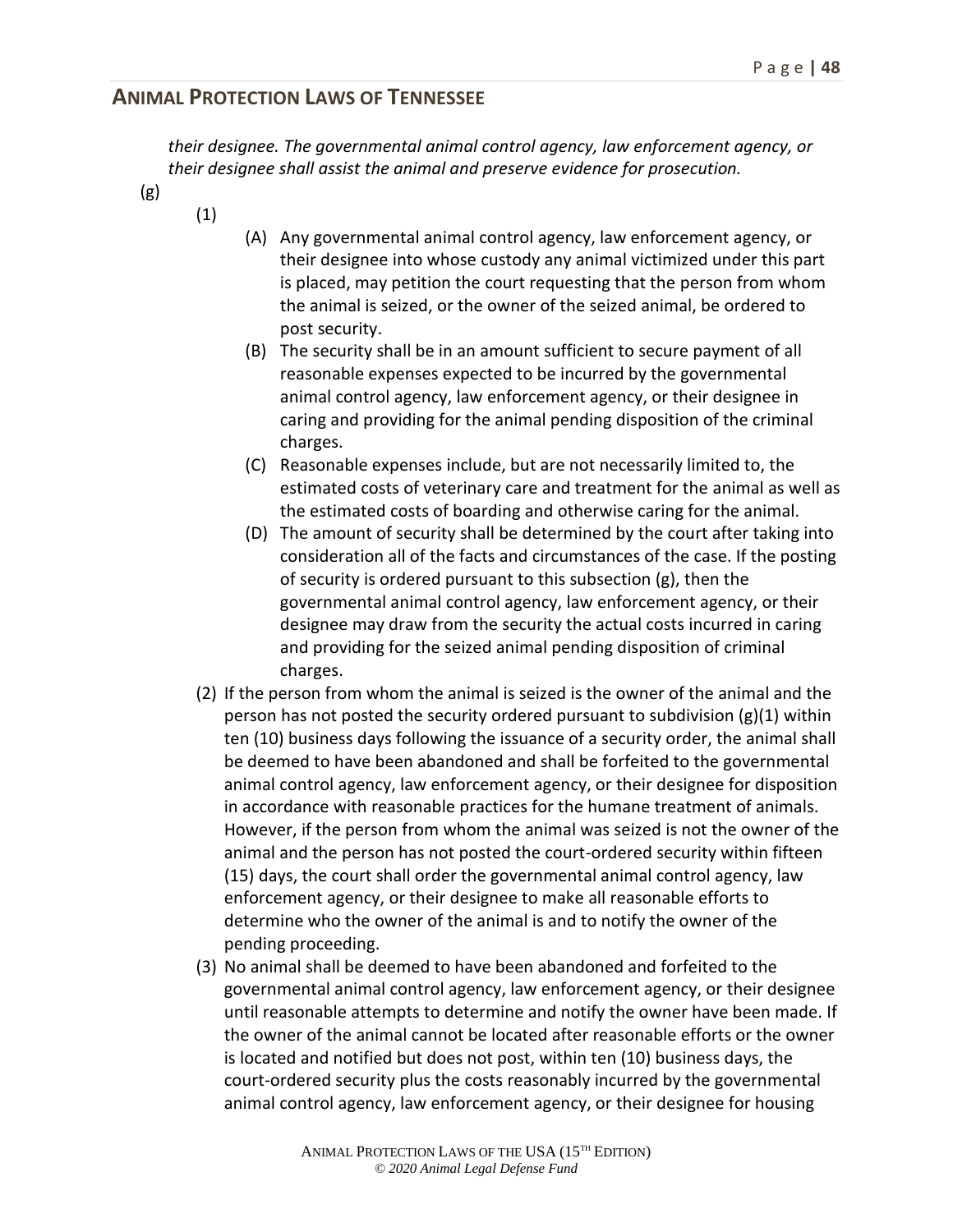and caring for the animal since its seizure, the animal shall be deemed to have been abandoned and shall be forfeited to the governmental animal control agency, law enforcement agency, or their designee for disposition in accordance with reasonable practices for the humane treatment of animals.

(4) Nothing in this subsection (g) shall be construed to prevent the voluntary, permanent relinquishment of any animal by its owner to a governmental animal control agency, law enforcement agency, or their designee in lieu of posting security. The voluntary relinquishment has no effect on the outcome of the criminal charges.

#### **TENN. CODE ANN. § 39-14-214. Sexual activity with animals.**

- (a) A person commits an offense who knowingly:
	- (1) Engages in any sexual activity with an animal;
	- (2) Causes, aids, or abets another person to engage in any sexual activity with an animal;
	- (3) Permits any sexual activity with an animal to be conducted on any premises under the person's charge or control;
	- (4) Engages in, organizes, promotes, conducts, advertises, aids, abets, participates in as an observer, or performs any service in the furtherance of an act involving any sexual activity with an animal for a commercial or recreational purpose; or
	- (5) Photographs or films, for purposes of sexual gratification, a person engaged in a sexual activity with an animal.
- (b) A violation of this section is a Class E felony.
- (c) In addition to the penalty imposed in subsection (b):
	- (1) The court may order that the convicted person do any of the following:
		- (A) Not harbor or own animals or reside in any household where animals are present;
		- (B) Participate in appropriate counseling at the defendant's expense; or,
		- (C) Reimburse the animal shelter or humane society for any reasonable costs incurred for the care and maintenance of any animals taken to the animal shelter or humane society as a result of conduct proscribed in subsection (a); and
	- (2) Notwithstanding § 40–35–111, the court shall prohibit the convicted person from having custody of any companion animal, as defined in § 39–14–212(b), for a period of at least two (2) years from the date of conviction and may impose a lifetime prohibition. The court shall prohibit any person convicted of a second or subsequent offense under this section from having custody of any companion animal for the person's lifetime.
- (d) Nothing in this section may be considered to prohibit accepted animal husbandry practices or accepted veterinary medical practices.
- (e) *If the court has reasonable grounds to believe that a violation of this section has*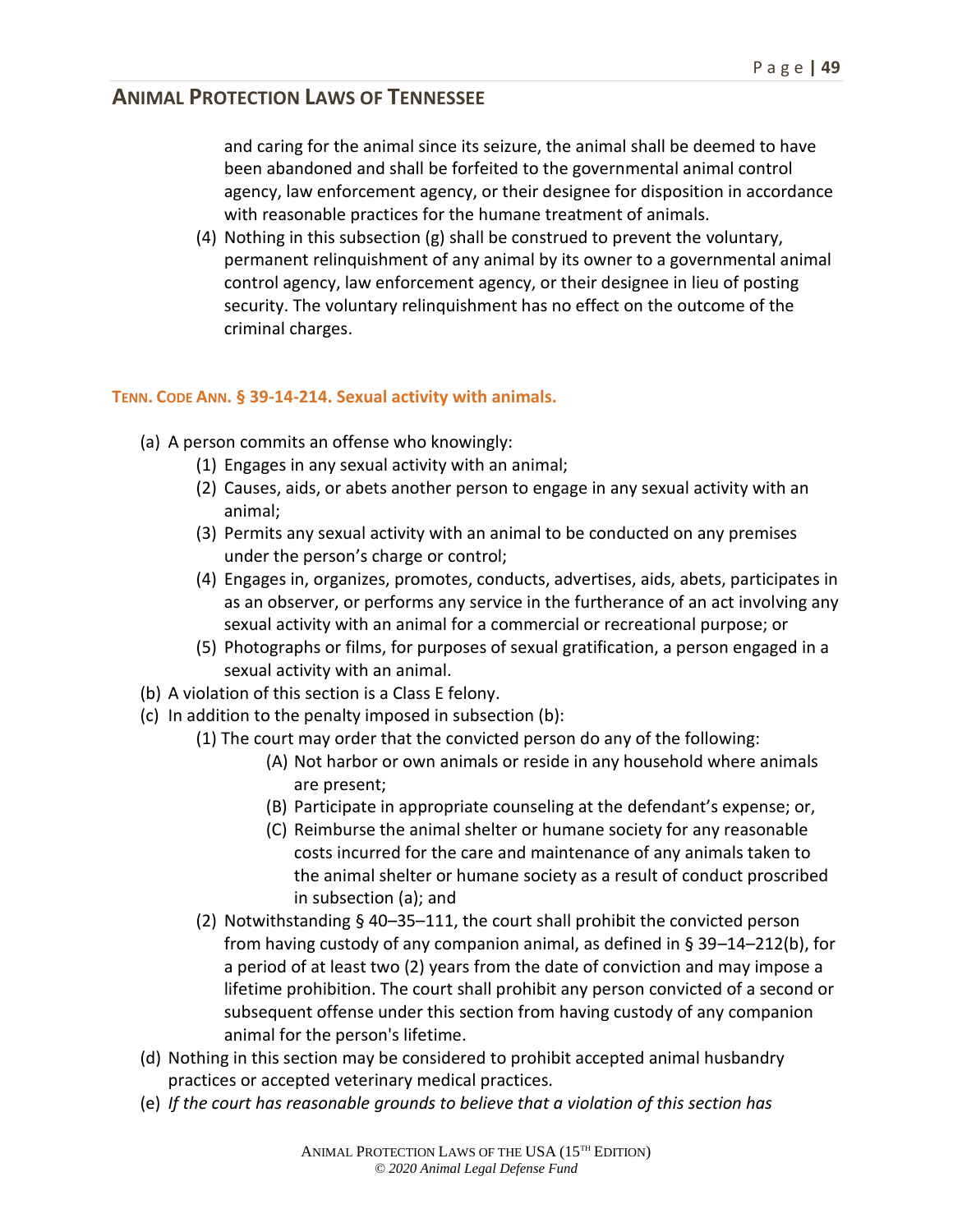*occurred, the court may order the seizure of all animals involved in the alleged violation as a condition of bond of a person charged with a violation.*

- (f) For purposes of this section:
	- (1) "Animal" has the same meaning as the term is defined in § 63-12-103;
	- (2) "Photographs" or "films" means the making of a photograph, motion picture film, videotape, digital image, or any other recording, sale, or transmission of the image; and
	- (3) "Sexual activity" means physical sexual contact between the person and the animal.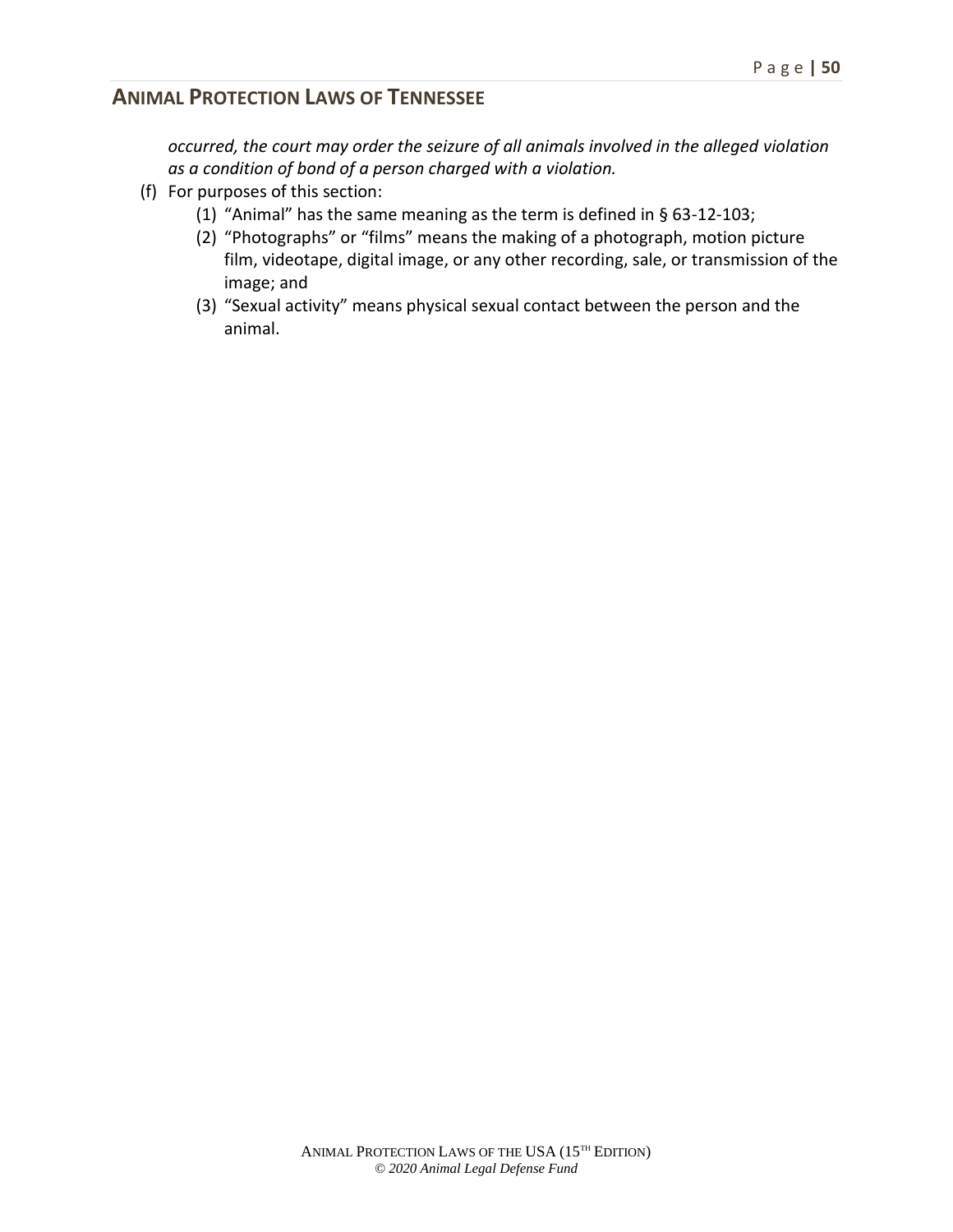# **12. COURTROOM ANIMAL ADVOCATE PROGRAM**

-----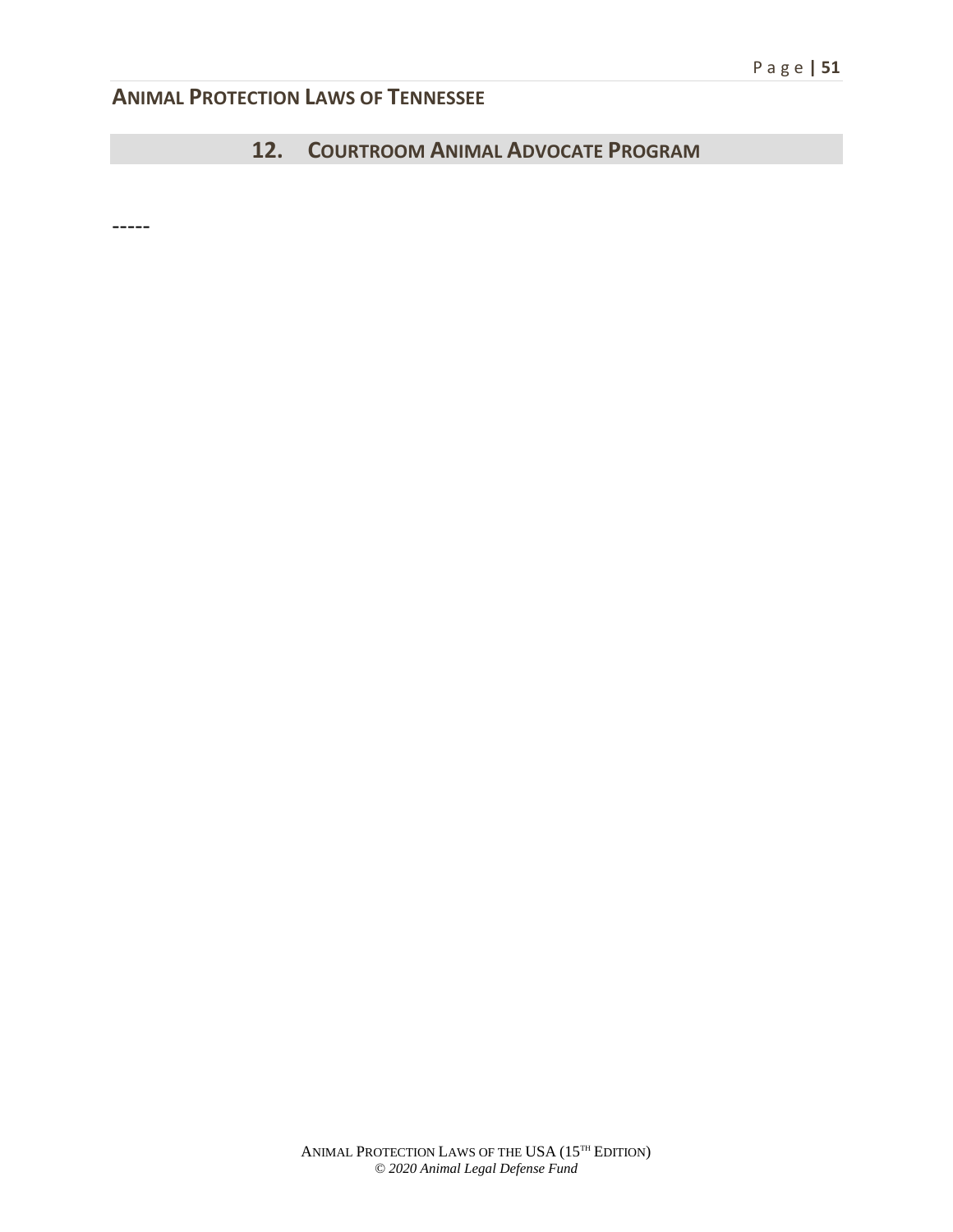### **13. PROTECTION ORDERS**

#### **TENN. CODE ANN. § 36-3-601. Definitions.**

*As used in this part, unless the context otherwise requires:*

- (1) *"Abuse" means inflicting, or attempting to inflict*, physical injury on an adult or minor by other than accidental means, placing an adult or minor in fear of physical harm, physical restraint, *malicious damage to the personal property of the abused party, including inflicting, or attempting to inflict, physical injury on any animal owned, possessed,*  leased, kept, or held by an adult or minor, or placing an adult or minor in fear of physical *harm to any animal owned, possessed, leased, kept, or held by the adult or minor*;
- (2) "Adult" means any person eighteen (18) years of age or older, or who is otherwise emancipated;
- (3)
- (A) "Court," in counties having a population of not less than two hundred sixty thousand (260,000) nor more than eight hundred thousand (800,000), according to the 1980 federal census or any subsequent federal census, means any court of record with jurisdiction over domestic relation matters;
- (B) Notwithstanding the provisions of subdivision (3)(A), "court," in counties with a metropolitan form of government with a population of more than one hundred thousand (100,000), according to the 1990 federal census or any subsequent federal census, means any court of record with jurisdiction over domestic relation matters and the general sessions court. In such county having a metropolitan form of government, a judicial commissioner may issue an ex parte order of protection. Nothing in this definition may be construed to grant jurisdiction to the general sessions court for matters relating to child custody, visitation, or support;
- (C) "Court," in all other counties, means any court of record with jurisdiction over domestic relation matters or the general sessions court;
- (D) "Court" also includes judicial commissioners, magistrates and other officials with the authority to issue an arrest warrant in the absence of a judge for purposes of issuing ex parte orders of protection when a judge of one of the courts listed in subdivisions (3)(A), (3)(B) or (3)(C) is not available;
- (E) In counties having a population in excess of eight hundred thousand (800,000), according to the 1990 federal census or any subsequent federal census, "court" means any court of record with jurisdiction over domestic relations matters or the general sessions criminal court. In such counties, "court" also includes judicial commissioners, magistrates and other officials with the authority to issue an arrest warrant in the absence of a judge for purposes of issuing any order of protection pursuant to this part when a judge of one (1) of the courts listed in subdivisions (3)(A), (3)(B) or (3)(C) is not available. Nothing in this definition may be construed to grant jurisdiction to the general sessions court, both criminal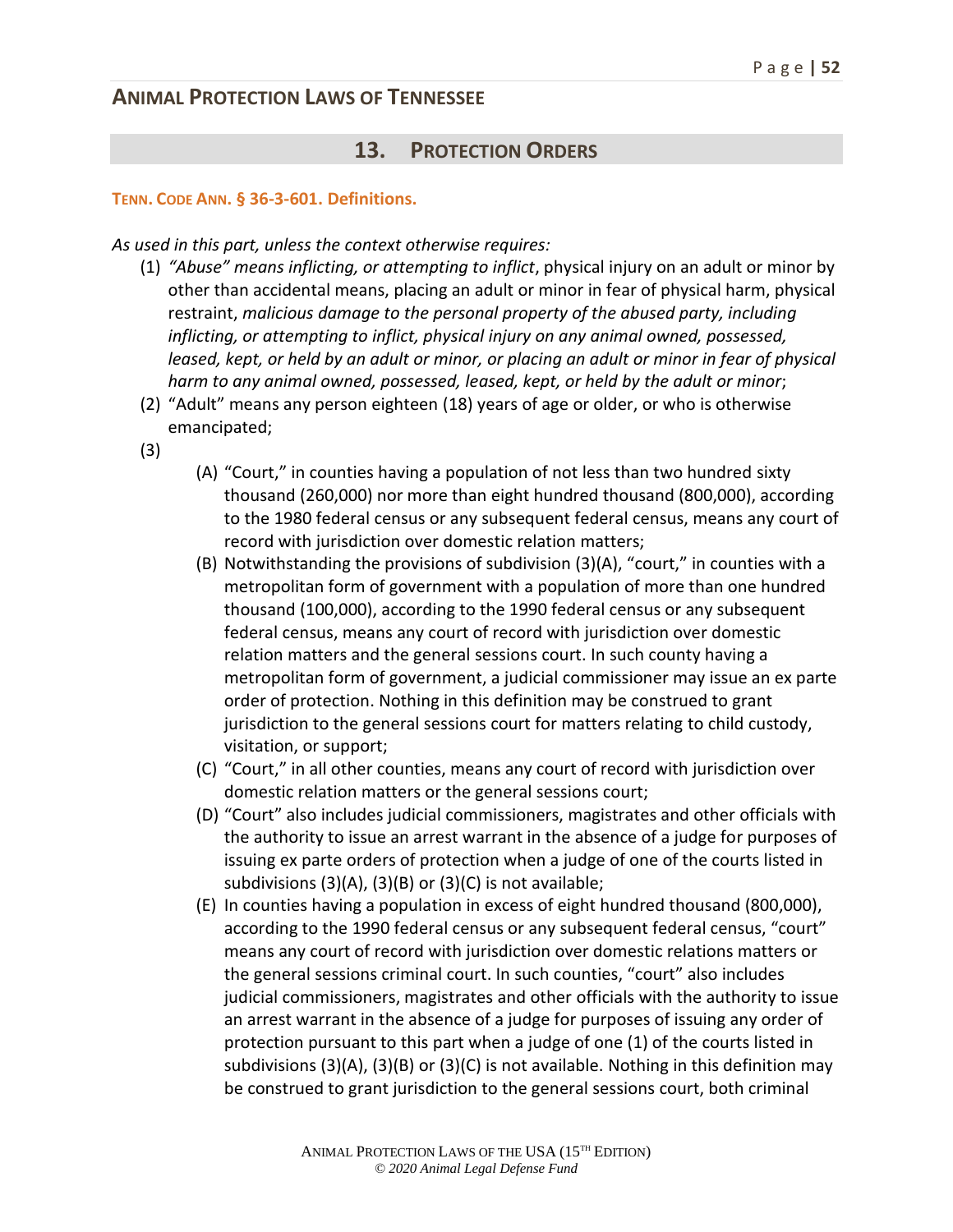and civil, for matters relating to child custody, visitation, or support;

- (F) Any appeal from a final ruling on an order of protection by a general sessions court or by any official authorized to issue an order of protection under this subdivision (3) shall be to the circuit or chancery court of the county. Such appeal shall be filed within ten (10) days and shall be heard de novo;
- (4) "Domestic abuse" means committing abuse against a victim, as defined in subdivision (5);
- (5) "Domestic abuse victim" means any person who falls within the following categories:
	- (A) Adults or minors who are current or former spouses;
	- (B) Adults or minors who live together or who have lived together;
	- (C) Adults or minors who are dating or who have dated or who have or had a sexual relationship, as used herein "dating" and "dated" do not include fraternization between two (2) individuals in a business or social context;
	- (D) Adults or minors related by blood or adoption;
	- (E) Adults or minors who are related or were formerly related by marriage; or
	- (F) Adult or minor children of a person in a relationship that is described in subdivisions (5)(A)-(E);
- (6) "Firearm" means any weapon designed, made or adapted to expel a projectile by the action of an explosive or any device readily convertible to that use;
- (7) "Petitioner" means the person alleging domestic abuse, sexual assault or stalking in a petition for an order for protection;
- (8) "Preferred response" means law enforcement officers shall arrest a person committing domestic abuse unless there is a clear and compelling reason not to arrest;
- (9) "Respondent" means the person alleged to have abused, stalked or sexually assaulted another in a petition for an order for protection;
- (10) "Sexual assault victim" means any person, regardless of the relationship with the perpetrator, who has been subjected to, threatened with, or placed in fear of any form of rape, as defined in §§ 39-13-502, 39-13-503, 39- 13-506 or 39-13-522, or sexual battery, as defined in §§ 39-13-504, 39-13-505, or 39-13-527;
- (11) "Stalking victim" means any person, regardless of the relationship with the perpetrator, who has been subjected to, threatened with, or placed in fear of the offense of stalking, as defined in § 39-17-315; and
- (12) "Weapon" means a firearm or a device listed in § 39-17-1302(a)(1)-(7).

#### **TENN. CODE ANN. § 36-3-606. Protection orders; contents.**

- (a) A protection order granted under this part to protect the petitioner from domestic abuse, stalking or sexual assault may include, but is not limited to:
	- (1) Directing the respondent to refrain from committing domestic abuse, stalking or sexual assault or threatening to commit domestic abuse, stalking or sexual assault against the petitioner or the petitioner's minor children;
	- (2) Prohibiting the respondent from coming about the petitioner for any purpose,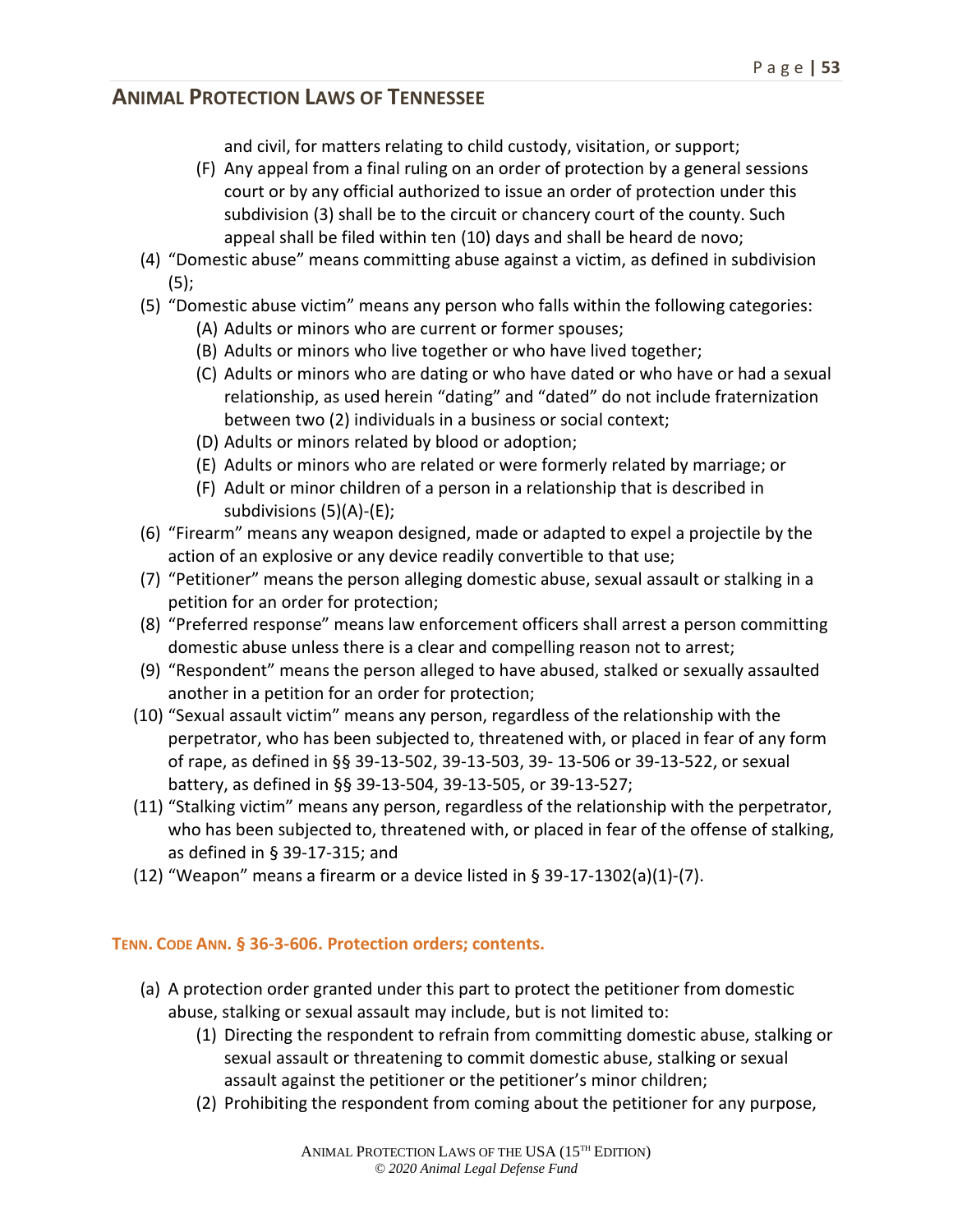from telephoning, contacting, or otherwise communicating with the petitioner, directly or indirectly;

- (3) Prohibiting the respondent from stalking the petitioner, as defined in § 39-17- 315;
- (4) Granting to the petitioner possession of the residence or household to the exclusion of the respondent by evicting the respondent, by restoring possession to the petitioner, or by both;
- (5) Directing the respondent to provide suitable alternate housing for the petitioner when the respondent is the sole owner or lessee of the residence or household;
- (6) Awarding temporary custody of, or establishing temporary visitation rights with regard to, any minor children born to or adopted by the parties;
- (7) Awarding financial support to the petitioner and such persons as the respondent has a duty to support. Except in cases of paternity, the court shall not have the authority to order financial support unless the petitioner and respondent are legally married. Such order may be enforced pursuant to chapter 5 of this title;
- (8) Directing the respondent to attend available counseling programs that address violence and control issues or substance abuse problems. A violation of a protection order or part of such order that directs counseling pursuant to this subpart may be punished as criminal or civil contempt. The provisions of § 36-3- 610(a) apply with respect to a non-lawyer general sessions judge who holds a person in criminal contempt for violating this subdivision (a)(8); or
- (9) *Directing the care, custody, or control of any animal owned, possessed, leased, kept, or held by either party or a minor residing in the household. In no instance shall the animal be placed in the care, custody, or control of the respondent, but shall instead be placed in the care, custody or control of the petitioner or in an appropriate animal foster situation;*
- (10) Directing the respondent to immediately and temporarily vacate a residence shared with the petitioner, pending a hearing on the matter, notwithstanding any provision of this part to the contrary;
- (11) Directing the respondent to pay the petitioner all costs, expenses and fees pertaining to the petitioner's breach of a lease or rental agreement for residential property if the petitioner is a party to the lease or rental agreement and if the court finds that continuing to reside in the rented or leased premises may jeopardize the life, health and safety of the petitioner or the petitioner's children. Nothing in this subdivision shall be construed as altering the terms of, liability for, or parties to such lease or rental agreement; or
- (12) Ordering a wireless service provider to transfer the billing responsibility for and rights to the wireless telephone number or numbers to a petitioner pursuant to § 36-3-621.
- (b) Relief granted pursuant to subdivisions (a)(4)-(8) shall be ordered only after the petitioner and respondent have been given an opportunity to be heard by the court.
- (c) Any order of protection issued under this part shall include the statement of the maximum penalty that may be imposed pursuant to § 36-3-610 for violating such order.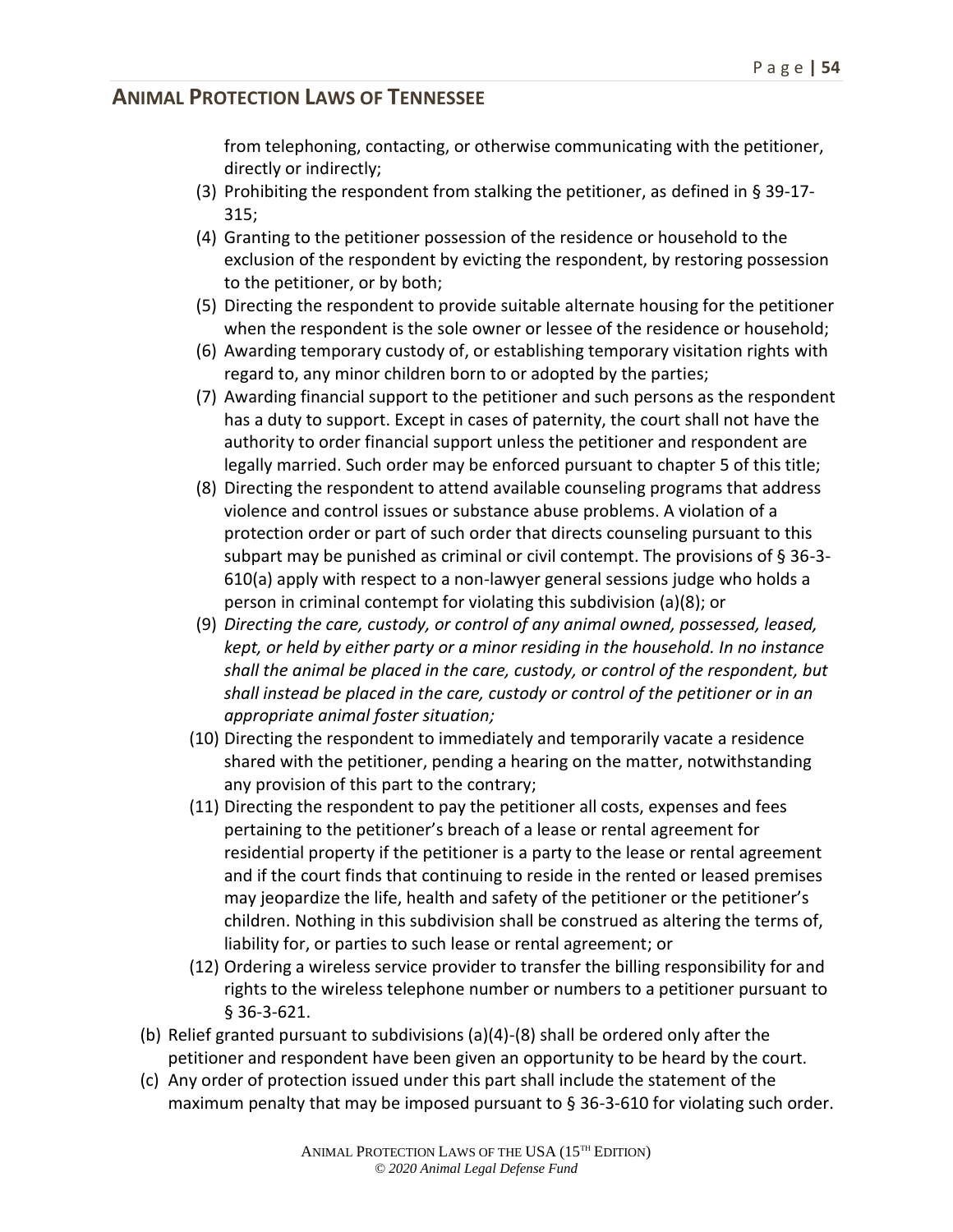- (d) No order of protection made under this part shall in any manner affect title to any real property.
- (e) An order of protection issued pursuant to this part shall be valid and enforceable in any county of this state.
- (f) An order of protection issued pursuant to this part that fully complies with 18 U.S.C. § 922(g)(8) shall contain disclosures set out in § 36-3-625(a).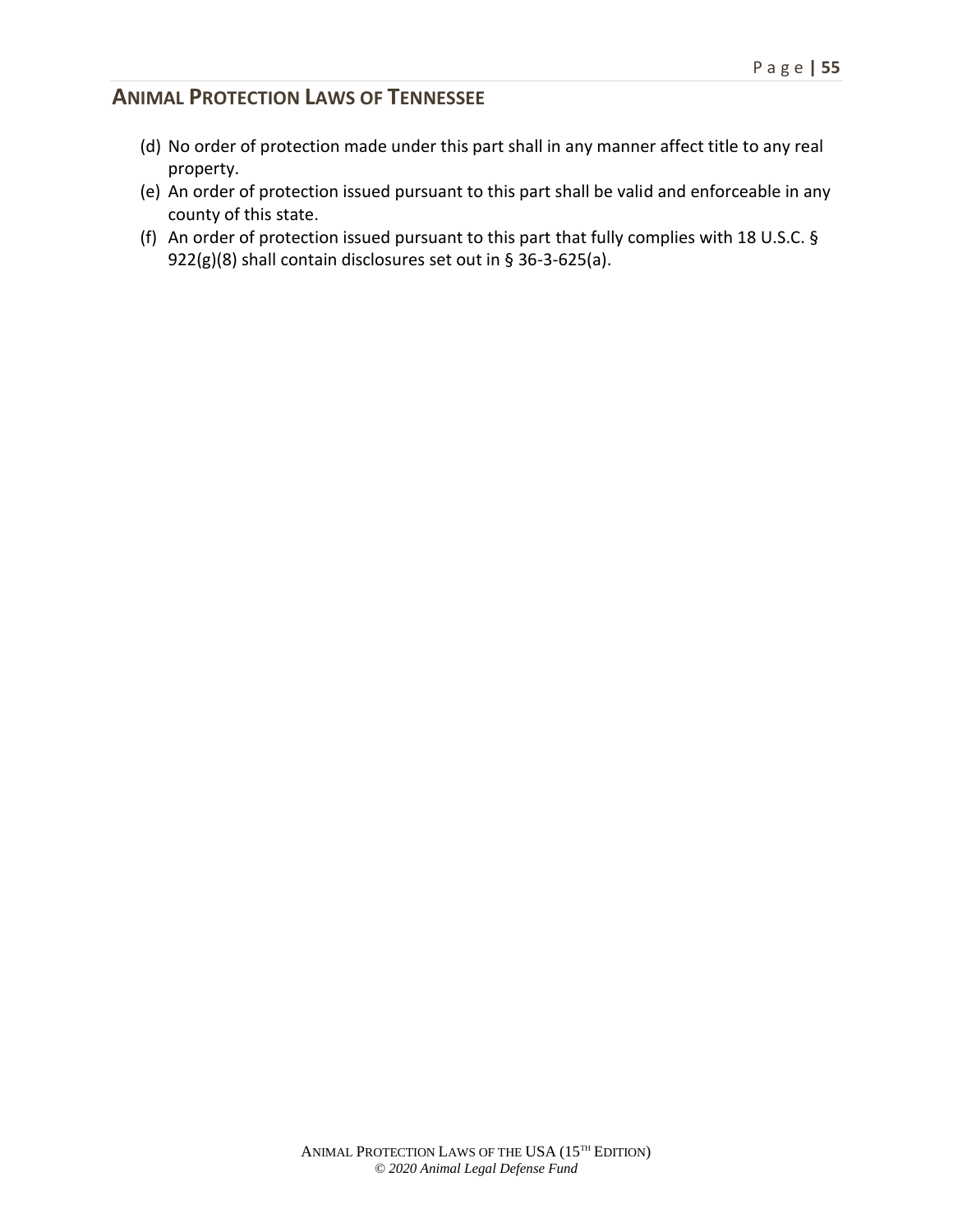#### **14. RESTITUTION**

#### **TENN. CODE ANN. § 39-14-202. Cruelty to animals.**

- (a) A person commits an offense who intentionally or knowingly:
	- (1) Tortures, maims or grossly overworks an animal;
	- (2) Fails unreasonably to provide necessary food, water, care or shelter for an animal in the person's custody;
	- (3) Abandons unreasonably an animal in the person's custody;
	- (4) Transports or confines an animal in a cruel manner; or
	- (5) Inflicts burns, cuts, lacerations, or other injuries or pain, by any method, including blistering compounds, to the legs or hooves of horses in order to make them sore for any purpose including, but not limited to, competition in horse shows and similar events.
- (b) A person commits an offense who knowingly ties, tethers, or restrains a dog in a manner that results in the dog suffering bodily injury as defined in § 39-11-106.
- (c) It is a defense to prosecution under this section that the person was engaged in accepted veterinary practices, medical treatment by the owner or with the owner's consent, or bona fide experimentation for scientific research.
- (d) Whenever any person is taken into custody by any officer for violation of subdivision (a)(4), the officer may take charge of the vehicle or conveyance, and its contents, used by the person to transport the animal. The officer shall deposit these items in a safe place for custody. *Any necessary expense incurred for taking charge of and sustaining the same shall be a lien thereon, to be paid before the same can lawfully be recovered; or the expenses, or any part thereof, remaining unpaid may be recovered by the person incurring the same of the owners of the animal in an action therefor.*
- (e) In addition to the penalty imposed in subsection (g), the court making the sentencing determination for a person convicted under this section shall order the person convicted to surrender custody and forfeit the animal or animals whose treatment was the basis of the conviction. Custody shall be given to a humane society incorporated under the laws of this state. The court may prohibit the person convicted from having custody of other animals for any period of time the court determines to be reasonable, or impose any other reasonable restrictions on the person's custody of animals as necessary for the protection of the animals.
- (f)
- (1) Nothing in this section shall be construed as prohibiting the owner of a farm animal or someone acting with the consent of the owner of that animal from engaging in usual and customary practices which are accepted by colleges of agriculture or veterinary medicine with respect to that animal.
- (2) It is an offense for a person other than a law enforcement officer acting with probable cause to knowingly interfere with the performance of any agricultural practices permitted by subdivision (f)(1).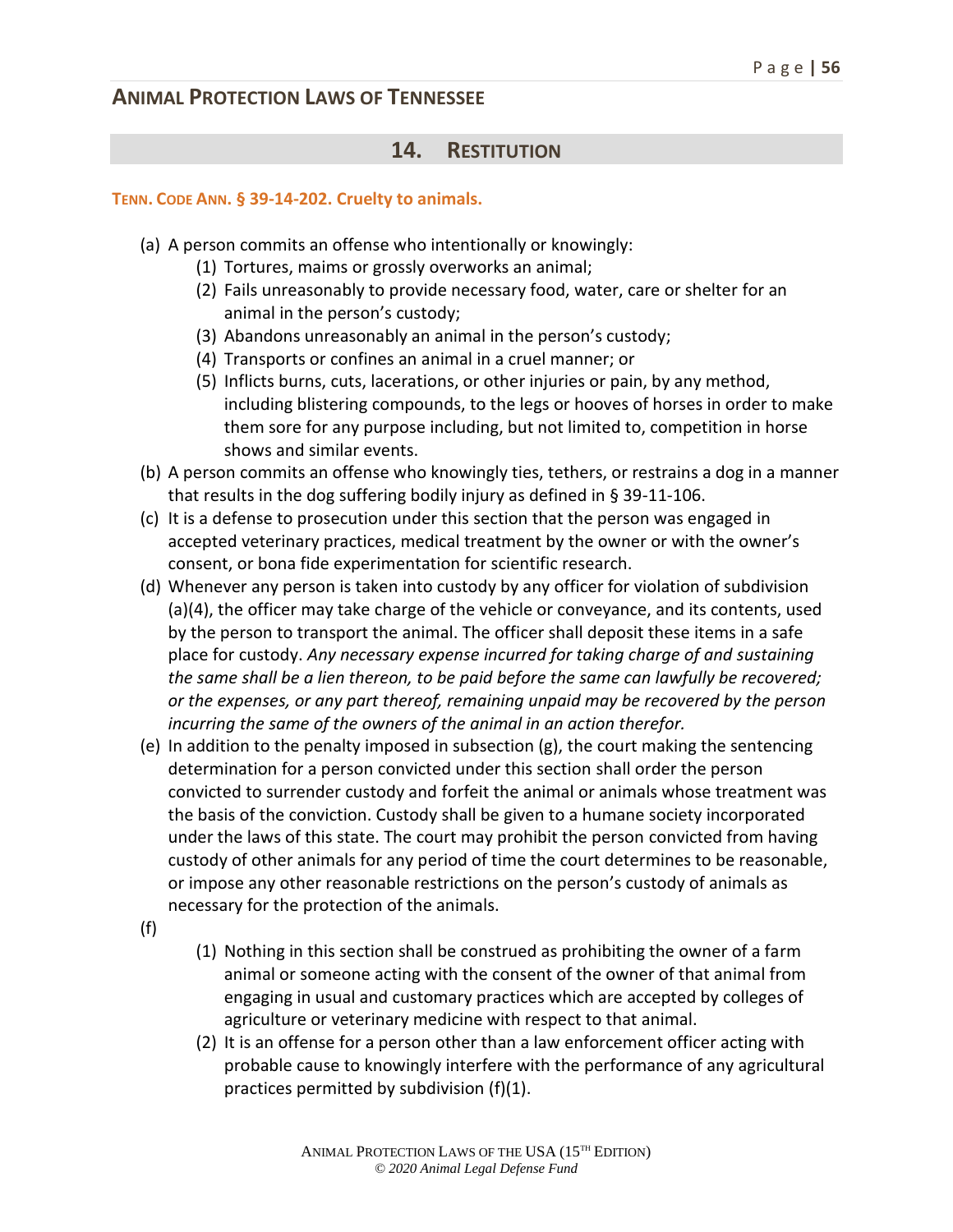- (3) An offense under subdivision (f)(2) is a Class B misdemeanor.
- (g)
- (1) Cruelty to animals is a Class A misdemeanor.
- (2) A second or subsequent conviction for cruelty to animals is a Class E felony.
- (3) Violation of any prohibition or restriction imposed by the sentencing court pursuant to subdivision (e) is a Class A misdemeanor.

#### **Tenn. Code Ann. § 39-14-207. Impounding animals; care.**

- (a) In case any impounded animal is without necessary food and water for more than twelve (12) successive hours, it is lawful for any person, as often as necessary, to enter any place in which any animal is so confined, and to supply it with necessary food and water so long as it remains so confined. Such person shall not be liable to any action for such entry, *and the reasonable cost of such food and water may be collected from the owner or keeper of the animal. The animal shall not be exempt from levy and sale upon execution issued upon a judgment therefor.*
- (b) In case any animal is injured, diseased, suffering from the elements, or malnourished, and is found at large by any agent of any humane society chartered by the state, the agent may cause adequate veterinary treatment or shelter or nourishment to be furnished to the animal. *The society shall have a right of action against the owner of the animal for all necessary and reasonable expenses so incurred.* Within forty-eight (48) hours after taking custody of the animal, the society shall make reasonable efforts to notify the owner of the animal's whereabouts and condition. Nothing in this subsection shall affect the right of action of the veterinarian or furnisher of goods or services against the person or persons with whom such veterinarian or furnisher of goods or services contracted for payment of charges. *Any such right of action by a humane society may be voided by an owner who elects to forfeit the animal to the society rather than pay for the goods or services rendered.*

#### **TENN. CODE ANN. § 39-14-210. Humane societies.**

- (a) The agents of any society which is incorporated for the prevention of cruelty to animals, upon being appointed thereto by the president of such society in any county, may, within such county, make arrests, and bring before any court thereof offenders found violating the provisions of this part with regard to non-livestock animals.
- (b) Any officers, agents, or members of such society may lawfully interfere to prevent the perpetration of any act of cruelty upon any animal in such person's presence. Any person who interferes with or obstructs any such officer, agent, or member in the discharge of this duty commits a Class C misdemeanor.
- (c) Any agent or officer of such society may lawfully destroy, or cause to be destroyed, any animal found abandoned or otherwise: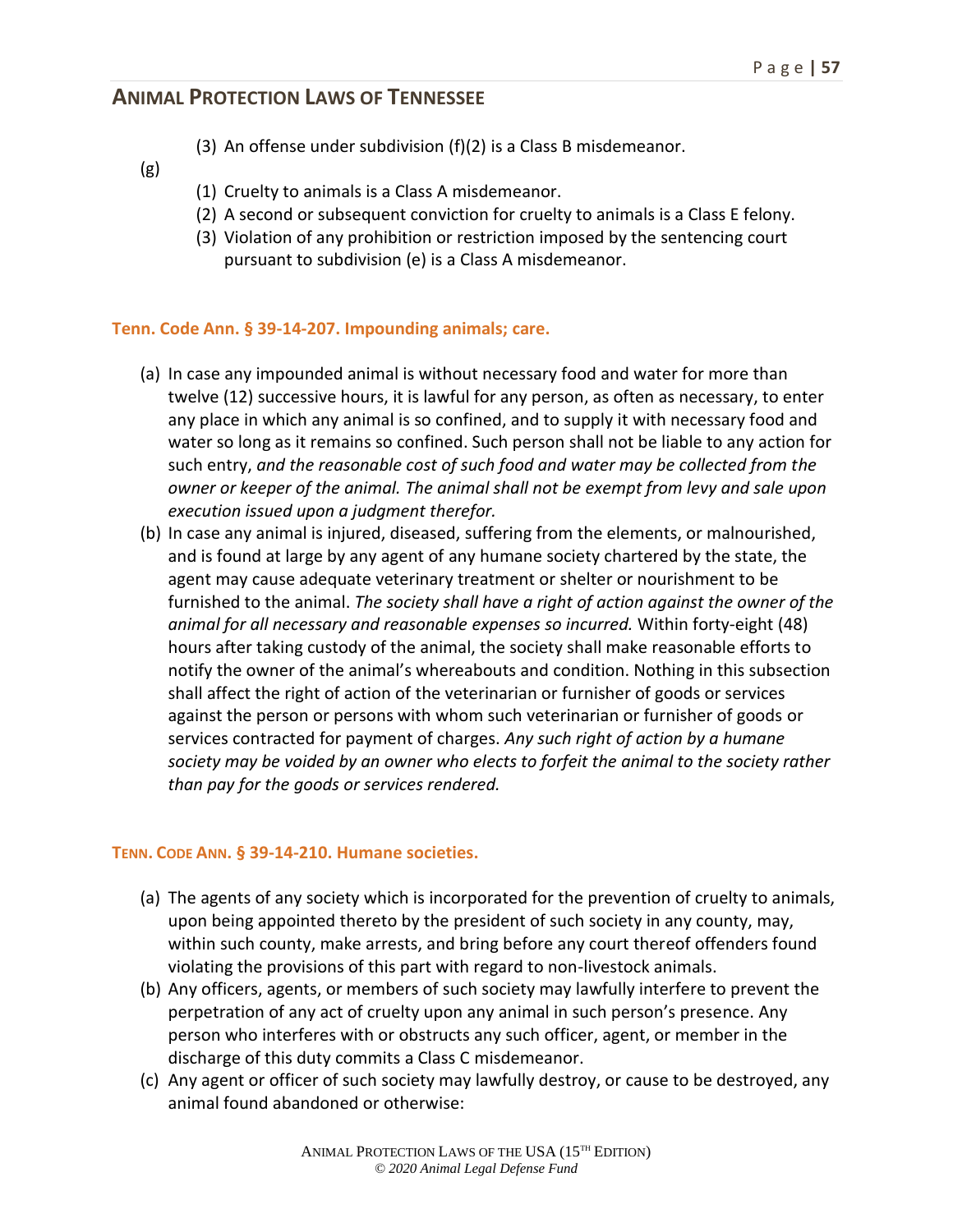- (1) Which is not properly cared for, appearing, in the judgment of two (2) reputable citizens, who are experts, called to view the same in the agent's or officer's presence, to be glandered, injured or diseased past humane recovery; or
- (2) After a holding period of not less than seventy-two (72) hours and after having made a reasonable effort to locate and notify the owners, for the purpose of animal population control. If the animal bears any notification information on an identification tag or collar, or on a chip, if the agent or officer of the society has the use of a chip reader, the reasonable effort to locate and notify the animal's owners must be made within forty-eight (48) hours of the time that the society takes custody of the animal or, if the animal is taken into custody on a Friday, within two (2) business days of the date that the society takes custody of the animal.
- (d) *All fines, penalties and forfeitures imposed and collected in any county, under provisions relating to or in any way affecting animals, shall inure to such society in aid of the purpose for which it was incorporated, and no injunction shall be granted against such society or attorney or its officers or agents, except upon motion, after due notice and hearing.*
- (e) *Any humane society chartered by the state, into whose custody shall lawfully come any animal, shall have a lien on that animal for the reasonable value of the goods and services necessarily rendered by, or at the instance of, the society to that animal.*
- (f) Upon seizure by law enforcement, custody of any animal victimized under this part shall be placed with any governmental animal control agency, law enforcement agency, or their designee. The governmental animal control agency, law enforcement agency, or their designee shall assist the animal and preserve evidence for prosecution.
- (g)
- (1)
- (A) *Any governmental animal control agency, law enforcement agency, or their designee into whose custody any animal victimized under this part is placed, may petition the court requesting that the person from whom the animal is seized, or the owner of the seized animal, be ordered to post security.*
- (B) *The security shall be in an amount sufficient to secure payment of all reasonable expenses expected to be incurred by the governmental animal control agency, law enforcement agency, or their designee in caring and providing for the animal pending disposition of the criminal charges.*
- (C) *Reasonable expenses include, but are not necessarily limited to, the estimated costs of veterinary care and treatment for the animal as well as the estimated costs of boarding and otherwise caring for the animal.*
- (D) *The amount of security shall be determined by the court after taking into consideration all of the facts and circumstances of the case. If the posting of security is ordered pursuant to this subsection (g), then the governmental animal control agency, law enforcement agency, or their designee may draw from the security the actual costs incurred in caring*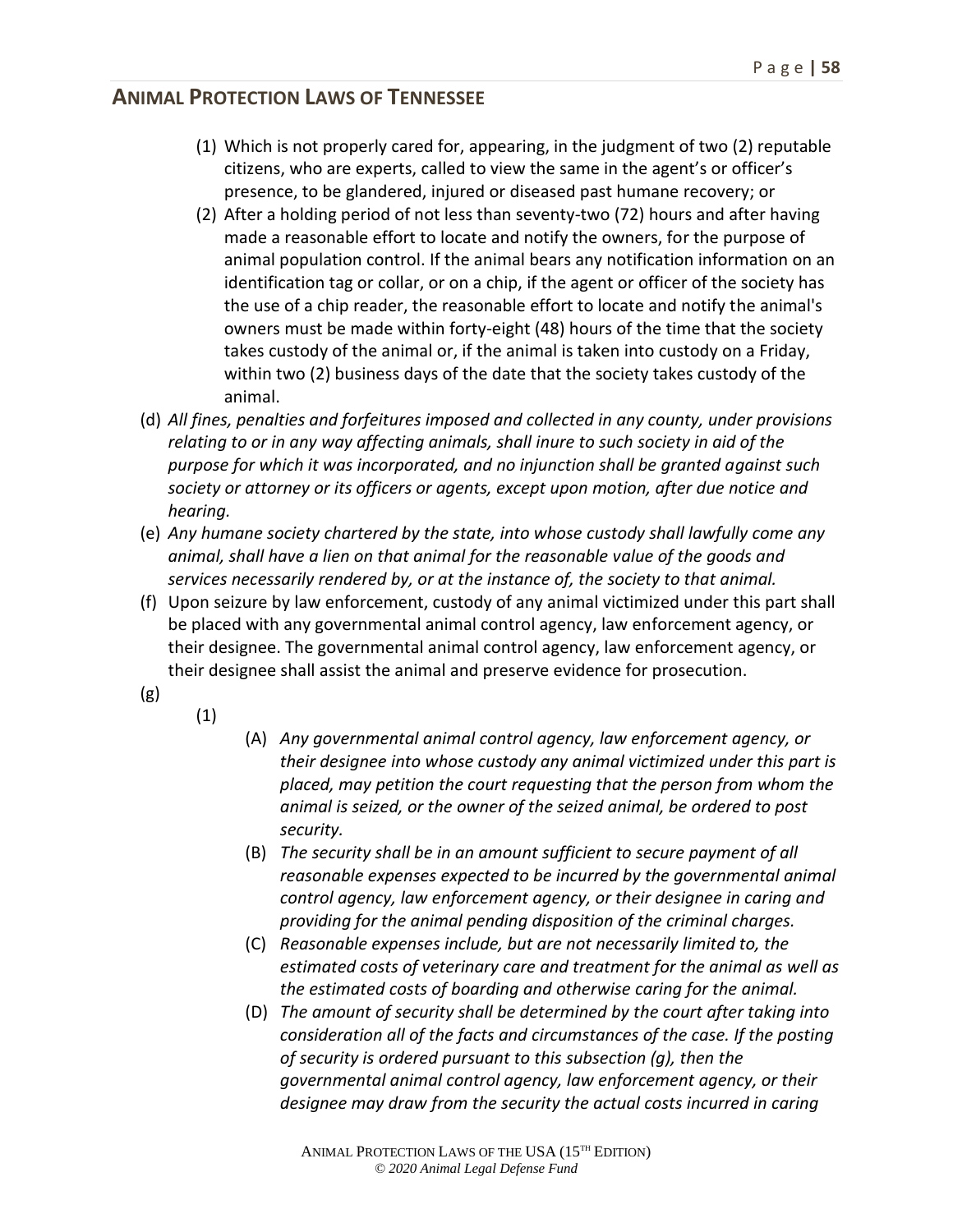#### *and providing for the seized animal pending disposition of criminal charges*.

- (2) the person from whom the animal is seized is the owner of the animal and the person has not posted the security ordered pursuant to subdivision  $(g)(1)$  within ten (10) business days following the issuance of a security order, the animal shall be deemed to have been abandoned and shall be forfeited to the governmental animal control agency, law enforcement agency, or their designee for disposition in accordance with reasonable practices for the humane treatment of animals. However, if the person from whom the animal was seized is not the owner of the animal and the person has not posted the court-ordered security within fifteen (15) days, the court shall order the governmental animal control agency, law enforcement agency, or their designee to make all reasonable efforts to determine who the owner of the animal is and to notify the owner of the pending proceeding.
- (3) No animal shall be deemed to have been abandoned and forfeited to the governmental animal control agency, law enforcement agency, or their designee until reasonable attempts to determine and notify the owner have been made. If the owner of the animal cannot be located after reasonable efforts or the owner is located and notified but does not post, within ten (10) business days, the court-ordered security plus the costs reasonably incurred by the governmental animal control agency, law enforcement agency, or their designee for housing and caring for the animal since its seizure, the animal shall be deemed to have been abandoned and shall be forfeited to the governmental animal control agency, law enforcement agency, or their designee for disposition in accordance with reasonable practices for the humane treatment of animals.
- (4) Nothing in this subsection (g) shall be construed to prevent the voluntary, permanent relinquishment of any animal by its owner to a governmental animal control agency, law enforcement agency, or their designee in lieu of posting security. The voluntary relinquishment has no effect on the outcome of the criminal charges.

#### **TENN. CODE ANN. § 39-14-212. Aggravated cruelty to animals; definitions; penalties.**

- (a) A person commits aggravated cruelty to animals when, with aggravated cruelty and with no justifiable purpose, such person intentionally kills or intentionally causes serious physical injury to a companion animal.
- (b) For purposes of this section:
	- (1) "Aggravated cruelty" means conduct which is done or carried out in a depraved and sadistic manner and which tortures or maims an animal including the failure to provide food and water to a companion animal resulting in a substantial risk of death or death;
	- (2) "Companion animal" means any non-livestock animal as defined in § 39-14-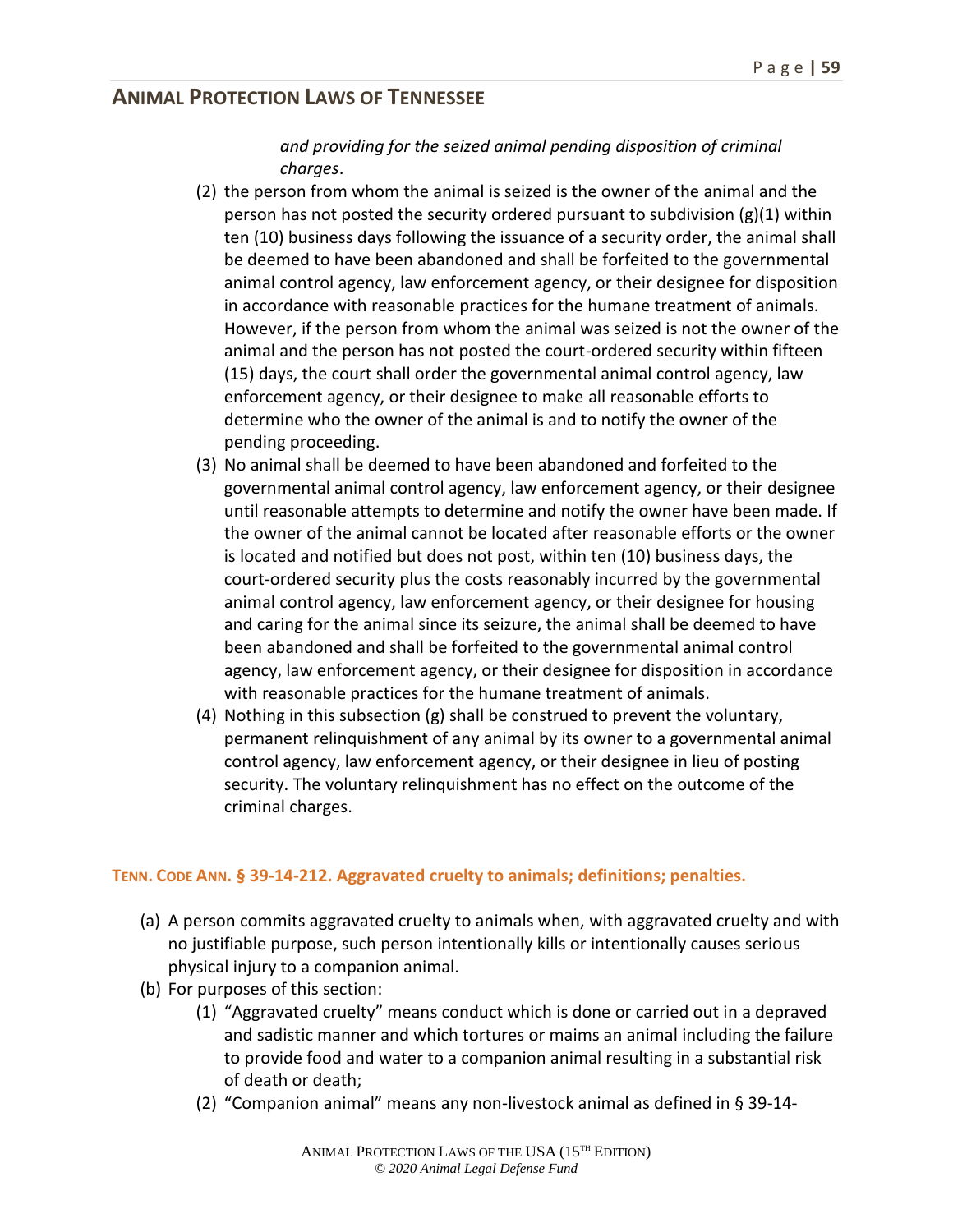201(3);

- (3) "Elderly" means any person sixty-five (65) years of age or older; and
- (4) "Minor" means any person under eighteen (18) years of age.
- (c) Subsection (a) is not to be construed to prohibit or interfere with the following endeavors:
	- (1) Dispatching an animal in any manner absent of aggravated cruelty;
	- (2) Engaging in lawful hunting, trapping, or fishing activities, including activities commonly associated with the hunting of small game as defined in § 70-1- 101(a);
	- (3) Dispatching rabid or diseased animals;
	- (4) Dispatching animals posing a clear and immediate threat to human safety;
	- (5) Performing or conducting bona fide scientific tests, experiments or investigations within or for a bona fide research laboratory, facility or institution;
	- (6) Performing accepted veterinary medical practices or treatments;
	- (7) Dispatching animals in accordance with § 44-17-403(e);
	- (8) Engaging, with the consent of the owner of a farm animal, in usual and customary practices which are accepted by colleges of agriculture or veterinary medicine with respect to such animal;
	- (9) Dispatching wild or abandoned animals on a farm or residential real property; or
	- (10) Applying methods and equipment used to train animals.
- (d) Aggravated cruelty to animals is a Class E felony.
- (e) In addition to the penalty imposed by subsection (d), the sentencing court shall order the defendant to surrender custody and forfeit all companion animals as defined in subdivision (b)(2), and may award custody of the animals to the agency presenting the case. Notwithstanding § 40–35–111, the court shall prohibit the defendant from having custody of companion animals for at least two (2) years from the date of conviction and may impose a lifetime prohibition. The court may also impose any other reasonable restrictions on the person's custody of other animals as is necessary for the protection of the animals. The court shall prohibit any person convicted of a second or subsequent offense under this section from having custody of any companion animal for the person's lifetime.
- (f) In addition to the penalty imposed by subsection (d), the court may require the defendant to undergo psychological evaluation and counseling, the cost to be borne by the defendant. If the defendant is indigent, the court may, where practicable, direct the defendant to locate and enroll in a counseling or treatment program with an appropriate agency.
- (g) If a defendant convicted of a violation of this section resides in a household with minor children or elderly individuals, the court may, within fifteen (15) days, send notification of the conviction to the appropriate protective agencies.
- (h) *In addition to the penalty imposed by subsection (d), the defendant may be held liable to the impounding officer or agency for all costs of impoundment from the time of seizure to the time of proper disposition of the case.*
- (i)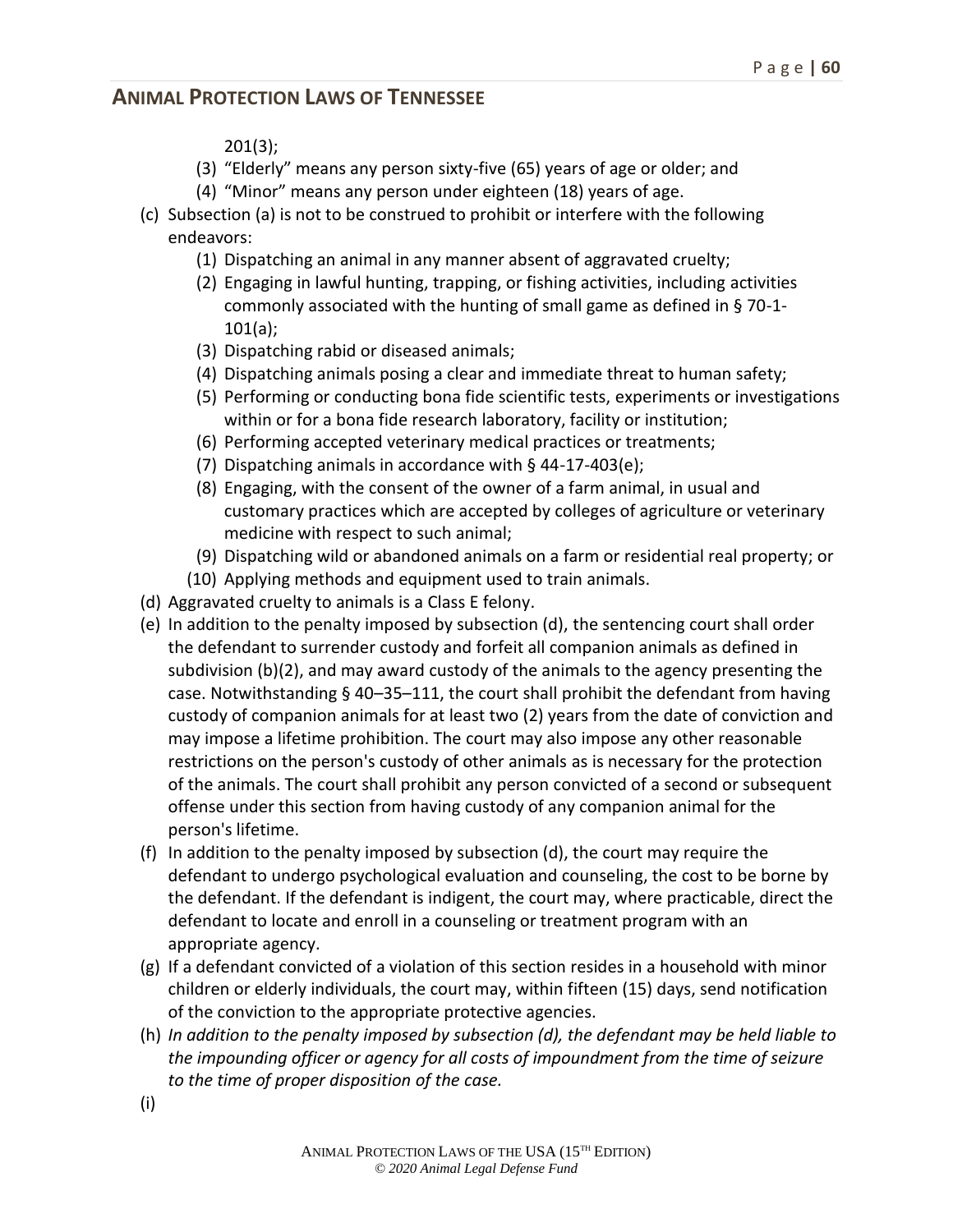- (1) *In addition to the penalty imposed by subsection (d), the defendant may be held liable to the owner of the animal for damages.*
- (2) If an unlawful act resulted in the death or permanent disability of a person's guide dog, then the value of the guide dog shall include, but shall not necessarily be limited to, both the cost of the guide dog as well as the cost of any specialized training the guide dog received.
- (j) If a juvenile is found to be within the court's jurisdiction, for conduct that, if committed by an adult, would be a criminal violation involving cruelty to animals or would be a criminal violation involving arson, then the court may order that the juvenile be evaluated to determine the need for psychiatric or psychological treatment. If the court determines that psychiatric or psychological treatment is appropriate for that juvenile, then the court may order that treatment.
- (k) This section does not preclude the court from entering any other order of disposition allowed under this chapter.
- (l) This section is not to be construed to change, modify, or amend any provision of title 70, involving fish and wildlife;
- (m)This section does not apply to activities or conduct that are prohibited by § 39-14-203;
- (n) This section does not apply to equine animals or to animals defined as livestock by  $\S 39$ -14-201;

#### **TENN. CODE ANN. § 39-14-214. Sexual activity with animals.**

- (a) A person commits an offense who knowingly:
	- (1) Engages in any sexual activity with an animal;
	- (2) Causes, aids, or abets another person to engage in any sexual activity with an animal;
	- (3) Permits any sexual activity with an animal to be conducted on any premises under the person's charge or control;
	- (4) Engages in, organizes, promotes, conducts, advertises, aids, abets, participates in as an observer, or performs any service in the furtherance of an act involving any sexual activity with an animal for a commercial or recreational purpose; or
	- (5) Photographs or films, for purposes of sexual gratification, a person engaged in a sexual activity with an animal.
- (b) A violation of this section is a Class E felony.
- (c) *In addition to the penalty imposed in subsection (b):* 
	- (1) *The court may order that the convicted person do any of the following*:
		- (A) Not harbor or own animals or reside in any household where animals are present;
		- (B) Participate in appropriate counseling at the defendant's expense; or,
		- (C) *Reimburse the animal shelter or humane society for any reasonable costs incurred for the care and maintenance of any animals taken to the animal shelter or humane society as a result of conduct proscribed in*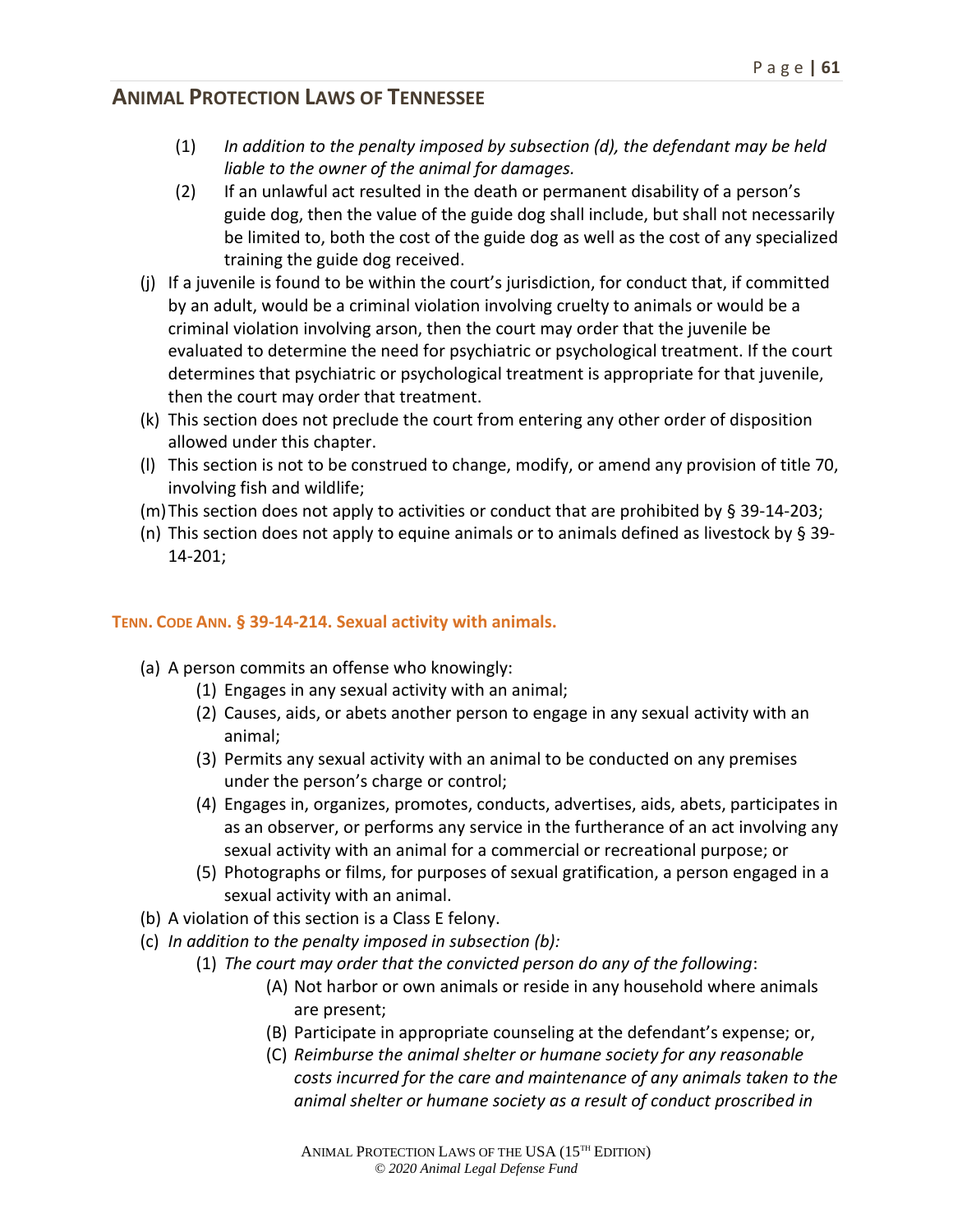*subsection (a);* and

- (2) Notwithstanding § 40–35–111, the court shall prohibit the convicted person from having custody of any companion animal, as defined in  $\S 39-14-212(b)$ , for a period of at least two (2) years from the date of conviction and may impose a lifetime prohibition. The court shall prohibit any person convicted of a second or subsequent offense under this section from having custody of any companion animal for the person's lifetime.
- (d) Nothing in this section may be considered to prohibit accepted animal husbandry practices or accepted veterinary medical practices.
- (e) If the court has reasonable grounds to believe that a violation of this section has occurred, the court may order the seizure of all animals involved in the alleged violation as a condition of bond of a person charged with a violation.
- (f) For purposes of this section:
	- (1) "Animal" has the same meaning as the term is defined in § 63-12-103;
	- (2) "Photographs" or "films" means the making of a photograph, motion picture film, videotape, digital image, or any other recording, sale, or transmission of the image; and
	- (3) "Sexual activity" means physical sexual contact between the person and the animal*.*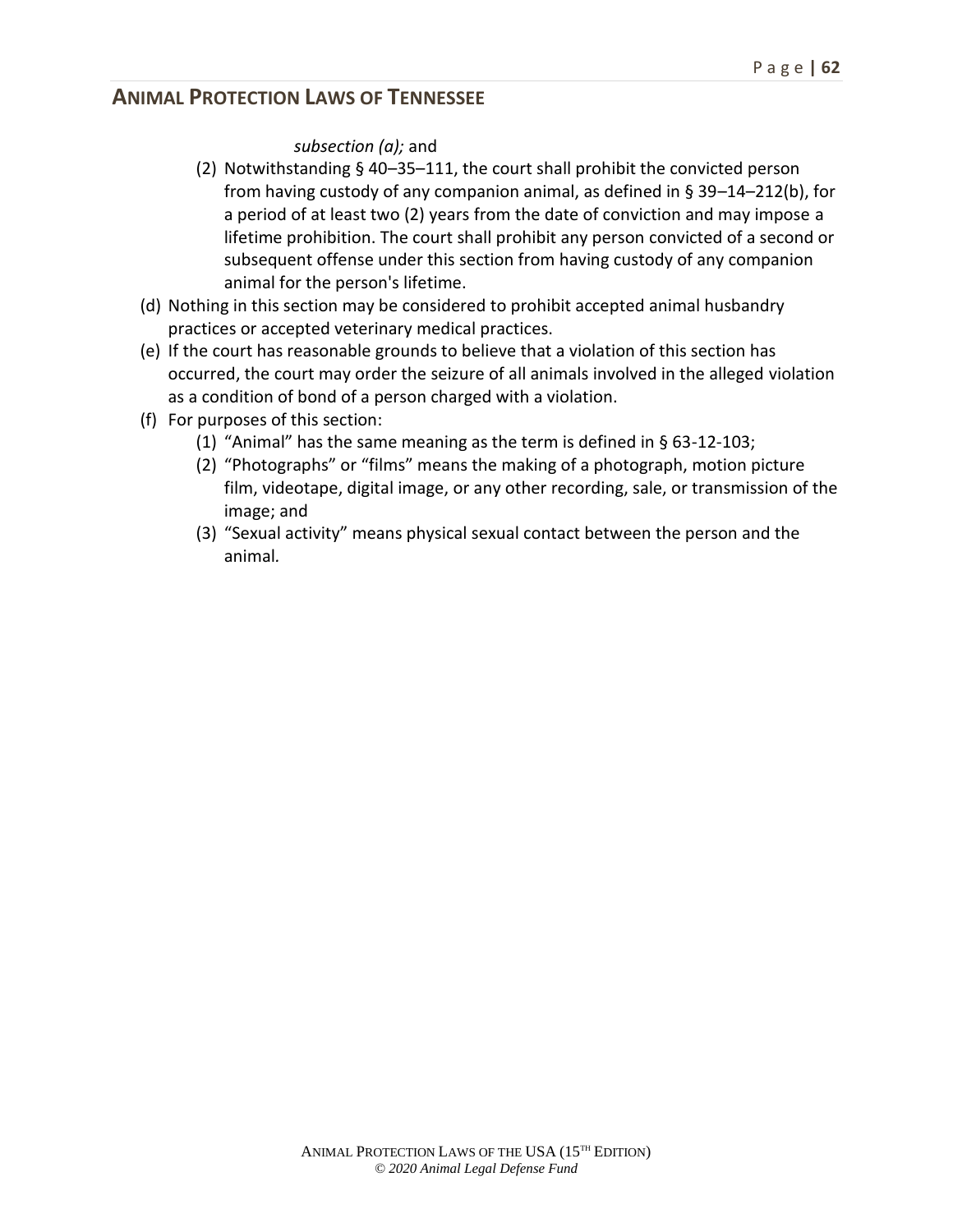# **15. FORFEITURE & POSSESSION BANS**

#### **TENN. CODE ANN. § 39-14-202. Cruelty to animals.**

- (a) A person commits an offense who intentionally or knowingly:
	- (1) Tortures, maims or grossly overworks an animal;
	- (2) Fails unreasonably to provide necessary food, water, care or shelter for an animal in the person's custody;
	- (3) Abandons unreasonably an animal in the person's custody;
	- (4) Transports or confines an animal in a cruel manner; or
	- (5) Inflicts burns, cuts, lacerations, or other injuries or pain, by any method, including blistering compounds, to the legs or hooves of horses in order to make them sore for any purpose including, but not limited to, competition in horse shows and similar events.
- (b) A person commits an offense who knowingly ties, tethers, or restrains a dog in a manner that results in the dog suffering bodily injury as defined in § 39-11-106.
- (c) It is a defense to prosecution under this section that the person was engaged in accepted veterinary practices, medical treatment by the owner or with the owner's consent, or bona fide experimentation for scientific research.
- (d) Whenever any person is taken into custody by any officer for violation of subdivision (a)(4), the officer may take charge of the vehicle or conveyance, and its contents, used by the person to transport the animal. The officer shall deposit these items in a safe place for custody. Any necessary expense incurred for taking charge of and sustaining the same shall be a lien thereon, to be paid before the same can lawfully be recovered; or the expenses, or any part thereof, remaining unpaid may be recovered by the person incurring the same of the owners of the animal in an action therefor.
- (e) *In addition to the penalty imposed in subsection (g), the court making the sentencing determination for a person convicted under this section shall order the person convicted to surrender custody and forfeit the animal or animals whose treatment was the basis of the conviction. Custody shall be given to a humane society incorporated under the laws of this state. The court may prohibit the person convicted from having custody of other animals for any period of time the court determines to be reasonable, or impose any other reasonable restrictions on the person's custody of animals as necessary for the protection of the animals.*
- (f)
- (1) Nothing in this section shall be construed as prohibiting the owner of a farm animal or someone acting with the consent of the owner of that animal from engaging in usual and customary practices which are accepted by colleges of agriculture or veterinary medicine with respect to that animal.
- (2) It is an offense for a person other than a law enforcement officer acting with probable cause to knowingly interfere with the performance of any agricultural practices permitted by subdivision (f)(1).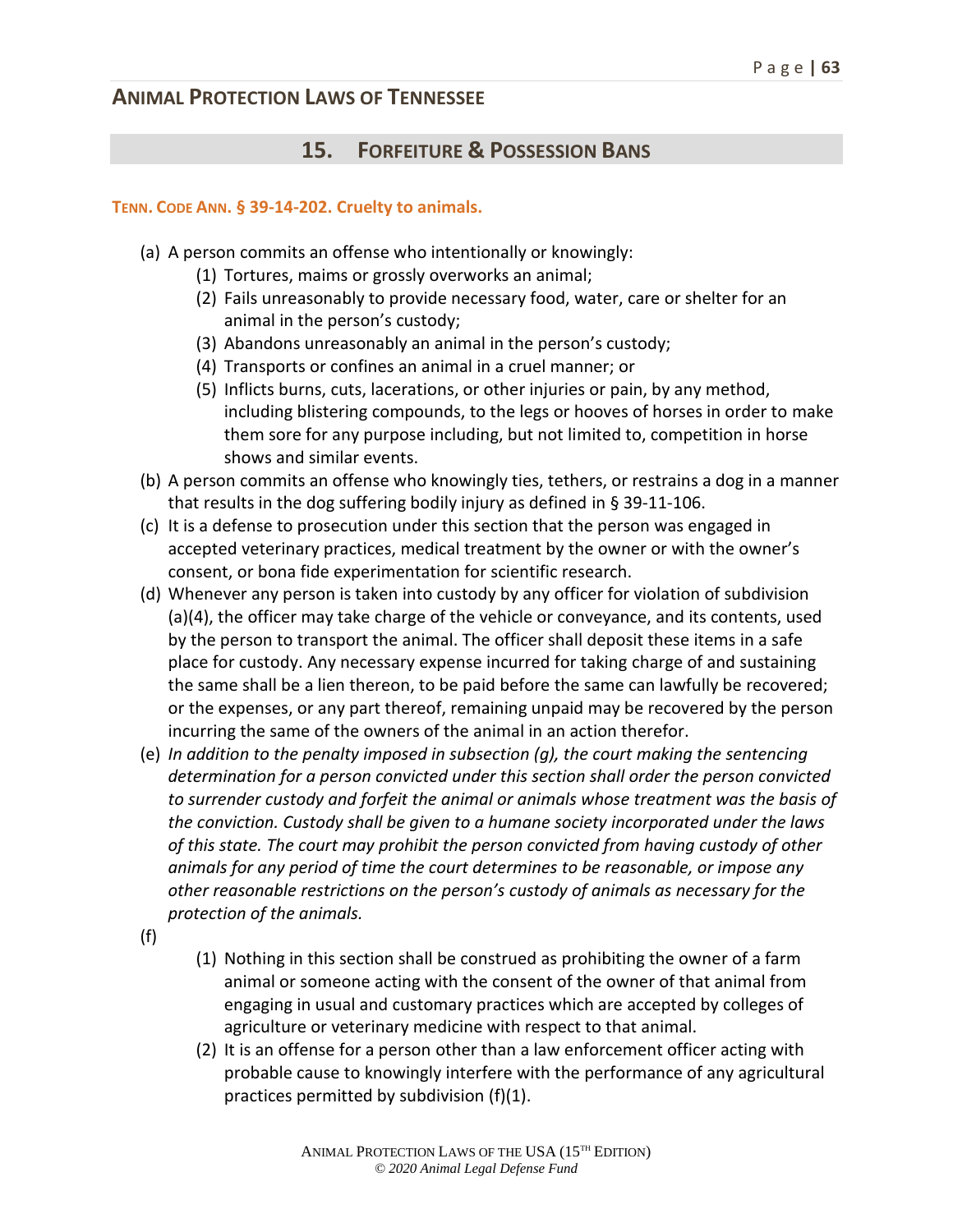- (3) An offense under subdivision (f)(2) is a Class B misdemeanor.
- (g)
- (1) Cruelty to animals is a Class A misdemeanor.
- (2) A second or subsequent conviction for cruelty to animals is a Class E felony.
- (3) Violation of any prohibition or restriction imposed by the sentencing court pursuant to subdivision (e) is a Class A misdemeanor.

#### **TENN. CODE ANN. § 39-14-203. Cock and animal fighting.**

- (a) It is unlawful for any person to:
	- (1) Own, possess, keep, use or train any bull, bear, dog, cock, swine or other animal, for the purpose of fighting, baiting or injuring another such animal, for amusement, sport or gain;
	- (2) Cause, for amusement, sport or gain, any animal referenced in subdivision (a)(1) to fight, bait or injure another animal, or each other;
	- (3) Permit any acts stated in subdivisions  $(a)(1)$  and (2) to be done on any premises under the person's charge or control, or aid or abet those acts;
	- (4) Be knowingly present, as a spectator, at any place or building where preparations are being made for an exhibition for the fighting, baiting or injuring of any animal, with the intent to be present at the exhibition, fighting, baiting or injuring;
	- (5) Knowingly cause a person under eighteen (18) years of age to attend an animal fight; or
	- (6) Possess, own, buy, sell, transfer, or manufacture cock fighting paraphernalia with the intent that the paraphernalia be used in promoting, facilitating, training for, or furthering cock fighting.
- (b) It is the legislative intent that the provisions of this section shall not apply to the training or use of hunting dogs for sport or to the training or use of dogs for law enforcement purposes.
- (c)
- (1) Except for any offense involving a cock, an offense under subdivisions  $(a)(1)-(3)$  is a Class E felony. *Notwithstanding § 40–35–111, in addition to any other penalty imposed, the court shall prohibit the defendant from having custody of any companion animal, as defined in § 39–14–212(b), for a period of at least two (2) years from the date of conviction and may impose a lifetime prohibition. The court shall prohibit any person convicted of a second or subsequent offense under this subdivision (c)(1) from having custody of any companion animal for the person's lifetime.*
- (2) An offense involving a cock under subdivisions (a)(1)-(3) is a Class A misdemeanor.
- (d)
- (1) An offense under subdivision (a)(4) or (a)(6) is a Class A misdemeanor.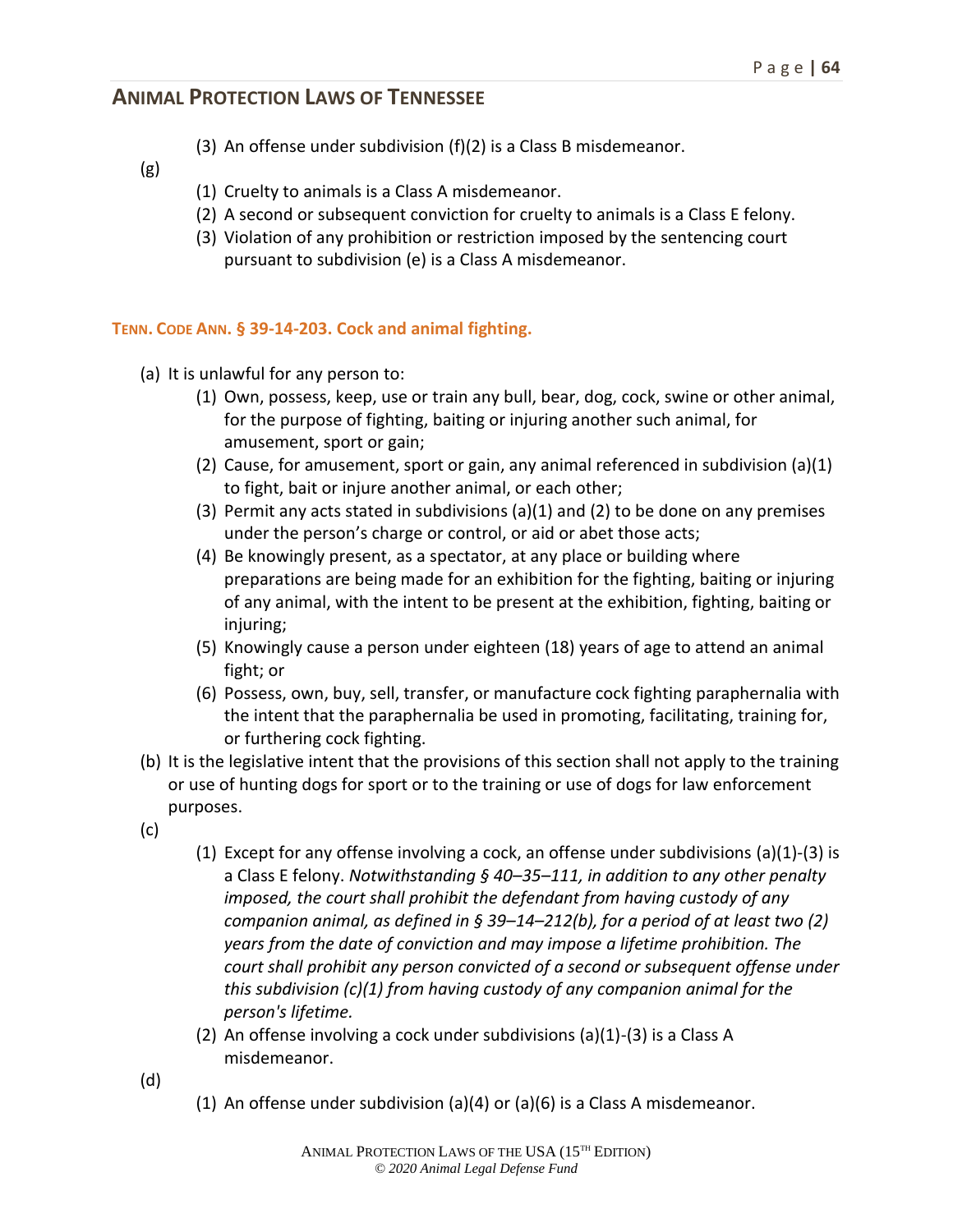- (2) A violation of subdivision (a)(5) is a Class A misdemeanor. Notwithstanding § 40-  $35-111(e)(1)$ , the fine for a violation of subdivision (a)(5) shall be not less than one thousand dollars (\$1,000) nor more than two thousand five hundred dollars (\$2,500).
- (e) It is not an offense to own, possess or keep cocks, or aid or abet the ownership, possession or keeping of cocks, for the sole purpose of selling or transporting cocks to a location in which possession or keeping of cocks is legal, as long as it does not violate any other part of this section or federal law.
- (f)
- (1) For purposes of this section, "cock fighting paraphernalia" means gaffs, slashers, heels, or any other sharp implement designed to be attached in place of the natural spur of a cock or game fowl.
- (2) In determining whether a particular object is cock fighting paraphernalia, the court or other authority making that determination may, in addition to all other logically relevant factors, consider the following:
	- (A) Statements by the owner or anyone in control of the object concerning its use;
	- (B) Prior convictions, if any, of the owner or of anyone in control of the object for violation of any state or federal law relating to cock fighting or any other violation of this part;
	- (C) The presence and condition of any animal on the same property;
	- (D) Instructions, oral or written, provided with the object concerning its use;
	- (E) Descriptive materials accompanying the object that explain or depict its use;
	- (F) The manner in which the object is displayed for sale;
	- (G) The existence and scope of legitimate uses for the object in the community; and
	- (H) Expert testimony concerning its use.

# **TENN. CODE ANN. § 39-14-210. Humane societies.**

- (a) The agents of any society which is incorporated for the prevention of cruelty to animals, upon being appointed thereto by the president of such society in any county, may, within such county, make arrests, and bring before any court thereof offenders found violating the provisions of this part with regard to non-livestock animals.
- (b) Any officers, agents, or members of such society may lawfully interfere to prevent the perpetration of any act of cruelty upon any animal in such person's presence. Any person who interferes with or obstructs any such officer, agent, or member in the discharge of this duty commits a Class C misdemeanor.
- (c) *Any agent or officer of such society may lawfully destroy, or cause to be destroyed, any animal found abandoned or otherwise:*
	- (1) *Which is not properly cared for, appearing, in the judgment of two (2) reputable*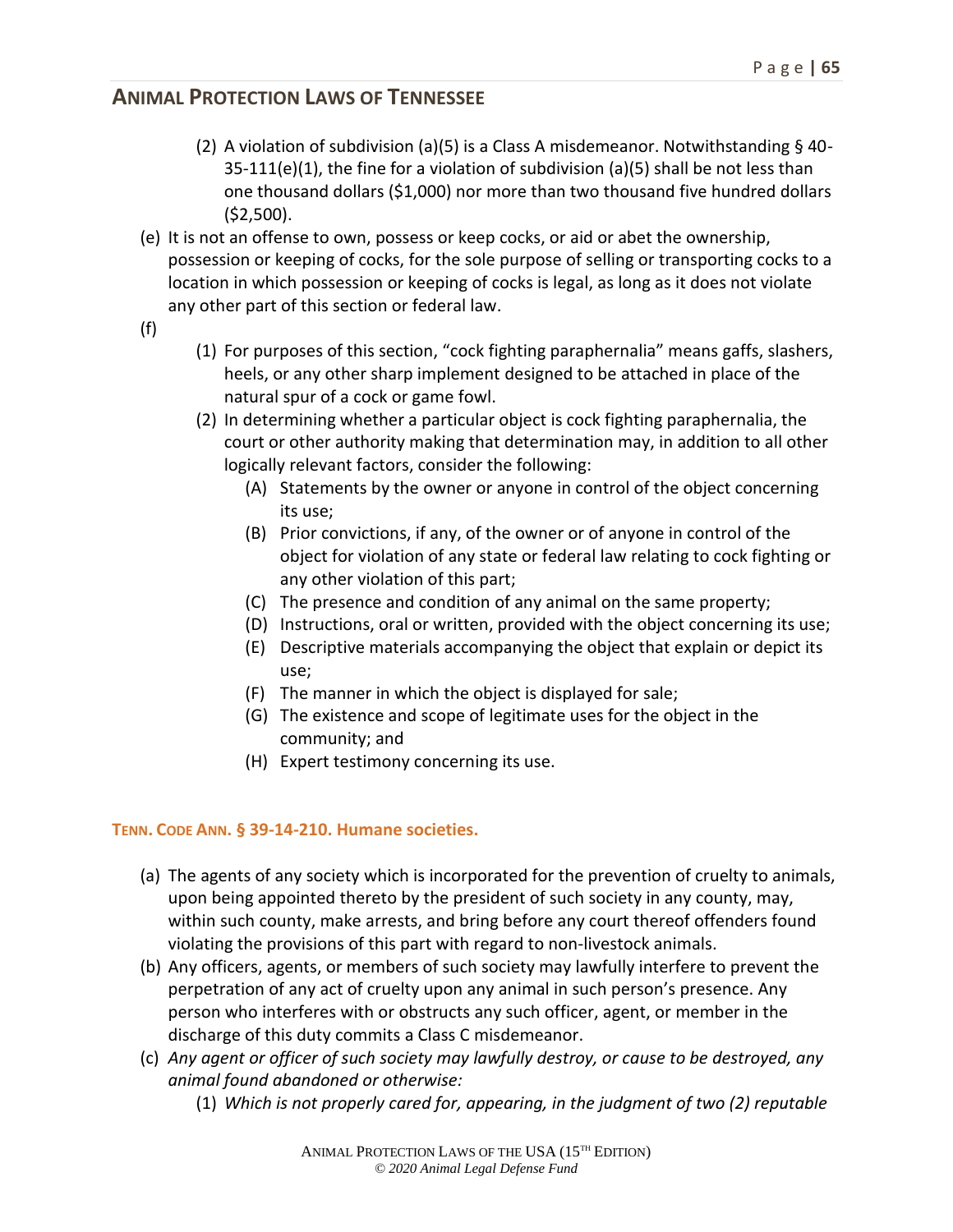*citizens, who are experts, called to view the same in the agent's or officer's presence, to be glandered, injured or diseased past humane recovery; or*

- (2) *After a holding period of not less than seventy-two (72) hours and after having made a reasonable effort to locate and notify the owners, for the purpose of animal population control. If the animal bears any notification information on an identification tag or collar, or on a chip, if the agent or officer of the society has the use of a chip reader, the reasonable effort to locate and notify the animal's owners must be made within forty-eight (48) hours of the time that the society takes custody of the animal or, if the animal is taken into custody on a Friday, within two (2) business days of the date that the society takes custody of the animal.*
- (d) All fines, penalties and forfeitures imposed and collected in any county, under provisions relating to or in any way affecting animals, shall inure to such society in aid of the purpose for which it was incorporated, and no injunction shall be granted against such society or attorney or its officers or agents, except upon motion, after due notice and hearing.
- (e) Any humane society chartered by the state, into whose custody shall lawfully come any animal, shall have a lien on that animal for the reasonable value of the goods and services necessarily rendered by, or at the instance of, the society to that animal.
- (f) Upon seizure by law enforcement, custody of any animal victimized under this part shall be placed with any governmental animal control agency, law enforcement agency, or their designee. The governmental animal control agency, law enforcement agency, or their designee shall assist the animal and preserve evidence for prosecution.
- (g)
- (1)
- (A) Any governmental animal control agency, law enforcement agency, or their designee into whose custody any animal victimized under this part is placed, may petition the court requesting that the person from whom the animal is seized, or the owner of the seized animal, be ordered to post security.
- (B) The security shall be in an amount sufficient to secure payment of all reasonable expenses expected to be incurred by the governmental animal control agency, law enforcement agency, or their designee in caring and providing for the animal pending disposition of the criminal charges.
- (C) Reasonable expenses include, but are not necessarily limited to, the estimated costs of veterinary care and treatment for the animal as well as the estimated costs of boarding and otherwise caring for the animal.
- (D) The amount of security shall be determined by the court after taking into consideration all of the facts and circumstances of the case. If the posting of security is ordered pursuant to this subsection (g), then the governmental animal control agency, law enforcement agency, or their designee may draw from the security the actual costs incurred in caring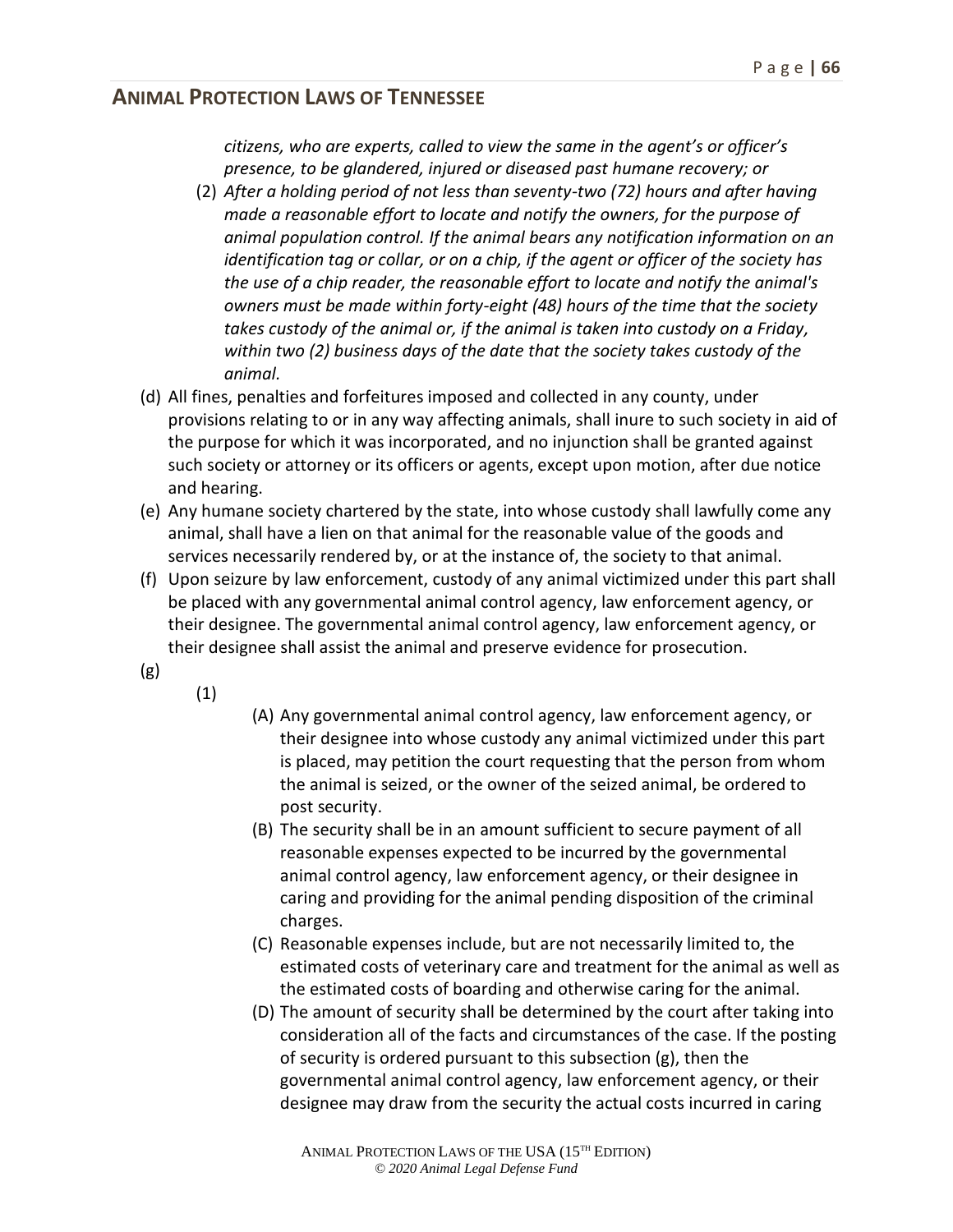and providing for the seized animal pending disposition of criminal charges.

- (2) *If the person from whom the animal is seized is the owner of the animal and the person has not posted the security ordered pursuant to subdivision (g)(1) within ten (10) business days following the issuance of a security order, the animal shall be deemed to have been abandoned and shall be forfeited to the governmental animal control agency, law enforcement agency, or their designee for disposition in accordance with reasonable practices for the humane treatment of animals.* However, if the person from whom the animal was seized is not the owner of the animal and the person has not posted the court-ordered security within fifteen (15) days, the court shall order the governmental animal control agency, law enforcement agency, or their designee to make all reasonable efforts to determine who the owner of the animal is and to notify the owner of the pending proceeding.
- (3) No animal shall be deemed to have been abandoned and forfeited to the governmental animal control agency, law enforcement agency, or their designee until reasonable attempts to determine and notify the owner have been made. If the owner of the animal cannot be located after reasonable efforts or the owner is located and notified but does not post, within ten (10) business days, the court-ordered security plus the costs reasonably incurred by the governmental animal control agency, law enforcement agency, or their designee for housing and caring for the animal since its seizure, the animal shall be deemed to have been abandoned and shall be forfeited to the governmental animal control agency, law enforcement agency, or their designee for disposition in accordance with reasonable practices for the humane treatment of animals.
- (4) *Nothing in this subsection (g) shall be construed to prevent the voluntary, permanent relinquishment of any animal by its owner to a governmental animal control agency, law enforcement agency, or their designee in lieu of posting security. The voluntary relinquishment has no effect on the outcome of the criminal charges.*

#### **TENN. CODE ANN. § 39-14-212. Aggravated cruelty to animals; definitions; penalties.**

- (a) A person commits aggravated cruelty to animals when, with aggravated cruelty and with no justifiable purpose, such person intentionally kills or intentionally causes serious physical injury to a companion animal.
- (b) For purposes of this section:
	- (1) "Aggravated cruelty" means conduct which is done or carried out in a depraved and sadistic manner and which tortures or maims an animal including the failure to provide food and water to a companion animal resulting in a substantial risk of death or death;
	- (2) "Companion animal" means any non-livestock animal as defined in § 39-14-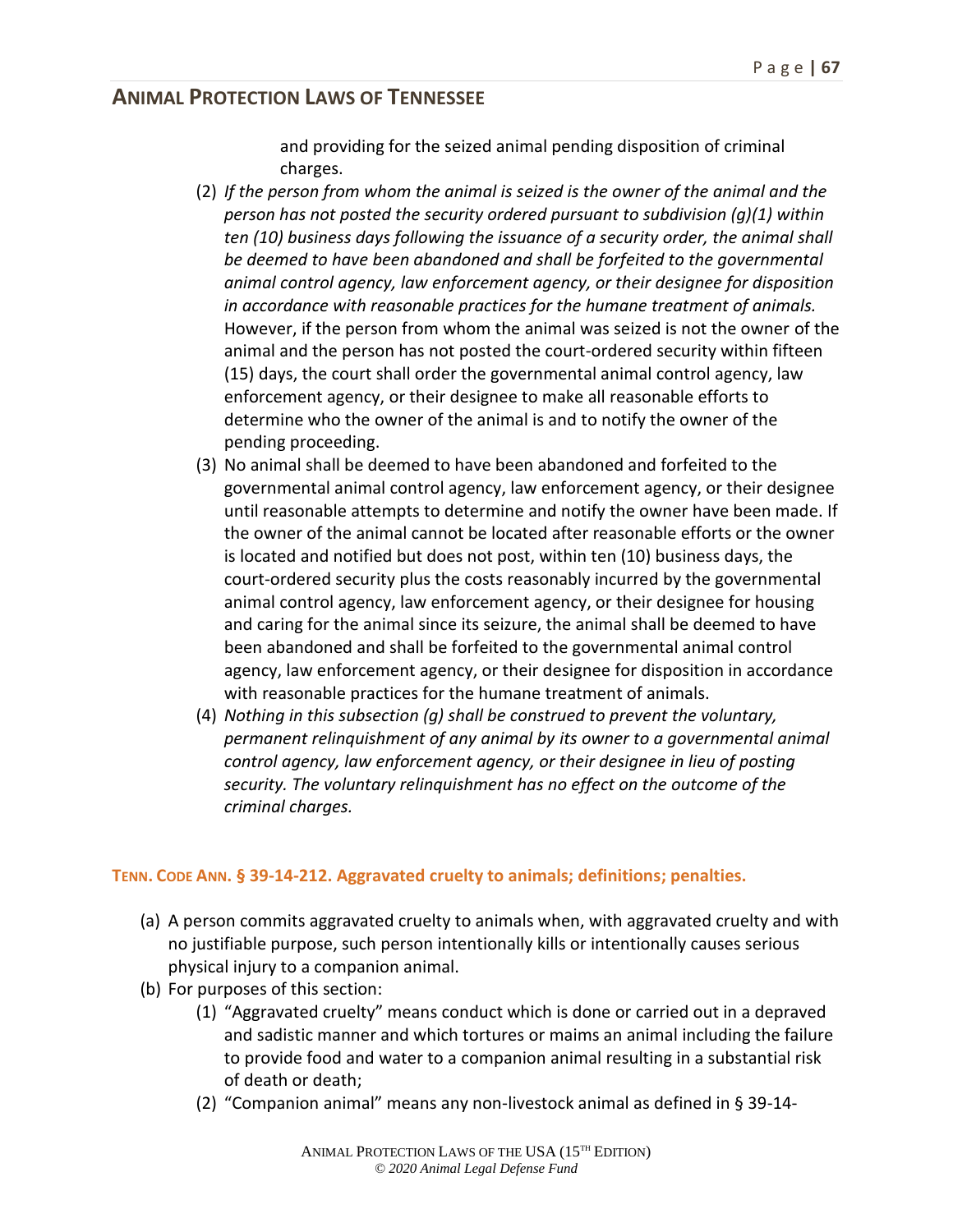201(3);

- (3) "Elderly" means any person sixty-five (65) years of age or older; and
- (4) "Minor" means any person under eighteen (18) years of age.
- (c) Subsection (a) is not to be construed to prohibit or interfere with the following endeavors:
	- (1) Dispatching an animal in any manner absent of aggravated cruelty;
	- (2) Engaging in lawful hunting, trapping, or fishing activities, including activities commonly associated with the hunting of small game as defined in § 70-1- 101(a);
	- (3) Dispatching rabid or diseased animals;
	- (4) Dispatching animals posing a clear and immediate threat to human safety;
	- (5) Performing or conducting bona fide scientific tests, experiments or investigations within or for a bona fide research laboratory, facility or institution;
	- (6) Performing accepted veterinary medical practices or treatments;
	- (7) Dispatching animals in accordance with § 44-17-403(e);
	- (8) Engaging, with the consent of the owner of a farm animal, in usual and customary practices which are accepted by colleges of agriculture or veterinary medicine with respect to such animal;
	- (9) Dispatching wild or abandoned animals on a farm or residential real property; or
	- (10) Applying methods and equipment used to train animals.
- (d) Aggravated cruelty to animals is a Class E felony.
- (e) *In addition to the penalty imposed by subsection (d), the sentencing court shall order the defendant to surrender custody and forfeit all companion animals as defined in subdivision (b)(2), and may award custody of the animals to the agency presenting the case. Notwithstanding § 40–35–111, the court shall prohibit the defendant from having custody of companion animals for at least two (2) years from the date of conviction and may impose a lifetime prohibition. The court may also impose any other reasonable restrictions on the person's custody of other animals as is necessary for the protection of the animals. The court shall prohibit any person convicted of a second or subsequent offense under this section from having custody of any companion animal for the person's lifetime.*
- (f) In addition to the penalty imposed by subsection (d), the court may require the defendant to undergo psychological evaluation and counseling, the cost to be borne by the defendant. If the defendant is indigent, the court may, where practicable, direct the defendant to locate and enroll in a counseling or treatment program with an appropriate agency.
- (g) If a defendant convicted of a violation of this section resides in a household with minor children or elderly individuals, the court may, within fifteen (15) days, send notification of the conviction to the appropriate protective agencies.
- (h) In addition to the penalty imposed by subsection (d), the defendant may be held liable to the impounding officer or agency for all costs of impoundment from the time of seizure to the time of proper disposition of the case.
- (i)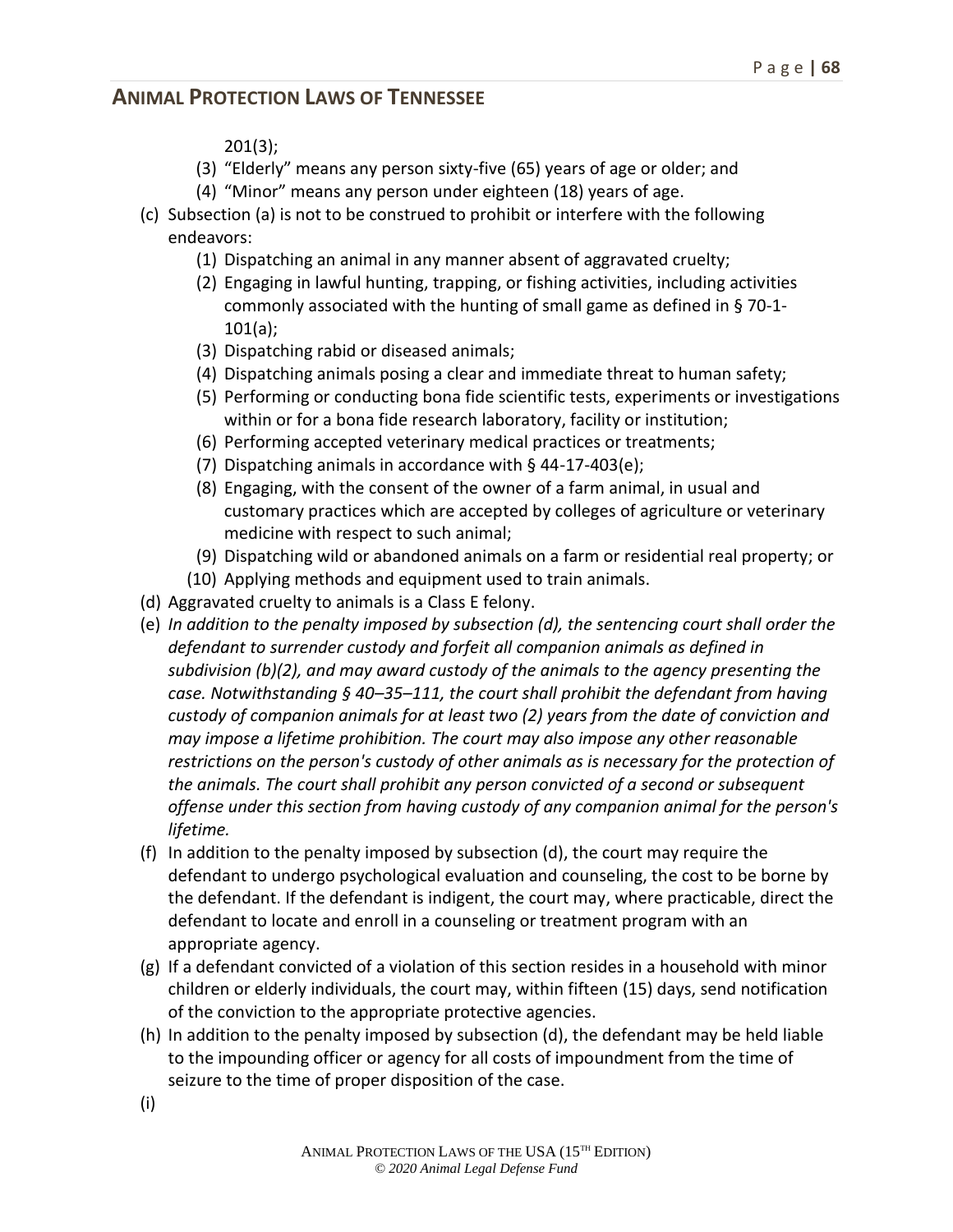- (1) In addition to the penalty imposed by subsection (d), the defendant may be held liable to the owner of the animal for damages.
- (2) If an unlawful act resulted in the death or permanent disability of a person's guide dog, then the value of the guide dog shall include, but shall not necessarily be limited to, both the cost of the guide dog as well as the cost of any specialized training the guide dog received.
- (j) If a juvenile is found to be within the court's jurisdiction, for conduct that, if committed by an adult, would be a criminal violation involving cruelty to animals or would be a criminal violation involving arson, then the court may order that the juvenile be evaluated to determine the need for psychiatric or psychological treatment. If the court determines that psychiatric or psychological treatment is appropriate for that juvenile, then the court may order that treatment.
- (k) This section does not preclude the court from entering any other order of disposition allowed under this chapter.
- (l) This section is not to be construed to change, modify, or amend any provision of title 70, involving fish and wildlife;
- (m)This section does not apply to activities or conduct that are prohibited by § 39-14-203;
- (n) This section does not apply to equine animals or to animals defined as livestock by  $\S$  39-14-201;

#### **TENN. CODE ANN. § 39-14-214. Sexual activity with animals.**

- (a) A person commits an offense who knowingly:
	- (1) Engages in any sexual activity with an animal;
	- (2) Causes, aids, or abets another person to engage in any sexual activity with an animal;
	- (3) Permits any sexual activity with an animal to be conducted on any premises under the person's charge or control;
	- (4) Engages in, organizes, promotes, conducts, advertises, aids, abets, participates in as an observer, or performs any service in the furtherance of an act involving any sexual activity with an animal for a commercial or recreational purpose; or
	- (5) Photographs or films, for purposes of sexual gratification, a person engaged in a sexual activity with an animal.
- (b) A violation of this section is a Class E felony.
- (c) *In addition to the penalty imposed in subsection (b):* 
	- (1) *The court may order that the convicted person do any of the following:*
		- (A) *Not harbor or own animals or reside in any household where animals are present*;
		- (B) Participate in appropriate counseling at the defendant's expense; or,
		- (C) Reimburse the animal shelter or humane society for any reasonable costs incurred for the care and maintenance of any animals taken to the animal shelter or humane society as a result of conduct proscribed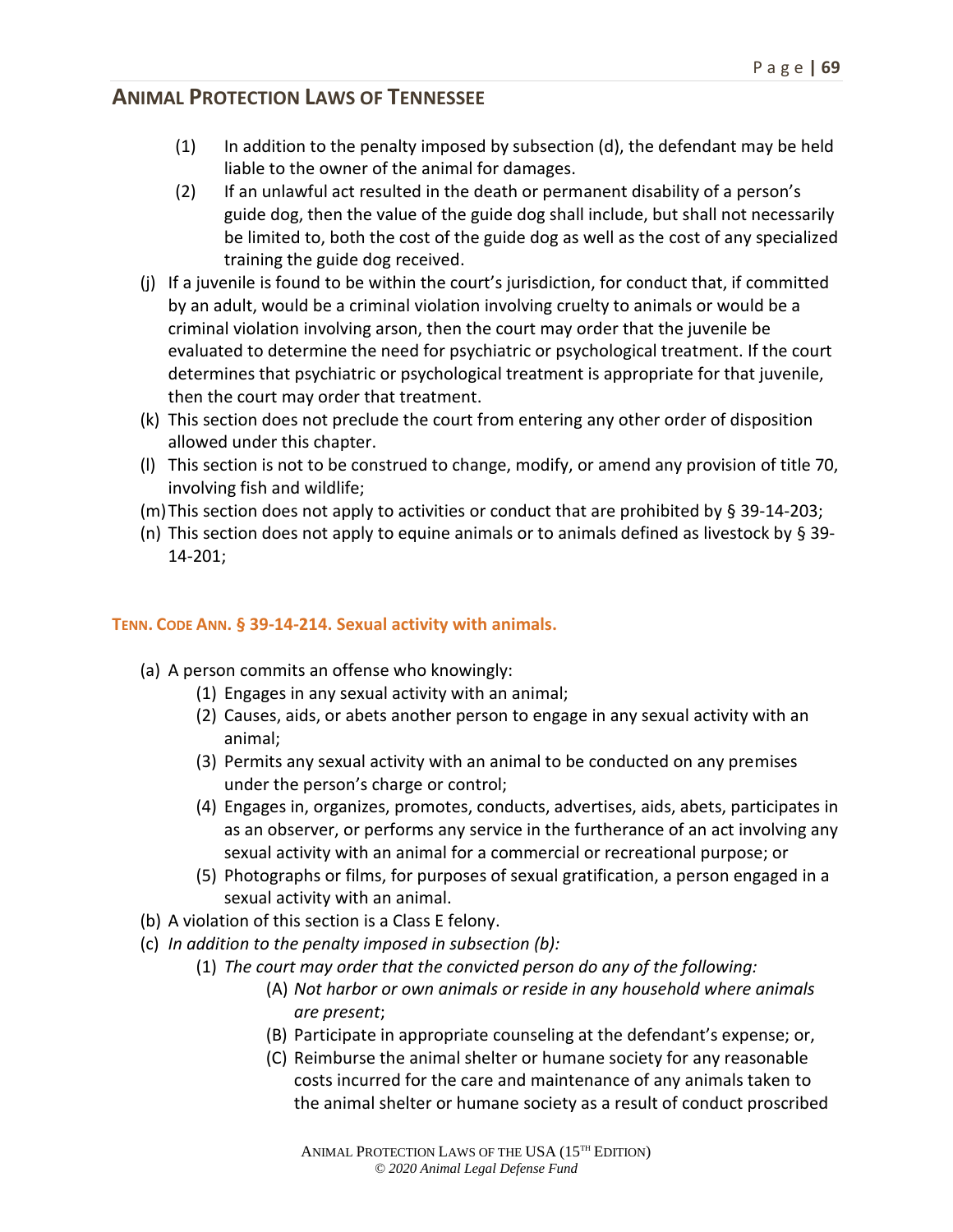in subsection (a); and

- (2) *Notwithstanding § 40–35–111, the court shall prohibit the convicted person from having custody of any companion animal, as defined in § 39–14–212(b), for a period of at least two (2) years from the date of conviction and may impose a lifetime prohibition. The court shall prohibit any person convicted of a second or subsequent offense under this section from having custody of any companion animal for the person's lifetime.*
- (d) Nothing in this section may be considered to prohibit accepted animal husbandry practices or accepted veterinary medical practices.
- (e) If the court has reasonable grounds to believe that a violation of this section has occurred, the court may order the seizure of all animals involved in the alleged violation as a condition of bond of a person charged with a violation.
- (f) For purposes of this section:
	- (1) "Animal" has the same meaning as the term is defined in § 63-12-103;
	- (2) "Photographs" or "films" means the making of a photograph, motion picture film, videotape, digital image, or any other recording, sale, or transmission of the image; and
	- (3) "Sexual activity" means physical sexual contact between the person and the animal.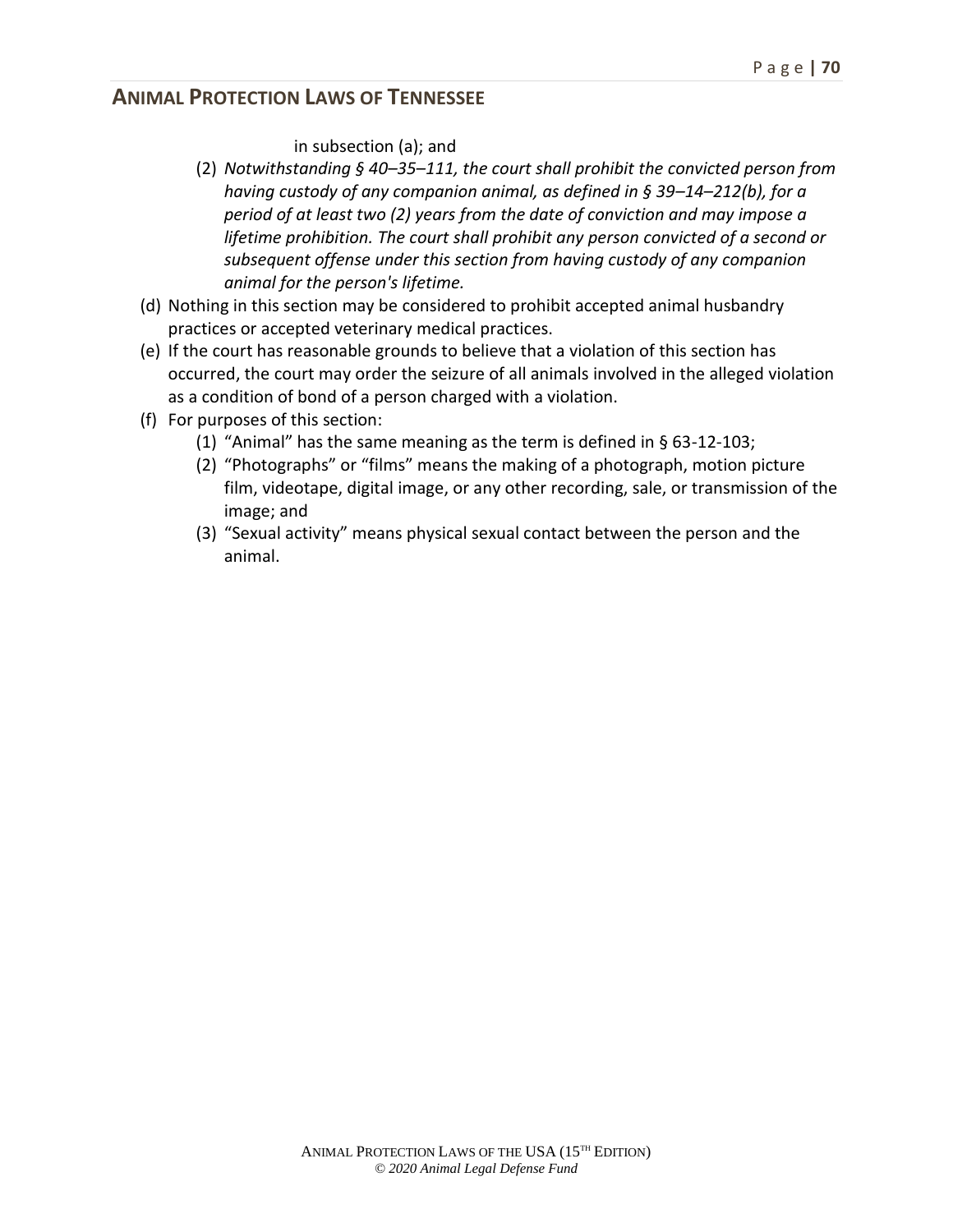# **16. COURT-ORDERED TREATMENT**

#### **TENN. CODE ANN. § 39-14-212. Aggravated cruelty to animals; definitions; penalties.**

- (a) A person commits aggravated cruelty to animals when, with aggravated cruelty and with no justifiable purpose, such person intentionally kills or intentionally causes serious physical injury to a companion animal.
- (b) For purposes of this section:
	- (1) "Aggravated cruelty" means conduct which is done or carried out in a depraved and sadistic manner and which tortures or maims an animal including the failure to provide food and water to a companion animal resulting in a substantial risk of death or death;
	- (2) "Companion animal" means any non-livestock animal as defined in § 39-14- 201(3);
	- (3) "Elderly" means any person sixty-five (65) years of age or older; and
	- (4) "Minor" means any person under eighteen (18) years of age.
- (c) Subsection (a) is not to be construed to prohibit or interfere with the following endeavors:
	- (1) Dispatching an animal in any manner absent of aggravated cruelty;
	- (2) Engaging in lawful hunting, trapping, or fishing activities, including activities commonly associated with the hunting of small game as defined in § 70-1- 101(a);
	- (3) Dispatching rabid or diseased animals;
	- (4) Dispatching animals posing a clear and immediate threat to human safety;
	- (5) Performing or conducting bona fide scientific tests, experiments or investigations within or for a bona fide research laboratory, facility or institution;
	- (6) Performing accepted veterinary medical practices or treatments;
	- (7) Dispatching animals in accordance with § 44-17-403(e);
	- (8) Engaging, with the consent of the owner of a farm animal, in usual and customary practices which are accepted by colleges of agriculture or veterinary medicine with respect to such animal;
	- (9) Dispatching wild or abandoned animals on a farm or residential real property; or
	- (10) Applying methods and equipment used to train animals.
- (d) Aggravated cruelty to animals is a Class E felony.
- (e) In addition to the penalty imposed by subsection (d), the sentencing court shall order the defendant to surrender custody and forfeit all companion animals as defined in subdivision (b)(2), and may award custody of the animals to the agency presenting the case. Notwithstanding § 40–35–111, the court shall prohibit the defendant from having custody of companion animals for at least two (2) years from the date of conviction and may impose a lifetime prohibition. The court may also impose any other reasonable restrictions on the person's custody of other animals as is necessary for the protection of the animals. The court shall prohibit any person convicted of a second or subsequent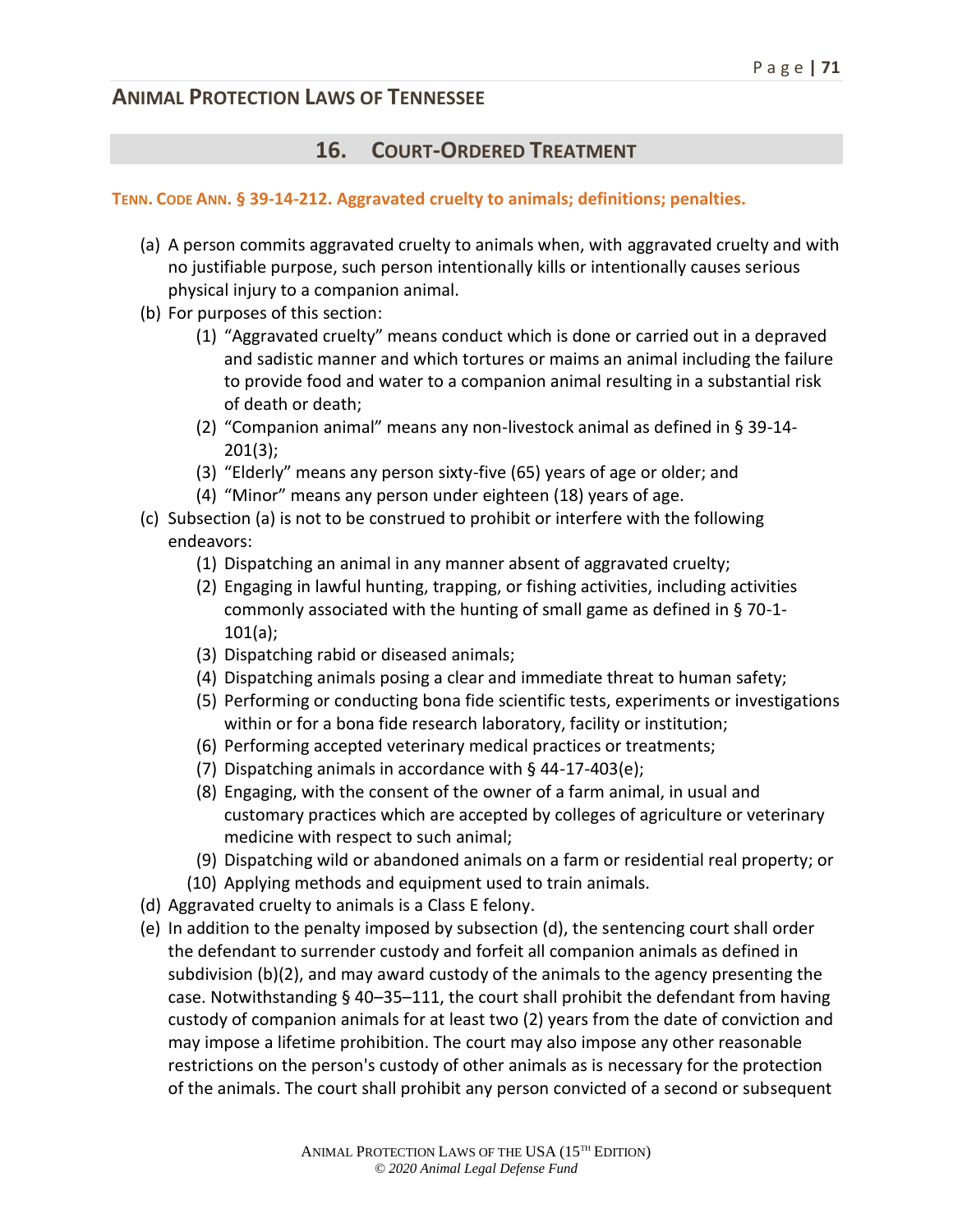offense under this section from having custody of any companion animal for the person's lifetime.

- (f) *In addition to the penalty imposed by subsection (d), the court may require the defendant to undergo psychological evaluation and counseling, the cost to be borne by the defendant. If the defendant is indigent, the court may, where practicable, direct the defendant to locate and enroll in a counseling or treatment program with an appropriate agency.*
- (g) If a defendant convicted of a violation of this section resides in a household with minor children or elderly individuals, the court may, within fifteen (15) days, send notification of the conviction to the appropriate protective agencies.
- (h) In addition to the penalty imposed by subsection (d), the defendant may be held liable to the impounding officer or agency for all costs of impoundment from the time of seizure to the time of proper disposition of the case.
- (i)
- (1) In addition to the penalty imposed by subsection (d), the defendant may be held liable to the owner of the animal for damages.
- (2) If an unlawful act resulted in the death or permanent disability of a person's guide dog, then the value of the guide dog shall include, but shall not necessarily be limited to, both the cost of the guide dog as well as the cost of any specialized training the guide dog received.
- (j) *If a juvenile is found to be within the court's jurisdiction, for conduct that, if committed by an adult, would be a criminal violation involving cruelty to animals or would be a criminal violation involving arson, then the court may order that the juvenile be evaluated to determine the need for psychiatric or psychological treatment. If the court determines that psychiatric or psychological treatment is appropriate for that juvenile, then the court may order that treatment.*
- (k) This section does not preclude the court from entering any other order of disposition allowed under this chapter.
- (l) This section is not to be construed to change, modify, or amend any provision of title 70, involving fish and wildlife;
- (m)This section does not apply to activities or conduct that are prohibited by § 39-14-203;
- (n) This section does not apply to equine animals or to animals defined as livestock by  $\S 39$ -14-201;

#### **TENN. CODE ANN. § 39-14-214. Sexual activity with animals.**

- (a) A person commits an offense who knowingly:
	- (1) Engages in any sexual activity with an animal;
	- (2) Causes, aids, or abets another person to engage in any sexual activity with an animal;
	- (3) Permits any sexual activity with an animal to be conducted on any premises under the person's charge or control;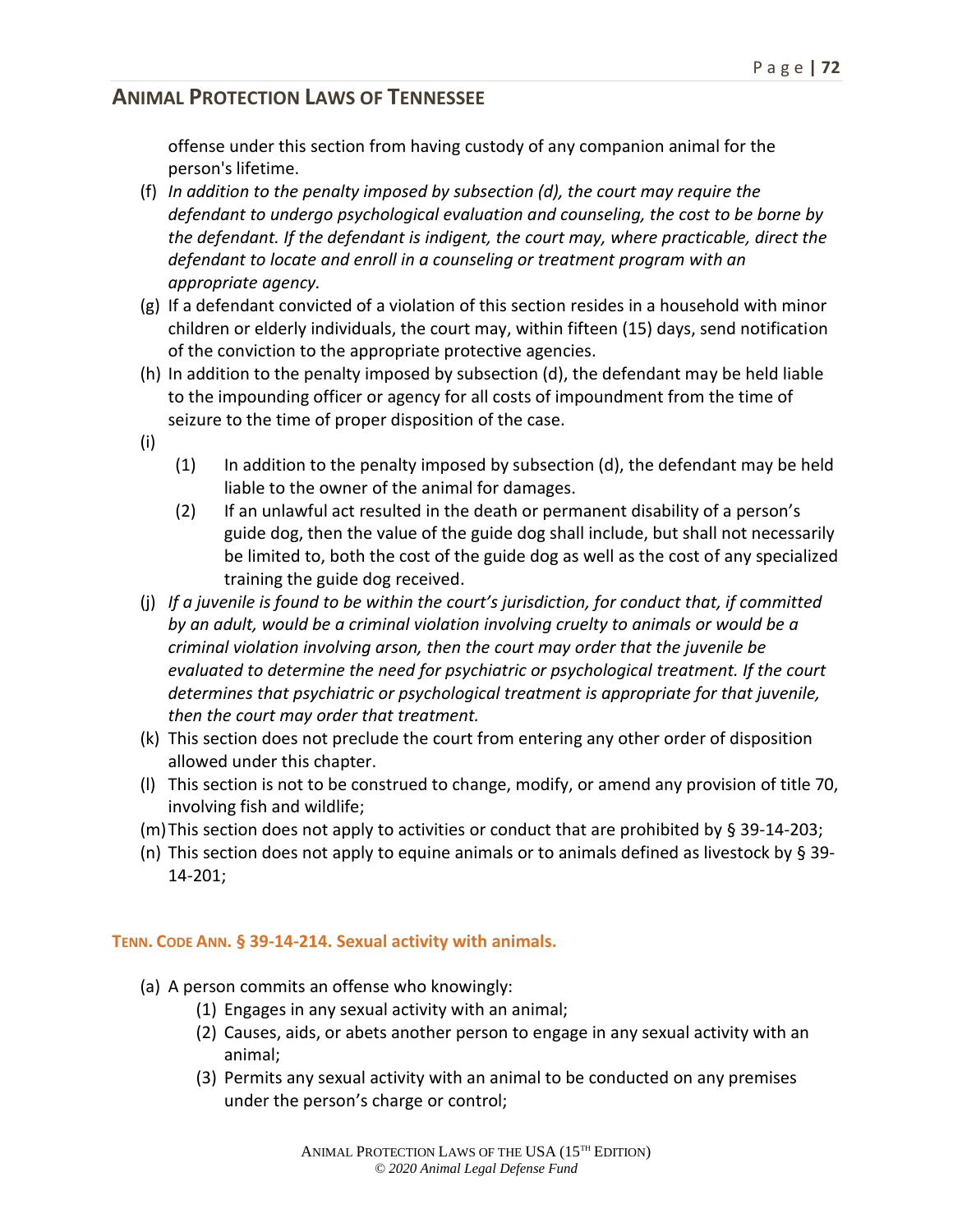- (4) Engages in, organizes, promotes, conducts, advertises, aids, abets, participates in as an observer, or performs any service in the furtherance of an act involving any sexual activity with an animal for a commercial or recreational purpose; or
- (5) Photographs or films, for purposes of sexual gratification, a person engaged in a sexual activity with an animal.
- (b) A violation of this section is a Class E felony.
- (c) *In addition to the penalty imposed in subsection (b):* 
	- (1) *The court may order that the convicted person do any of the following:*
		- (A) Not harbor or own animals or reside in any household where animals are present;
		- (B) *Participate in appropriate counseling at the defendant's expense*; or,
		- (C) Reimburse the animal shelter or humane society for any reasonable costs incurred for the care and maintenance of any animals taken to the animal shelter or humane society as a result of conduct proscribed in subsection (a); and
	- (2) Notwithstanding § 40–35–111, the court shall prohibit the convicted person from having custody of any companion animal, as defined in § 39–14–212(b), for a period of at least two (2) years from the date of conviction and may impose a lifetime prohibition. The court shall prohibit any person convicted of a second or subsequent offense under this section from having custody of any companion animal for the person's lifetime.
- (d) Nothing in this section may be considered to prohibit accepted animal husbandry practices or accepted veterinary medical practices.
- (e) If the court has reasonable grounds to believe that a violation of this section has occurred, the court may order the seizure of all animals involved in the alleged violation as a condition of bond of a person charged with a violation.
- (f) For purposes of this section:
	- (1) "Animal" has the same meaning as the term is defined in § 63-12-103;
	- (2) "Photographs" or "films" means the making of a photograph, motion picture film, videotape, digital image, or any other recording, sale, or transmission of the image; and
	- (3) "Sexual activity" means physical sexual contact between the person and the animal.

#### **TENN. CODE ANN. § 39-14-217. Aggravated Cruelty to Livestock Animal.**

- (a) As used in this section only, "livestock" means all equine as well as animals which are being raised primarily for use as food or fiber for human utilization or consumption including, but not limited to, cattle, sheep, swine, and goats.
- (b) Except as provided in subsections (d) and (e), a person commits aggravated cruelty to a livestock animal who, in a depraved and sadistic manner, intentionally engages in any of the conduct described in subdivisions  $(c)(1)$  -  $(12)$ , the conduct results in serious bodily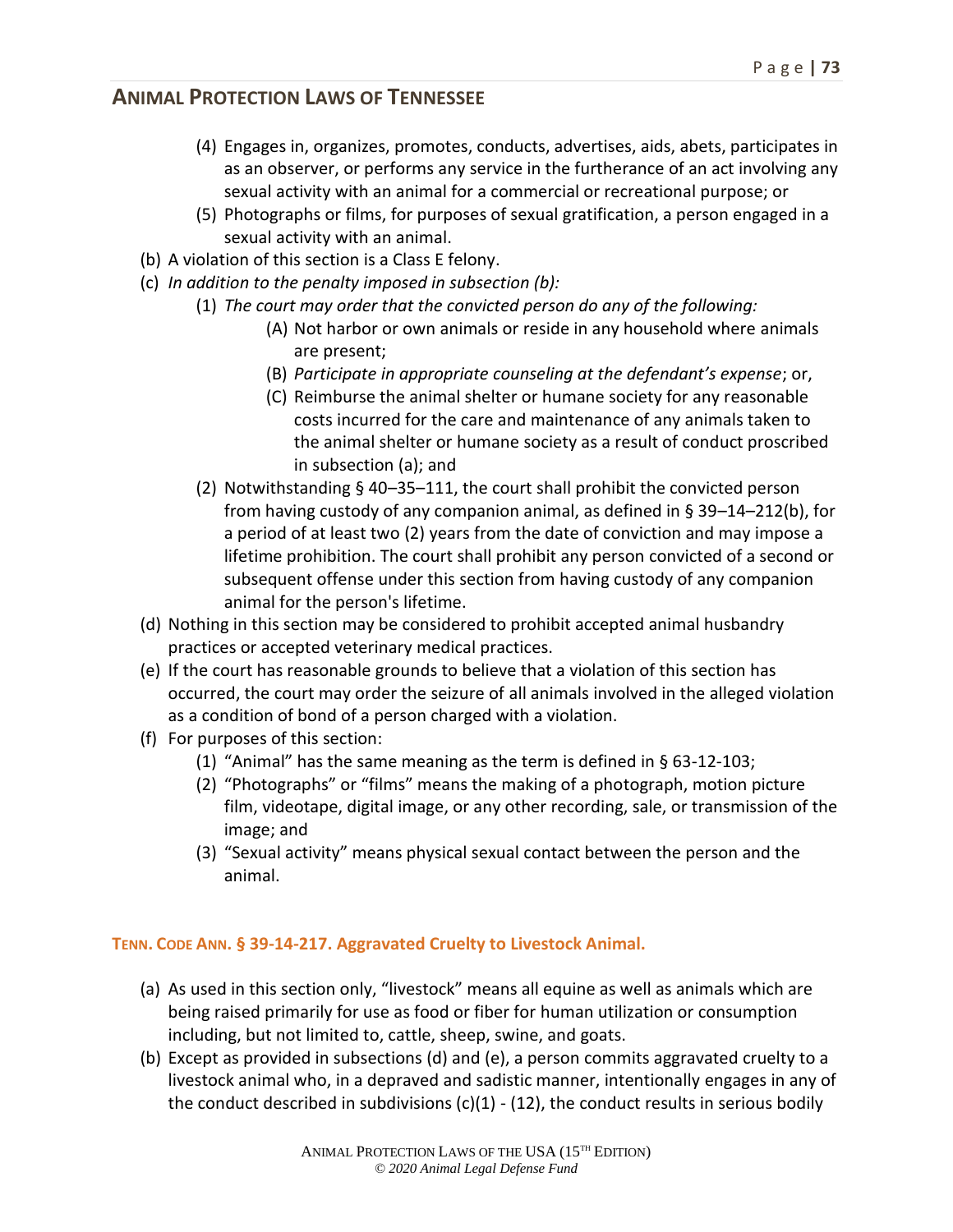injury to the animal or the death of the animal, and is without justifiable or lawful purpose.

- (c) The following conduct constitutes aggravated cruelty to livestock animals if accomplished in the manner described in subsection (b):
	- (1) Setting an animal on fire;
	- (2) Burning an animal with any hot object;
	- (3) Cutting or stabbing an animal with any object;
	- (4) Causing blunt force trauma to an animal;
	- (5) Securing an animal to a vehicle and dragging it;
	- (6) Blinding an animal;
	- (7) Applying acid or other caustic substance or chemical to any exposed area of an animal or forcing the animal to ingest the substance;
	- (8) Hanging a living animal;
	- (9) Skinning an animal while it is still alive;
	- (10) Administering electric shock to an animal;
	- (11) Drowning an animal; or
	- (12) Shooting an animal with a weapon.
- (d) Subsections (b) and (c) shall not be construed to apply to, prohibit or interfere with the following:
	- (1) Any provision of Title 70, involving fish and wildlife, or any hunting, trapping, or fishing activities lawful under such title;
	- (2) Activities or conduct that are prohibited by Section 39-14-203; or
	- (3) Dispatching an animal in any manner not prohibited by this section.
- (e) The following shall not be construed as aggravated cruelty to a livestock animal as defined in this section:
	- (1) Dispatching rabid, diseased, sick or injured livestock animals;
	- (2) Dispatching livestock animals posing a clear and immediate threat to human safety;
	- (3) Performing or conducting bona fide scientific tests, experiments or investigations within or for a bona fide research laboratory, facility or institution;
	- (4) Performing accepted veterinary medical practices or treatments;
	- (5) Engaging, with the consent of the owner of a livestock animal, in usual and customary practices which are accepted by colleges of agriculture or veterinary medicine with respect to that animal;
	- (6) Dispatching wild or abandoned livestock animals on a farm or residential real property; or
	- (7) Applying methods and equipment used to train livestock animals.
- (f) In addition to the penalty imposed by subsection (j), the defendant may be held liable to:
	- (1) The owner of the livestock animal for damages; and
	- (2) The impounding officer or agency for all costs of impoundment from the time of seizure to the time of proper disposition of the case.
- (g) In addition to the penalty imposed by subsection (j), the sentencing court may order the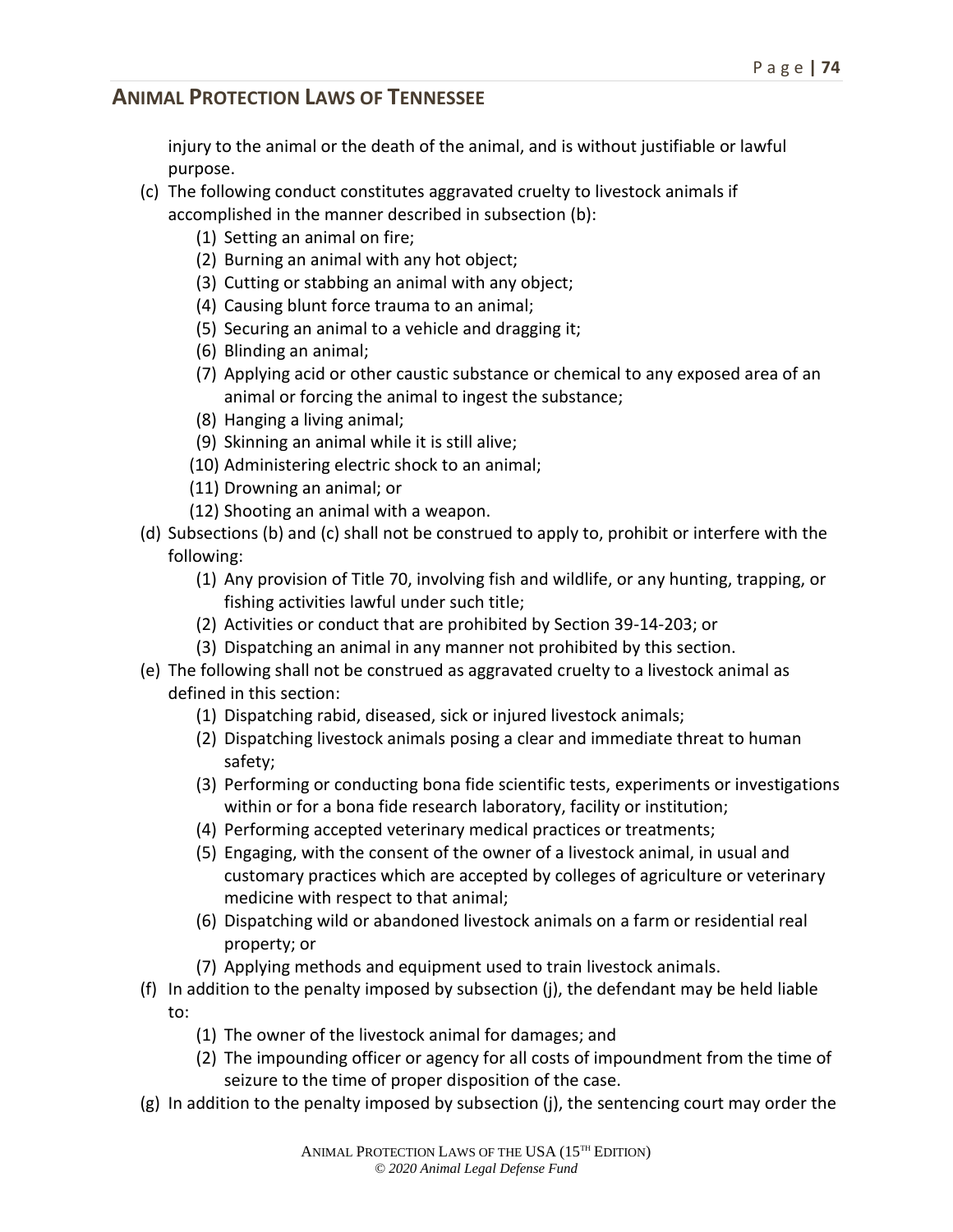defendant to surrender custody and forfeit all livestock animals, and may award custody of the animals to the agency presenting the case. The court may prohibit the defendant from having custody of other livestock animals for any period of time the court determines to be reasonable, or impose any other reasonable restrictions on the person's custody of livestock animals as is necessary for the protection of the animals.

- (h) *In addition to the penalty imposed by subsection (j), the court may require the defendant to undergo psychological evaluation and counseling, the cost to be borne by the defendant. If the defendant is indigent, the court may, where practicable, direct the defendant to locate and enroll in a counseling or treatment program with an appropriate agency.*
- (i) This section does not preclude the court from entering any other order of disposition allowed under this chapter.
- (j) Aggravated cruelty to a livestock animal is a Class E felony.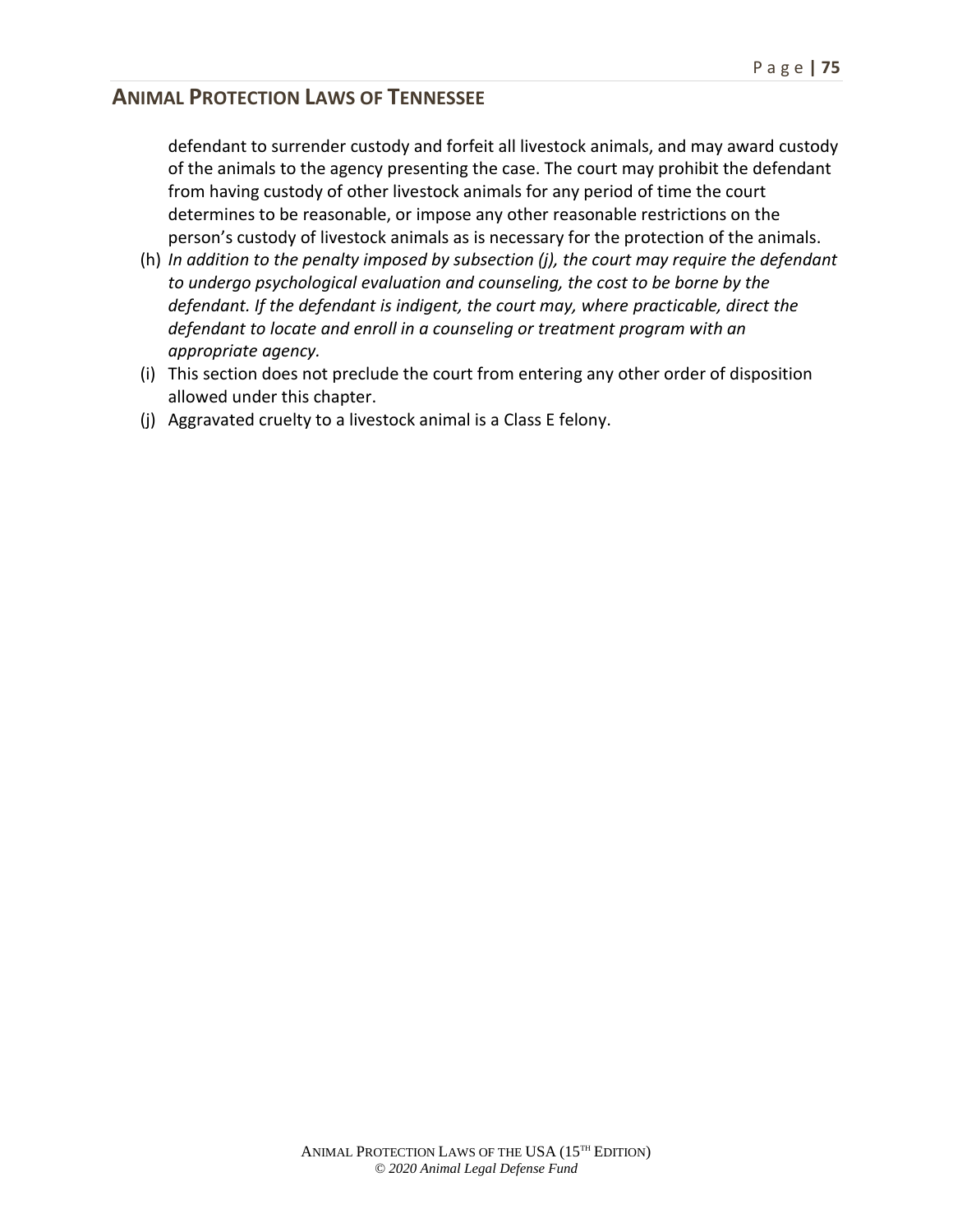### **17. HOT CARS**

#### **TENN. CODE ANN. § 29-34-209. Forcible entry of a motor vehicle for purposes of removing a minor or an animal.**

- (a) *A person whose conduct conforms to the requirements of subsection (b) shall be immune from civil liability for any damage resulting from the forcible entry of a motor vehicle for the purpose of removing a minor or an animal from the vehicle.*
- (b) *Subsection (a) applies if the person:*
	- (1) *Determines the vehicle is locked or there is otherwise no reasonable method for the minor or animal to exit the vehicle;*
	- (2) *Has a good faith belief that forcible entry into the vehicle is necessary because the minor or animal is in imminent danger of suffering harm if not immediately removed from the vehicle and, based upon the circumstances known to the person at the time, the belief is a reasonable one;*
	- (3) *Has contacted either the local law enforcement agency, the fire department, or a 911 operator prior to forcibly entering the vehicle;*
	- (4) *Places a notice on the vehicle's windshield with the person's contact information, the reason the entry was made, the location of the minor or animal, and the fact that the authorities have been notified;*
	- (5) *Remains with the minor or animal in a safe location, out of the elements but reasonably close to the vehicle, until law enforcement, fire, or another emergency responder arrives; and*
	- (6) *Used no more force to enter the vehicle and remove the child or animal from the vehicle than was necessary under the circumstances.*
- (c) *Nothing in this section shall affect the person's civil liability if the person attempts to render aid to the minor or animal in addition to what is authorized by this section.*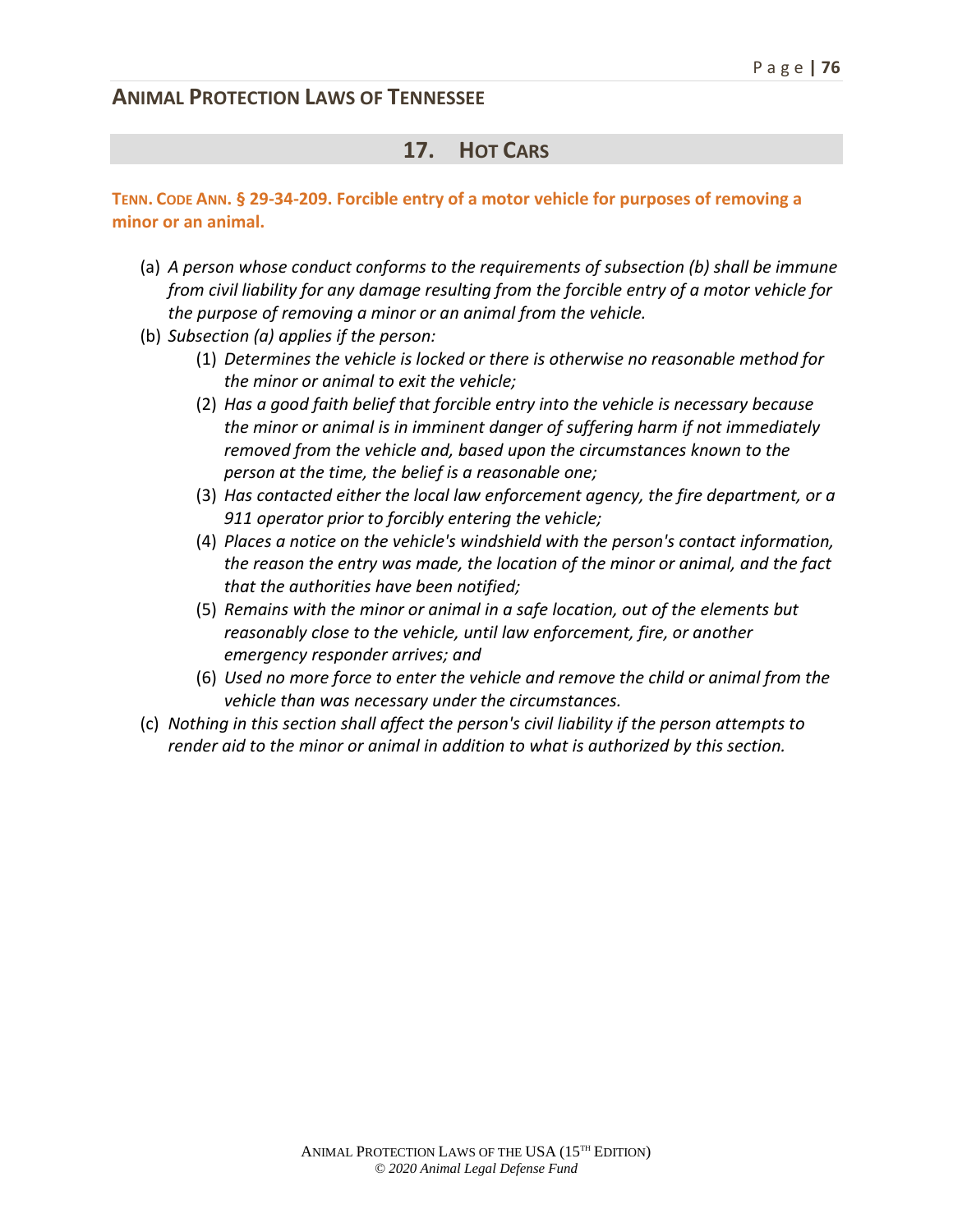# **18. CIVIL NUISANCE ABATEMENT**

-----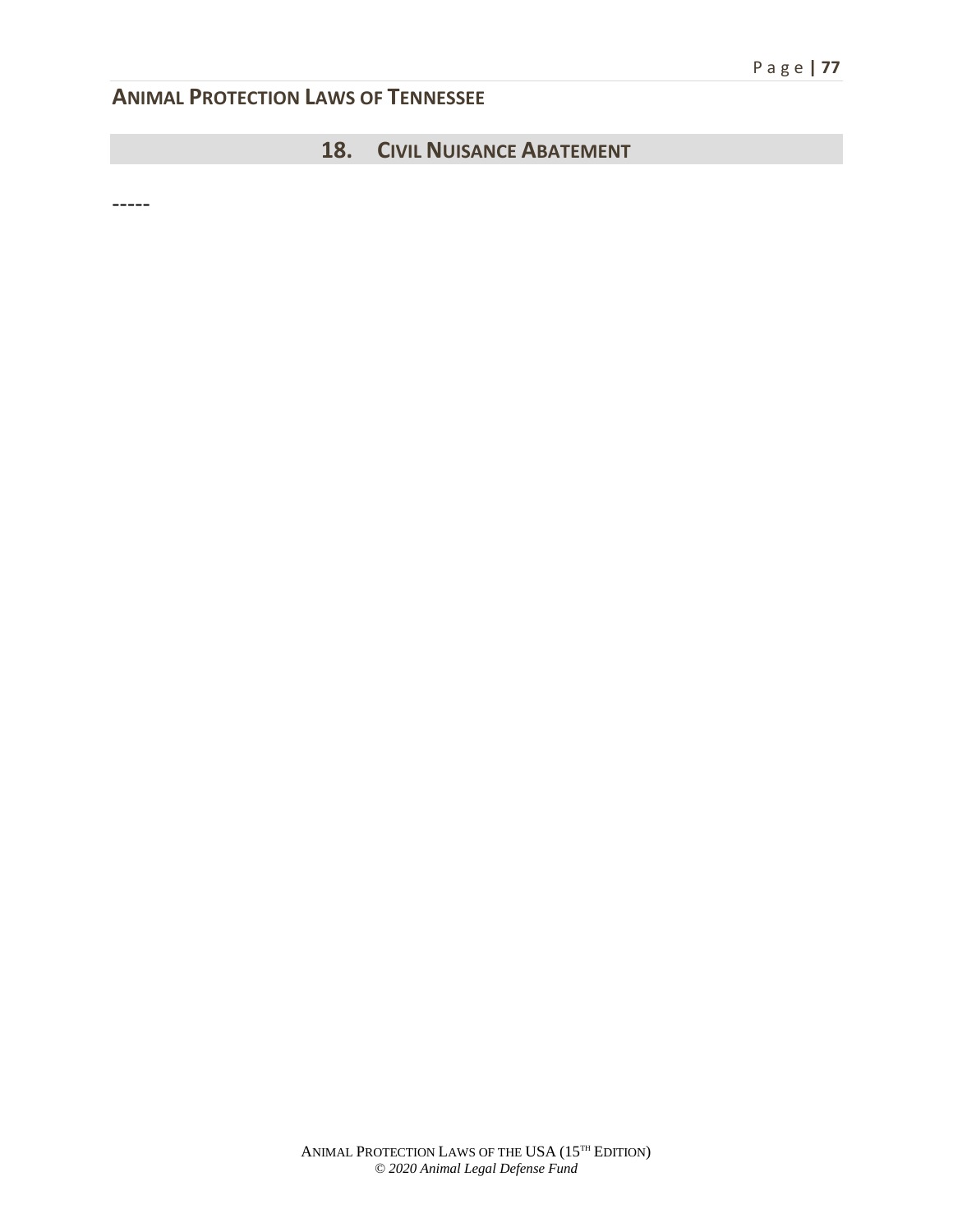# **19. AG-GAG LAWS**

-----